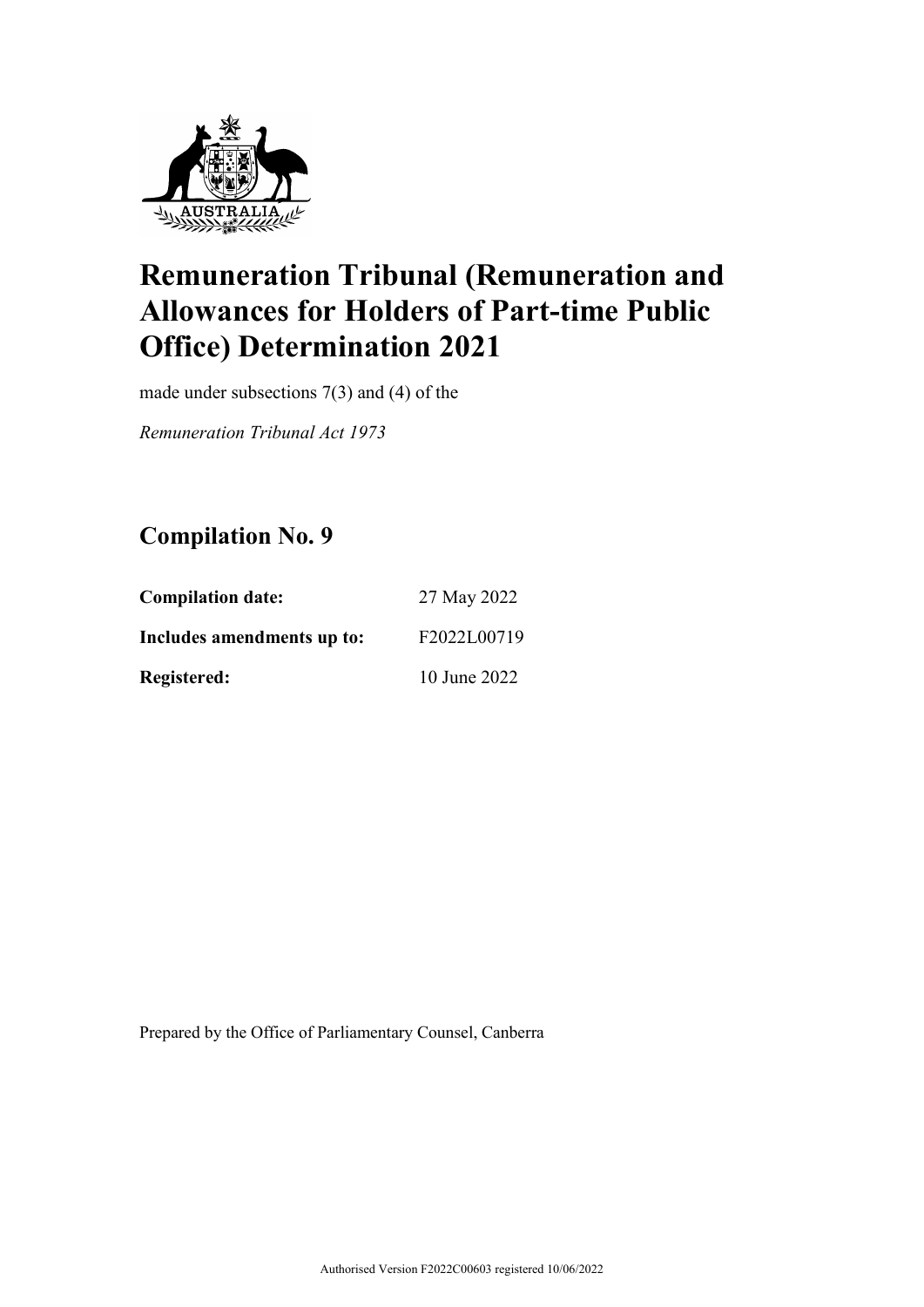## **About this compilation**

#### **This compilation**

This is a compilation of the *Remuneration Tribunal (Remuneration and Allowances for Holders of Part-time Public Office) Determination 2021* that shows the text of the law as amended and in force on 27 May 2022 (the *compilation date*).

The notes at the end of this compilation (the *endnotes*) include information about amending laws and the amendment history of provisions of the compiled law.

#### **Uncommenced amendments**

The effect of uncommenced amendments is not shown in the text of the compiled law. Any uncommenced amendments affecting the law are accessible on the Legislation Register (www.legislation.gov.au). The details of amendments made up to, but not commenced at, the compilation date are underlined in the endnotes. For more information on any uncommenced amendments, see the series page on the Legislation Register for the compiled law.

#### **Application, saving and transitional provisions for provisions and amendments**

If the operation of a provision or amendment of the compiled law is affected by an application, saving or transitional provision that is not included in this compilation, details are included in the endnotes.

#### **Editorial changes**

For more information about any editorial changes made in this compilation, see the endnotes.

#### **Modifications**

If the compiled law is modified by another law, the compiled law operates as modified but the modification does not amend the text of the law. Accordingly, this compilation does not show the text of the compiled law as modified. For more information on any modifications, see the series page on the Legislation Register for the compiled law.

#### **Self-repealing provisions**

If a provision of the compiled law has been repealed in accordance with a provision of the law, details are included in the endnotes.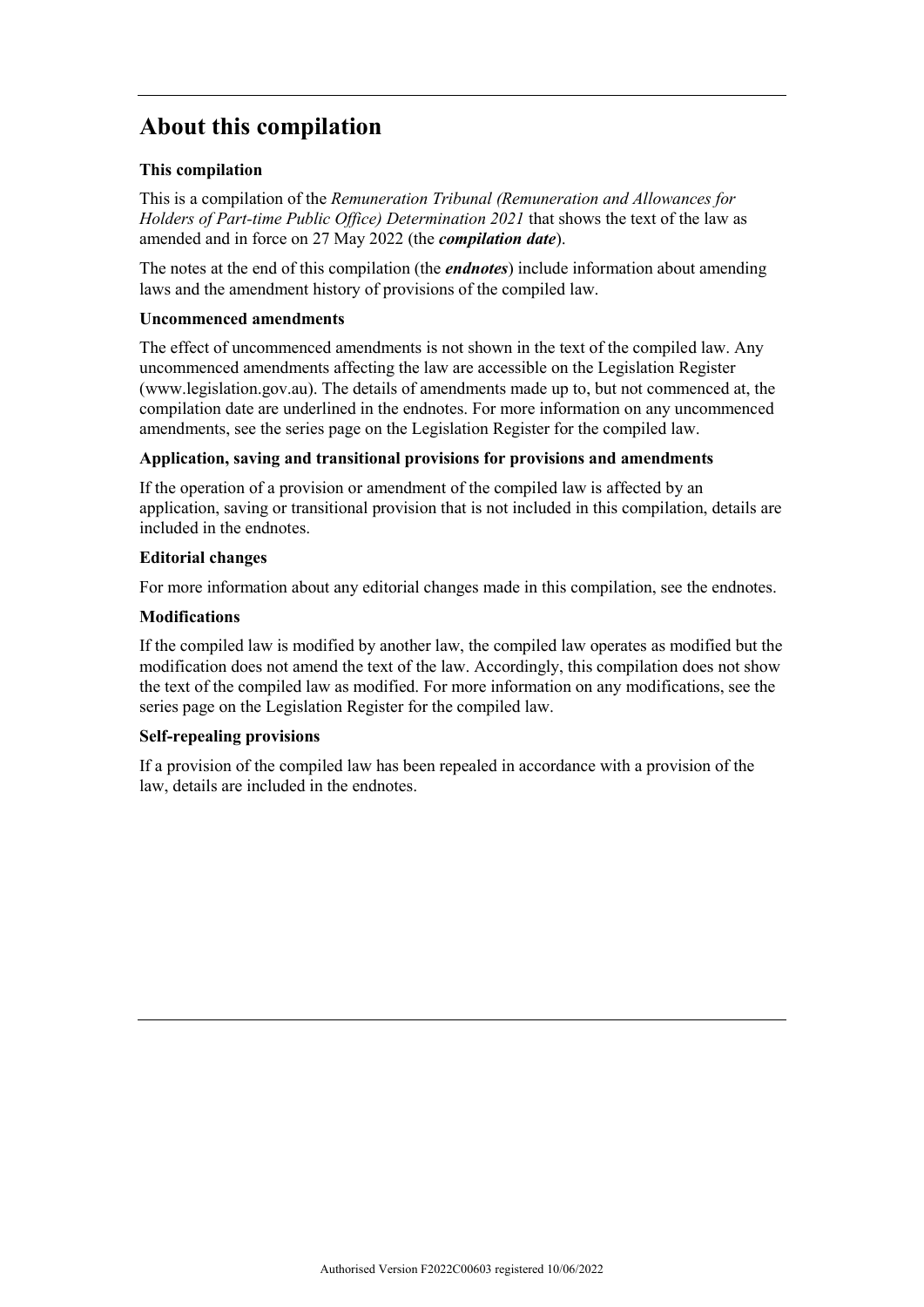## Contents

| <b>Part 1-Preliminary</b>         |                                                      | $\mathbf{1}$ |
|-----------------------------------|------------------------------------------------------|--------------|
| 1                                 |                                                      |              |
| 3                                 |                                                      |              |
| 4                                 |                                                      |              |
| 5                                 |                                                      |              |
| 7                                 |                                                      |              |
| 8                                 |                                                      |              |
| <b>Part 2-General provisions</b>  |                                                      | 4            |
| 9                                 |                                                      |              |
| 10                                |                                                      |              |
| 11                                |                                                      |              |
| 12                                |                                                      |              |
| <b>Part 3-Annual fees</b>         |                                                      | 6            |
| 13                                |                                                      |              |
| 14                                |                                                      |              |
| 15                                |                                                      |              |
| 16                                |                                                      |              |
| 17                                |                                                      |              |
| Part 4-Daily fees                 |                                                      | 16           |
| 18                                |                                                      |              |
| 19                                |                                                      |              |
| 20                                |                                                      |              |
| 21                                |                                                      |              |
| 22                                |                                                      |              |
| 23                                |                                                      |              |
| 24                                |                                                      |              |
|                                   | Part 5-Annual meeting fees and additional daily fees | 29           |
| 25                                |                                                      |              |
| 26                                |                                                      |              |
| 27                                |                                                      |              |
| 28                                |                                                      |              |
| 29                                |                                                      |              |
| 30                                |                                                      |              |
| 31                                |                                                      |              |
| 32                                |                                                      |              |
| Part 6—Base fees and meeting fees |                                                      | 33           |
| 33                                |                                                      |              |
| 34                                |                                                      |              |
| 35                                |                                                      |              |
| 36                                |                                                      |              |
| 37                                |                                                      |              |
| 38                                |                                                      |              |

*i*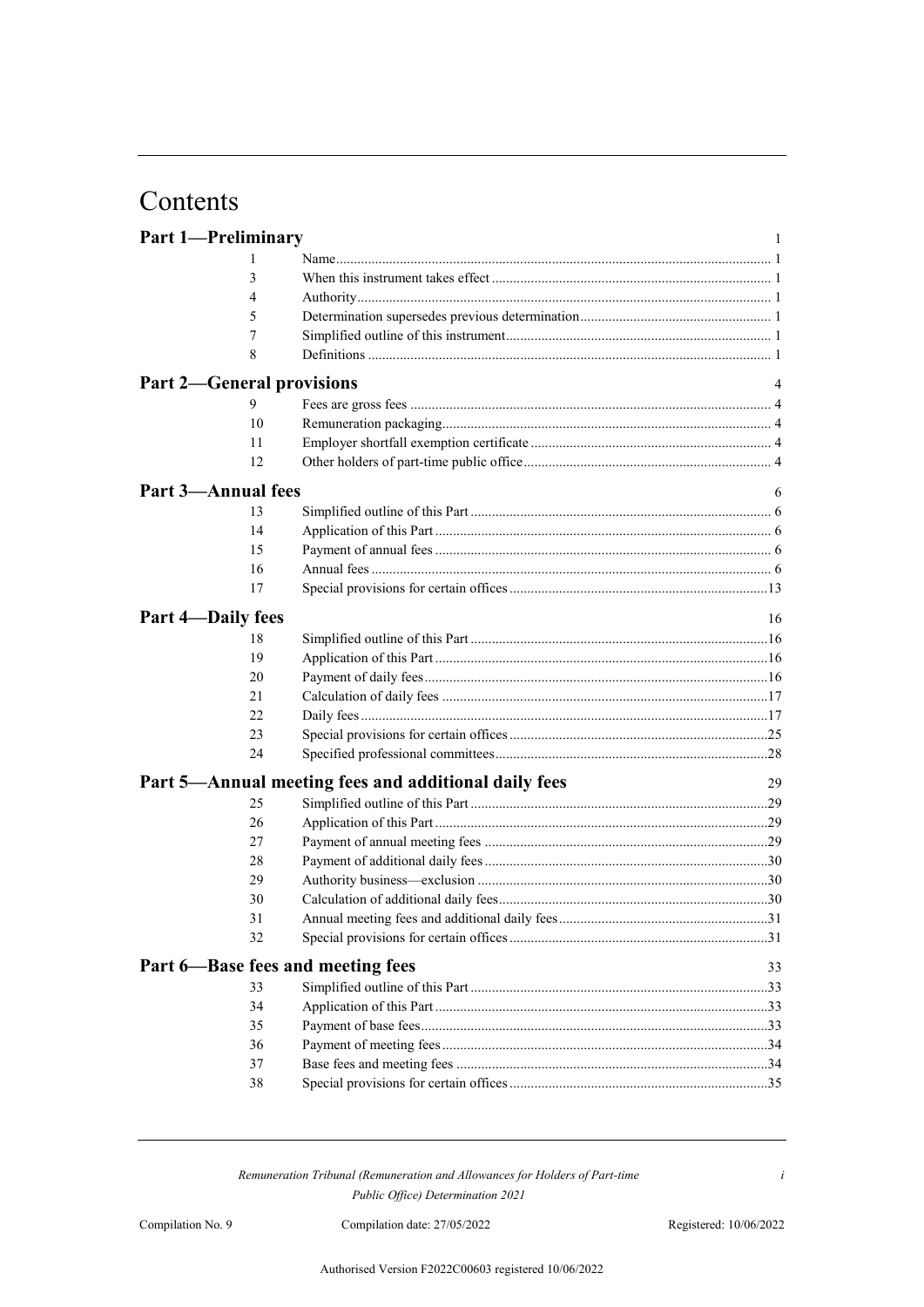|                 | <b>Part 7-Aboriginal Land Councils fees</b>    | 37 |
|-----------------|------------------------------------------------|----|
| 39              |                                                |    |
| 40              |                                                |    |
| 42              |                                                |    |
| 43              |                                                |    |
| 44              |                                                |    |
| 46              |                                                |    |
|                 | Part 8—Application and transitional provisions | 40 |
| 47              |                                                |    |
| 48              |                                                |    |
| <b>Endnotes</b> |                                                | 42 |
|                 | <b>Endnote 1—About the endnotes</b>            | 42 |
|                 | <b>Endnote 2—Abbreviation key</b>              | 43 |
|                 | <b>Endnote 3—Legislation history</b>           | 44 |
|                 | <b>Endnote 4—Amendment history</b>             | 45 |

Compilation No. 9 Compilation date: 27/05/2022 Registered: 10/06/2022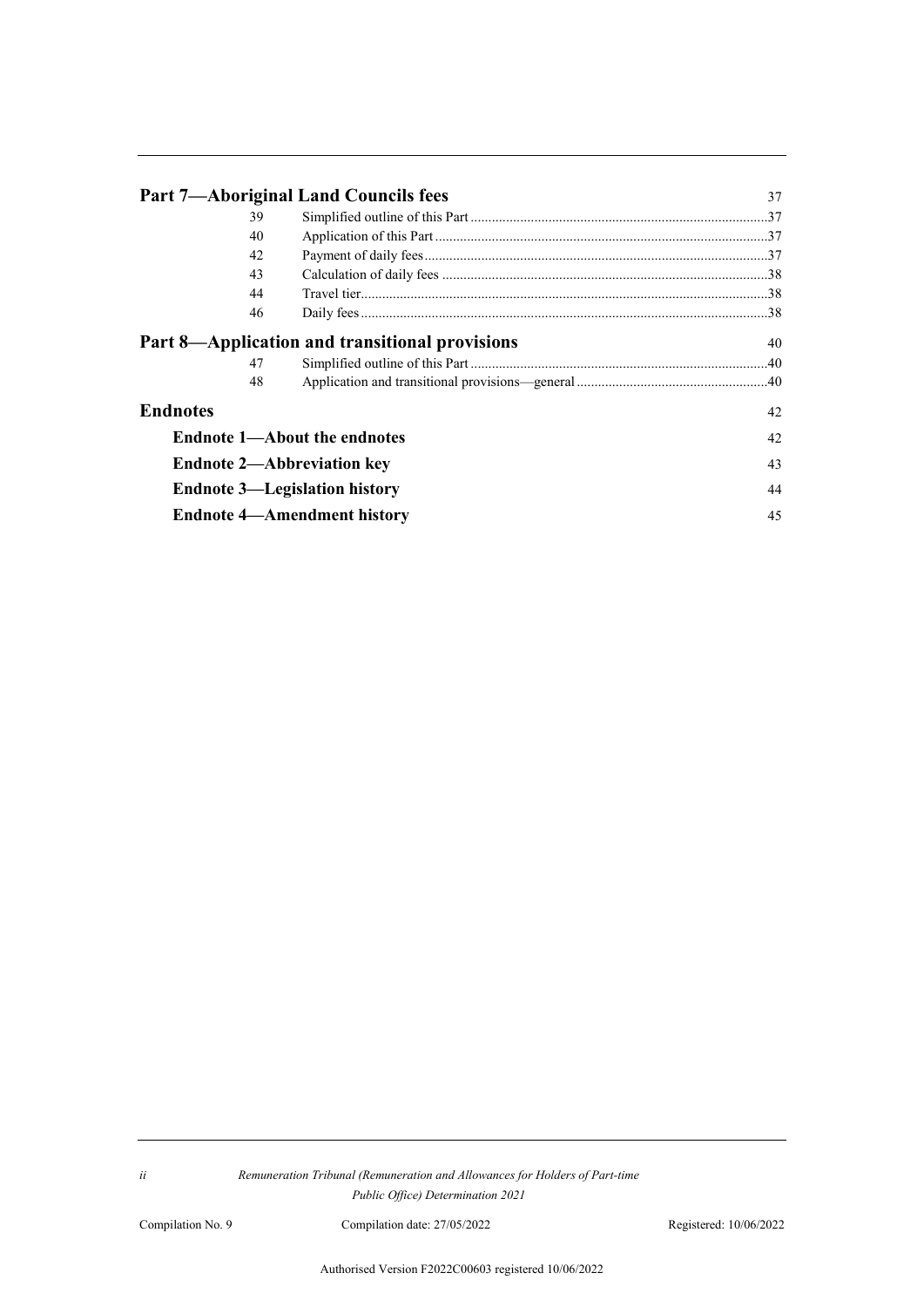## **Part 1—Preliminary**

#### **1 Name**

This instrument is the *Remuneration Tribunal (Remuneration and Allowances for Holders of Part-time Public Office) Determination 2021*.

#### **3 When this instrument takes effect**

This instrument takes effect at the start of 1 July 2021.

#### **4 Authority**

This instrument is made under subsections 7(3) and (4) of the *Remuneration Tribunal Act 1973*.

#### **5 Determination supersedes previous determination**

This instrument supersedes the *Remuneration Tribunal (Remuneration and Allowances for Holders of Part-time Public Office) Determination 2020*.

#### **7 Simplified outline of this instrument**

This instrument is structured so that Part 2 contains general provisions, and each of Parts 3 to 7 contains the provisions for a specific remuneration model, as follows:

- Part 3 applies to office holders remunerated by annual fees;
- Part 4 applies to office holders remunerated by daily fees;
- Part 5 applies to office holders who are remunerated under an annual meeting fee and additional daily fee model;
- Part 6 applies to office holders who are remunerated under a base (annual) fee and (daily) meeting fee model;
- Part 7 applies to offices of the Aboriginal Land Councils.

#### **8 Definitions**

Note: A number of expressions used in this instrument are defined in the Act, including office and public office.

#### In this instrument:

*Remuneration Tribunal (Remuneration and Allowances for Holders of Part-time Public Office) Determination 2021*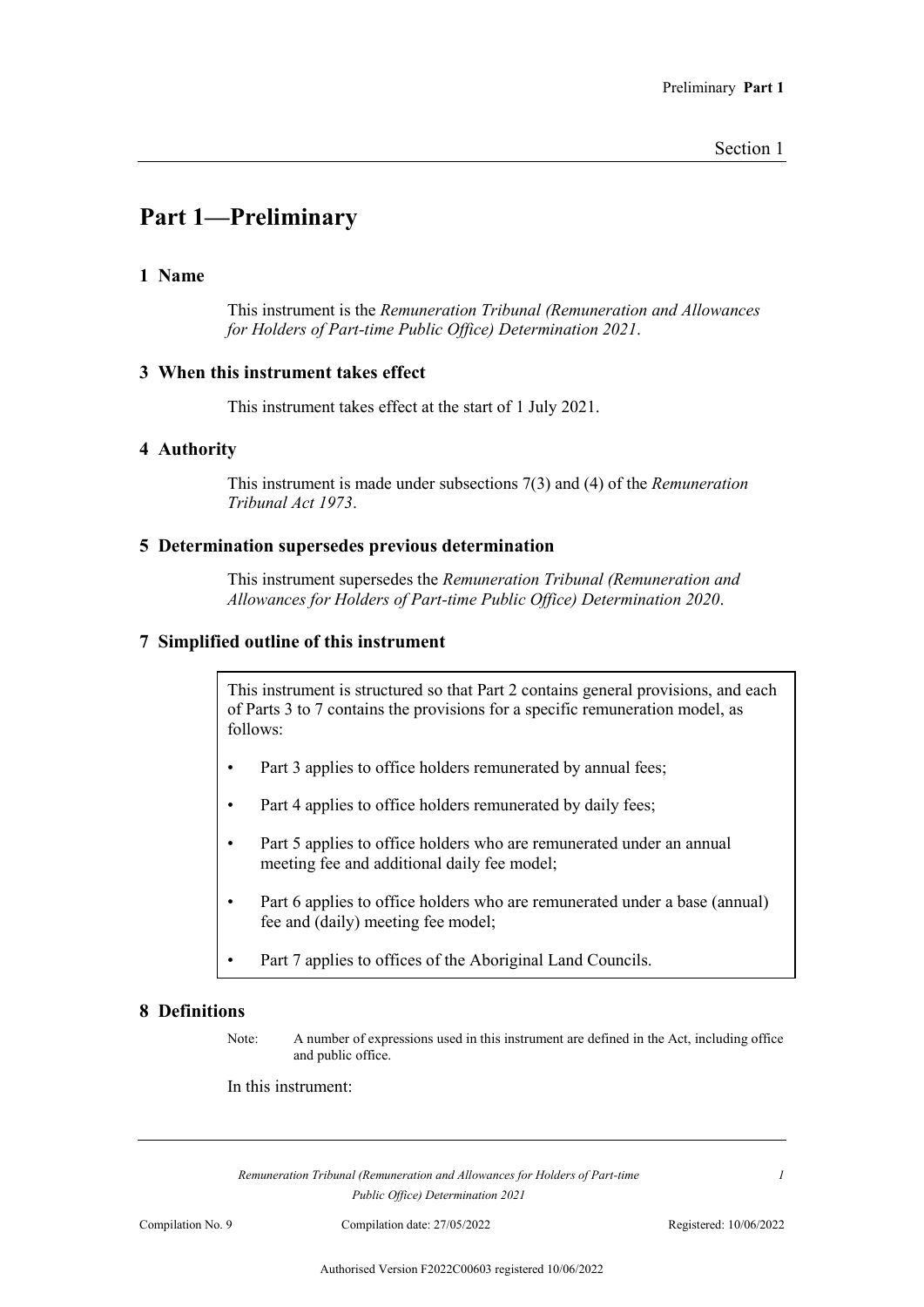*ADF Super member* has the same meaning as in the *Australian Defence Force Superannuation Act 2015*.

*agency*, of an office holder, means:

- (a) the agency to which the office holder is attached; or
- (b) if the office holder is not attached to an agency—the portfolio Department.

*authority* is the body or office to which an office holder is appointed.

*authority business* means any authority business conducted by an office holder with the authority's approval, but does not include the following:

- (a) attendance at a formal meeting;
- (b) official travel time on a meeting day;
- (c) normal preparation time for a formal meeting (although time spent by the office holder preparing for a formal meeting may be treated as *authority business* if the Chair considers the time excessive to normal preparation time).

*CSS* (short for Commonwealth Superannuation Scheme) has the same meaning as in the *Superannuation Act 1976*.

*DFRDB* (short for Defence Force Retirement and Death Benefits) means the scheme established by the *Defence Force Retirement and Death Benefits Act 1973*.

*employing authority*, in relation to an office holder, means an entity exercising a power or performing a function in relation to the office holder's employment or remuneration.

*fringe benefits tax* means fringe benefits tax (within the meaning of the *Fringe Benefits Tax Assessment Act 1986* as it applies of its own force or because of the *Fringe Benefits Tax (Application to the Commonwealth) Act 1986*).

*MSBS* (short for Military Superannuation and Benefits Scheme) has the same meaning as Scheme has in the *Military Superannuation and Benefits Act 1991*.

*normal preparation time* means the time that a member of an authority (including the Chair or a Deputy Chair) ordinarily requires to prepare for a meeting of the authority. It can occur on either a day of a meeting or on another day.

*office holder* means the holder of a part-time public office.

*official travel determination* means the *Remuneration Tribunal (Official Travel) Determination 2019* (or any determination that supersedes that determination).

*official travel time* is the reasonable period, certified by a Chair, that an office holder spends travelling on official business away from the town or city in which the office holder's principal place of residence is located. It does not include time spent travelling between an office holder's home and principal place of work.

*2 Remuneration Tribunal (Remuneration and Allowances for Holders of Part-time Public Office) Determination 2021*

Compilation No. 9 Compilation date: 27/05/2022 Registered: 10/06/2022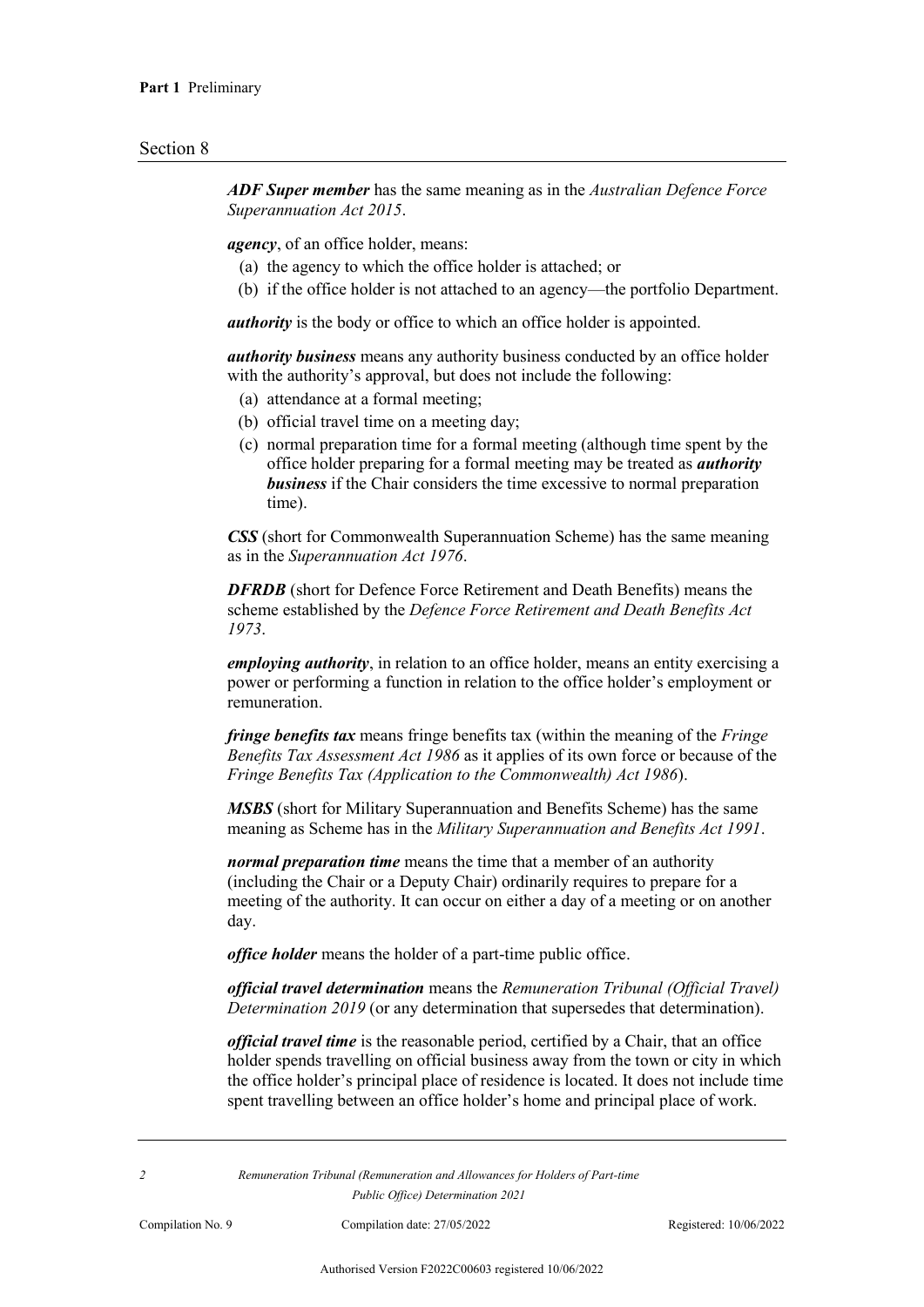The Chair may consider agency travel guidelines (if any) when determining the reasonable period.

*PSS* (short for Public Sector Superannuation Scheme) has the same meaning as Public Sector Superannuation Scheme has in the *Superannuation Act 1990*.

*PSSAP* (short for Public Sector Superannuation Accumulation Plan) has the same meaning as in the *Superannuation Act 2005*.

*specified professional committee* means a professional committee specified in Table 4C.

*Table 2A* means the table of daily fees in subsection 12(1).

*Table 3A* means the table of annual fees in section 16.

*Table 3B* means the table of special provisions for certain offices in section 17.

*Table 4A* means the table of daily fees in section 22.

**Table 4B** means the table of special provisions for certain offices in section 23.

*Table 4C* means the table of specified professional committees in section 24.

*Table 5A* means the table of annual meeting fees and additional daily fees in section 31.

*Table 5B* means the table of special provisions for certain offices in section 32.

**Table 6A** means the table of base fees and meeting fees in section 37.

**Table 6B** means the table of special provisions for certain offices in section 38.

**Table 7B** means the table of daily fees for holders of public offices in Aboriginal Land Councils in section 46.

*Table 8A* means the table of application and transitional provisions in section 48.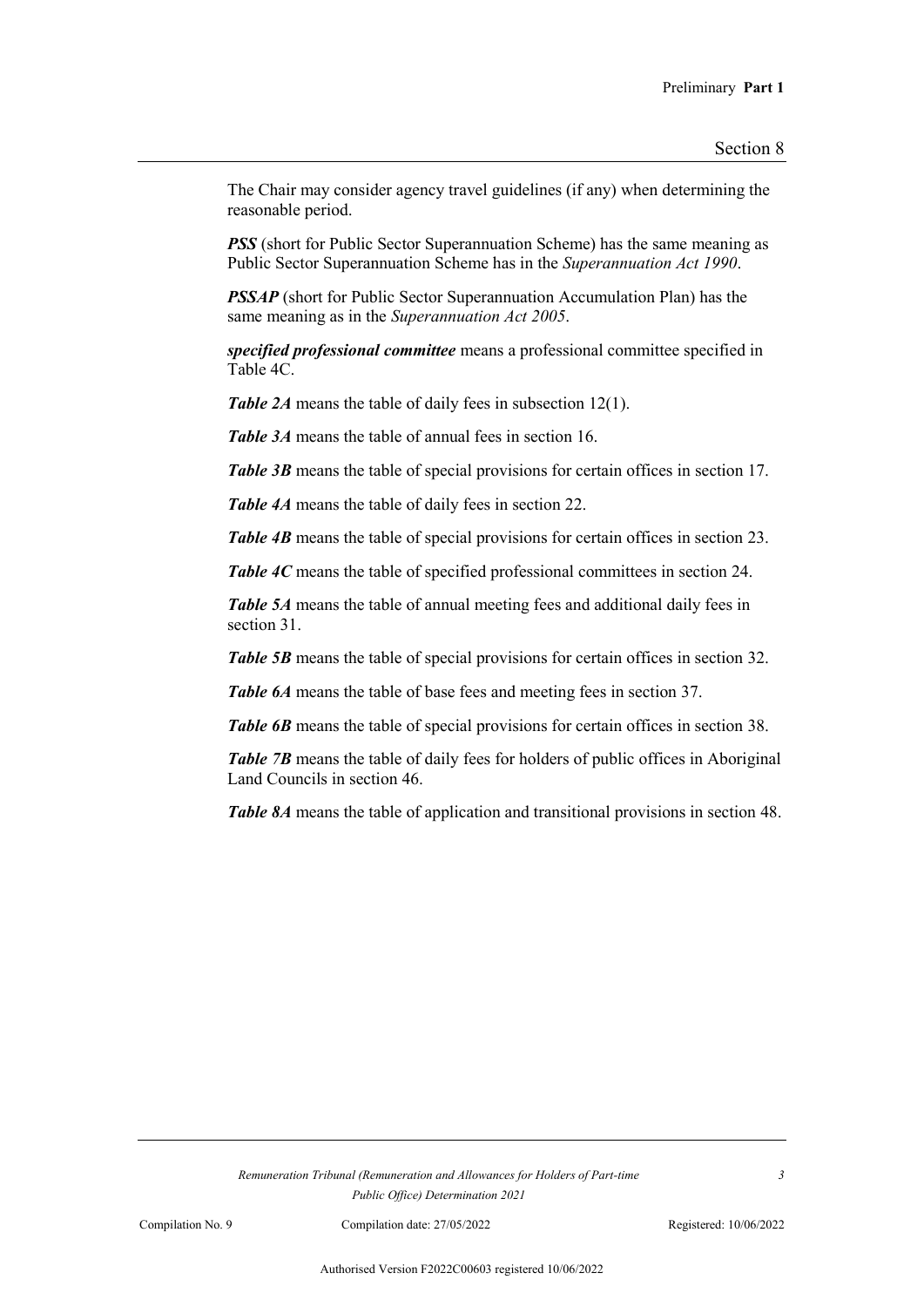## **Part 2—General provisions**

#### **9 Fees are gross fees**

Fees set out in this instrument are gross fees, and no additional amount is payable by the employing authority to meet any taxation obligations.

#### **10 Remuneration packaging**

- (1) An employing authority may provide access to remuneration packaging to office holders.
- (2) An office holder may elect to take the fees and allowances payable under this instrument either as a cash payment, or a combination of a cash payment and other benefits.
- (3) An election made in accordance with subsection (2) must be consistent with:
	- (a) applicable agency policies and procedures on remuneration packaging; and
	- (b) relevant taxation laws, rulings and guidelines issued by the Australian Taxation Office.
- (4) Remuneration packaging must be administered without additional cost to the employing authority and any fringe benefits tax associated with a benefit must be included in the remuneration package.

#### **11 Employer shortfall exemption certificate**

- (1) This section applies to an office holder if:
	- (a) the office holder is not a member of the CSS, DFRDB, MSBS, PSS or PSSAP, or an ADF Super member; and
	- (b) an employer shortfall exemption certificate has been issued under the *Superannuation Guarantee (Administration) Act 1992* to the office holder in relation to:
		- (i) the office holder's employer; and
		- (ii) a quarter in a financial year.
- (2) Any remuneration payable to the office holder in accordance with this instrument in respect of the quarter is to be increased by the amount of the minimum contribution that would (if the certificate had not been issued), under section 23 of the *Superannuation Guarantee (Administration) Act 1992*, reduce the charge percentage for the office holder to nil.

#### **12 Other holders of part-time public office**

(1) The following daily fees apply to offices that are not specified in Part 3, 4, 5, 6 or 7.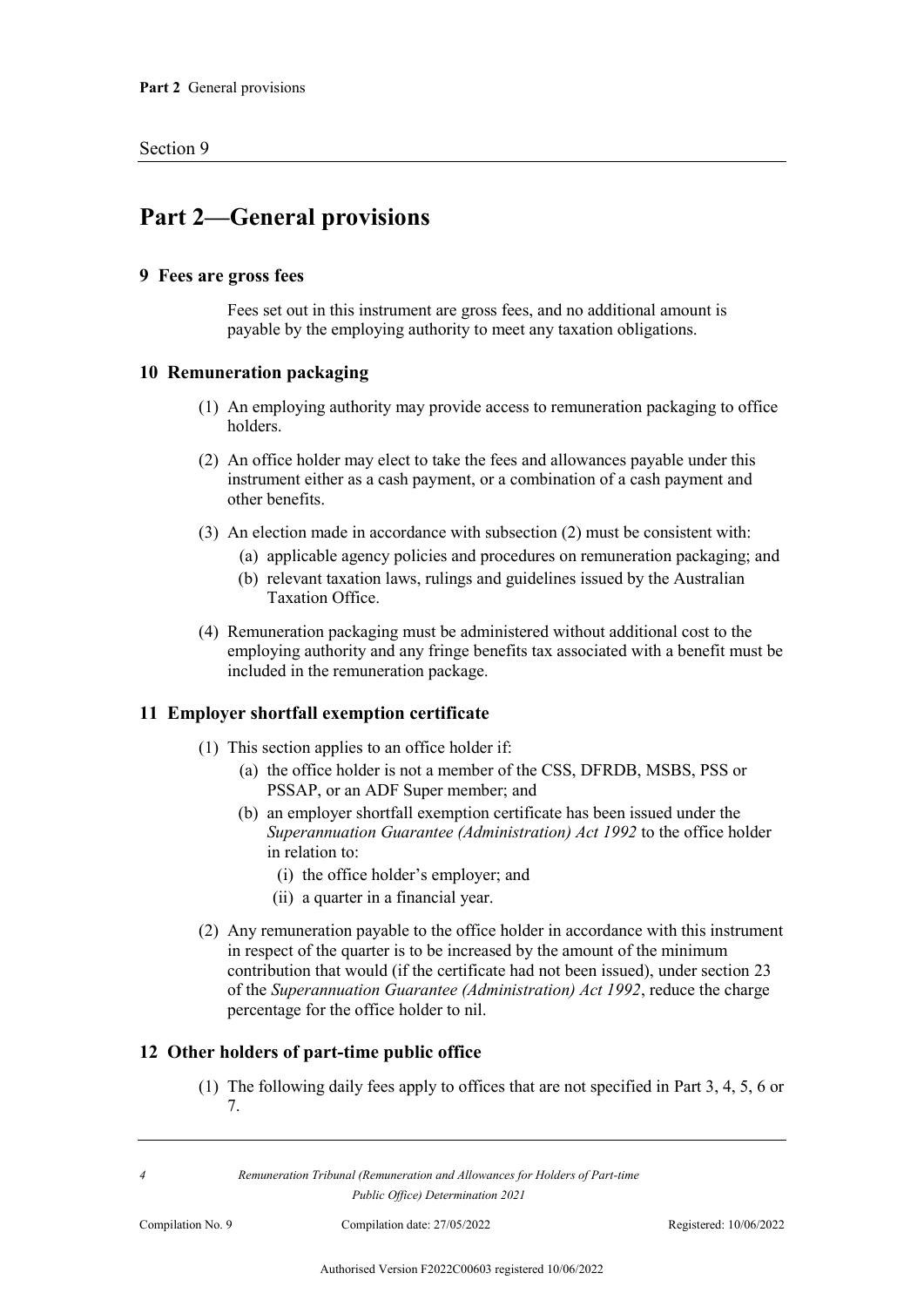| Section 12 |
|------------|
|------------|

| Table 2A—Other office holders |           |
|-------------------------------|-----------|
| Column 1                      | Column 2  |
| Kind of office                | Daily fee |
| Chair                         | \$556     |
| Member                        | \$418     |

(2) Fees set out in subsection (1) are to be paid in accordance with Part 4.

(3) For the purposes of the official travel determination, travel tier 2 applies to an office holder whose fees are set out in subsection (1).

Note: This instrument applies only to offices that are public offices (see the definition of *public office* in subsection 3(4) of the Act).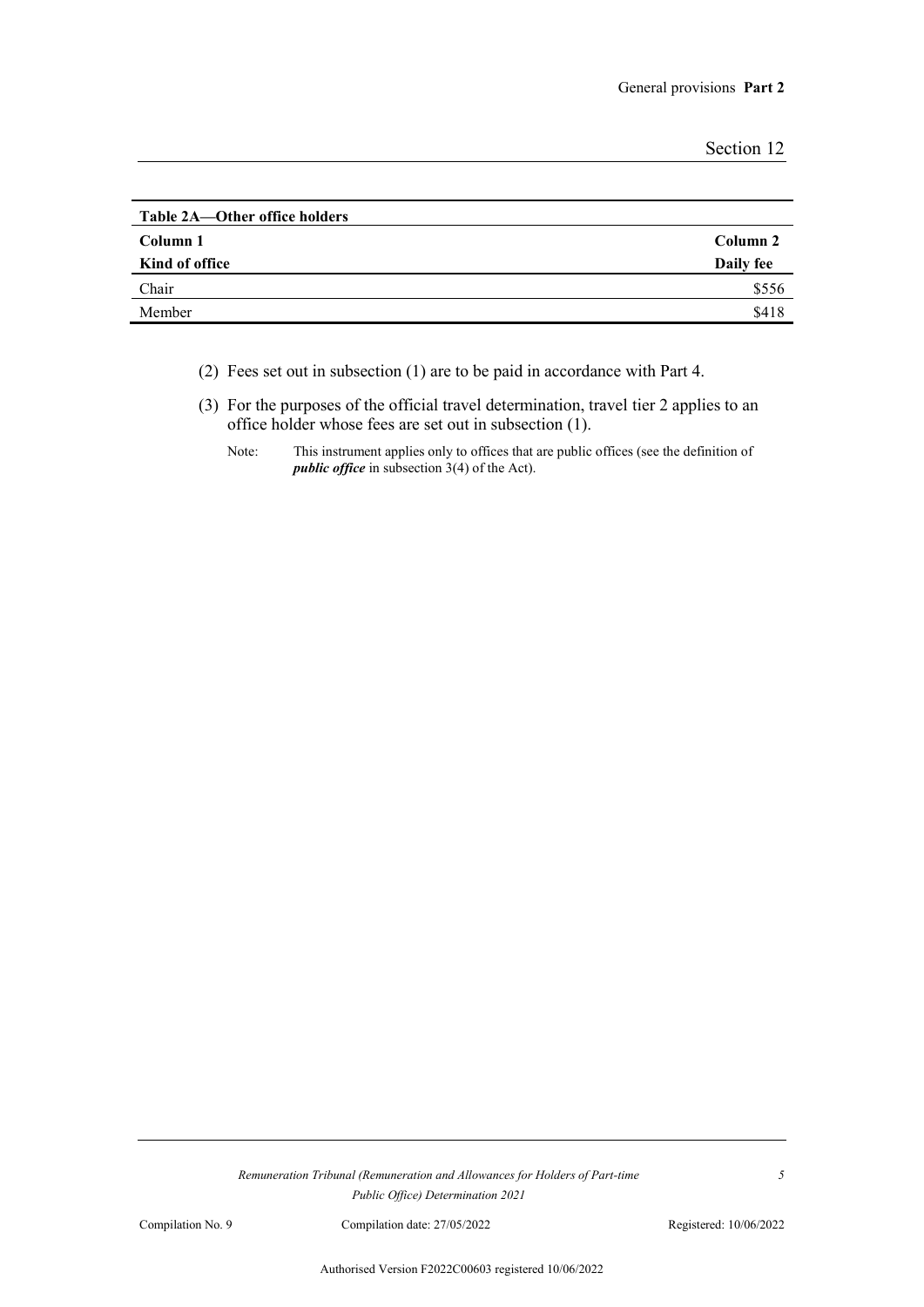## **Part 3—Annual fees**

#### **13 Simplified outline of this Part**

This Part applies to office holders who receive an annual fee. It sets out the way fees are paid and the activities covered by the fee. Table 3A sets out the following:

- the individual public offices remunerated by annual fees;
- the fees payable to Chairs, Deputy Chairs and Members (where applicable);
- any additional provisions or conditions that apply to the office;
- the travel tier for the office.

#### **14 Application of this Part**

This Part applies to office holders whose annual fees are set out in Table 3A.

#### **15 Payment of annual fees**

(1) The annual fees set out in Table 3A are payable on a periodic basis throughout each year. Part years are paid on a proportionate basis. The annual fee covers all activities undertaken by the office holder in performing the duties of their office.

#### *Reduction for lengthy absence*

(2) The annual fee is proportionally reduced where an office holder is unavailable to perform the duties of their office for a period of more than 3 months, except to the extent that a reduction would be inconsistent with the terms of the office holder's appointment.

### **16 Annual fees**

The following table (*Table 3A*) sets out, for each office holder or authority in column 1:

- (a) if column 1 specifies an office holder—the annual fee for the office holder; and
- (b) if column 1 specifies an authority—the annual fee for one or more of the following office holders in relation to the authority:
	- (i) the Chair;
	- (ii) a Deputy Chair;
	- (iii) a member other than the Chair or a Deputy Chair; and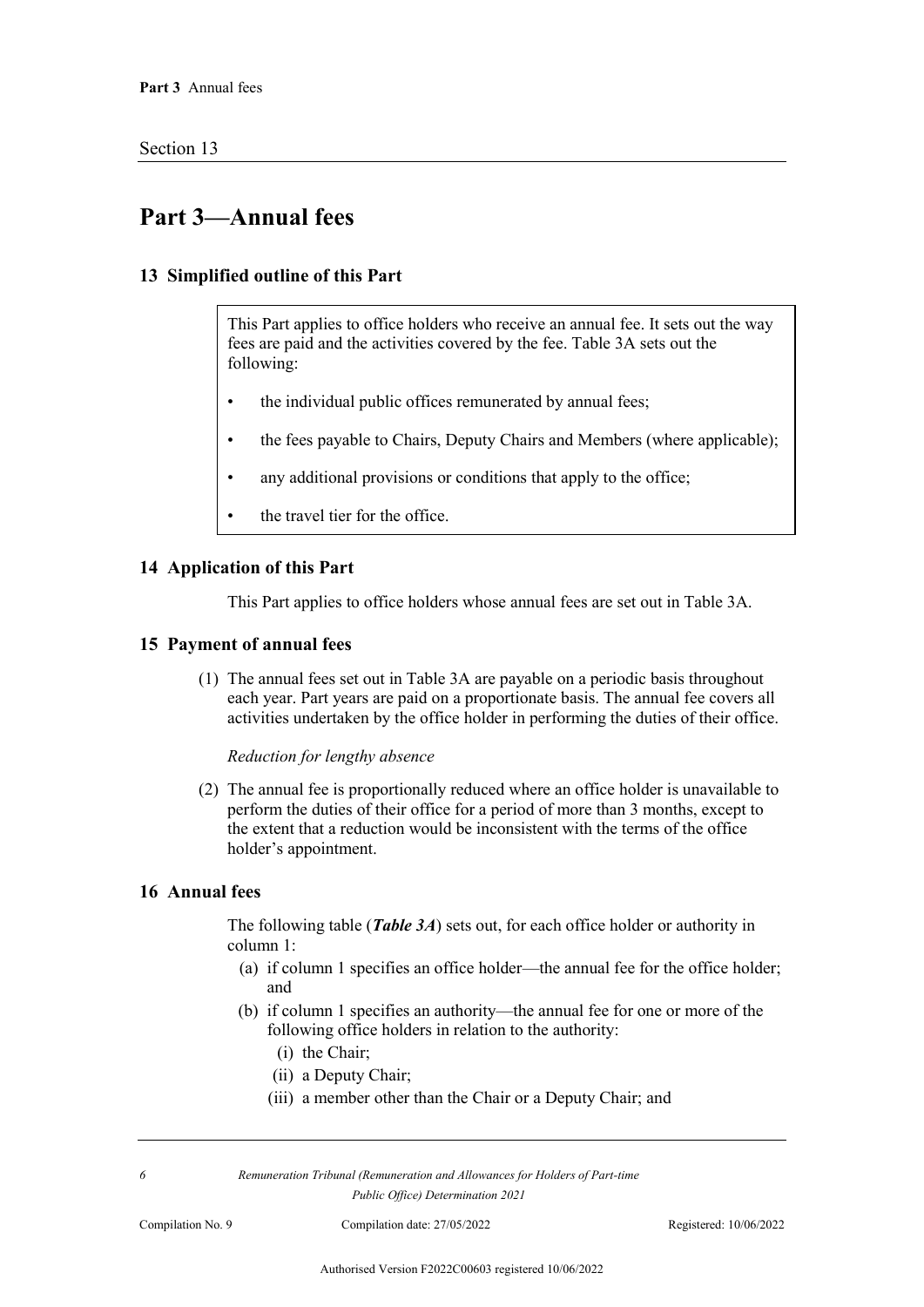- (c) the special provisions (if any) of this instrument that apply to the office holder or office holders; and
- (d) the travel tier that applies to the office holder or office holders for the purposes of the official travel determination.

Note: Some authorities specified in column 1 have office holders who receive daily fees under Part 4, who are not covered by this instrument because they hold office on a full-time basis, or who do not receive fees.

| <b>Table 3A-Annual fees</b>                                        |                     |                        |               |                                  |                         |
|--------------------------------------------------------------------|---------------------|------------------------|---------------|----------------------------------|-------------------------|
| Column <sub>1</sub>                                                | Column <sub>2</sub> | Column 3               | Column 4      | Column 5                         | Column 6                |
| Office or authority                                                | Chair               | <b>Deputy</b><br>Chair | <b>Member</b> | <b>Special</b><br>provisions     | <b>Travel</b><br>tier   |
| Medical Services Advisory<br>Committee                             | \$226,930           | \$170,200              | \$46,160      | Table 8A,<br>item 9              | $\mathbf{1}$            |
| <b>NBN Co Limited</b>                                              | \$226,930           | \$182,710              | \$113,520     |                                  | $\mathbf{1}$            |
| Snowy Hydro Limited                                                | \$226,930           |                        | \$113,470     | Table 3B,<br>item 1              | $\mathbf{1}$            |
| Future Fund                                                        | \$214,670           |                        | \$107,340     |                                  | 1                       |
| Commonwealth Grants<br>Commission                                  | \$211,080           |                        | \$111,740     |                                  | $\mathbf{1}$            |
| Australia Post                                                     | \$193,710           | \$108,100              | \$96,890      | Table 3B,<br>items 1, 6<br>and 7 | $\mathbf{1}$            |
| <b>Australian Broadcasting</b><br>Corporation                      | \$178,190           | \$87,970               | \$58,670      |                                  | $\mathbf{1}$            |
| Airservices Australia                                              | \$166,290           | \$124,720              | \$83,150      |                                  | $\mathbf{1}$            |
| <b>ASC Pty Ltd</b>                                                 | \$166,290           | \$124,720              | \$77,620      | Table 3B,<br>items 2 and 8       | $\mathbf{1}$            |
| <b>Australian Rail Track</b><br>Corporation                        | \$166,290           |                        | \$83,150      | Table 3B,<br>items 2 and<br>25   | $\mathbf{1}$            |
| <b>Independent National</b><br>Security Legislation Monitor        | \$166,290           |                        |               |                                  | $\mathbf{1}$            |
| <b>WSA Co Limited</b>                                              | \$166,290           | \$124,720              | \$83,150      | Table 3B,<br>item 2              | $\mathbf{1}$            |
| Commonwealth Scientific<br>and Industrial Research<br>Organisation | \$150,000           | \$75,000               | \$75,000      | Table 3B,<br>items 2 and<br>21   | $\mathbf{1}$            |
| Commonwealth<br>Superannuation Corporation                         | \$140,820           |                        | \$67,360      | Table 3B,<br>items 2 and 4       | See Table<br>3B, item 4 |
| <b>Financial Regulator</b><br><b>Assessment Authority</b>          | \$140,820           |                        | \$70,410      | Table 8A,<br>item 2              | 1                       |
| National Disability Insurance<br>Agency                            | \$140,820           |                        | \$70,410      | Table 3B,<br>items 2 and 9       | $\mathbf{1}$            |

Compilation No. 9 Compilation date: 27/05/2022 Registered: 10/06/2022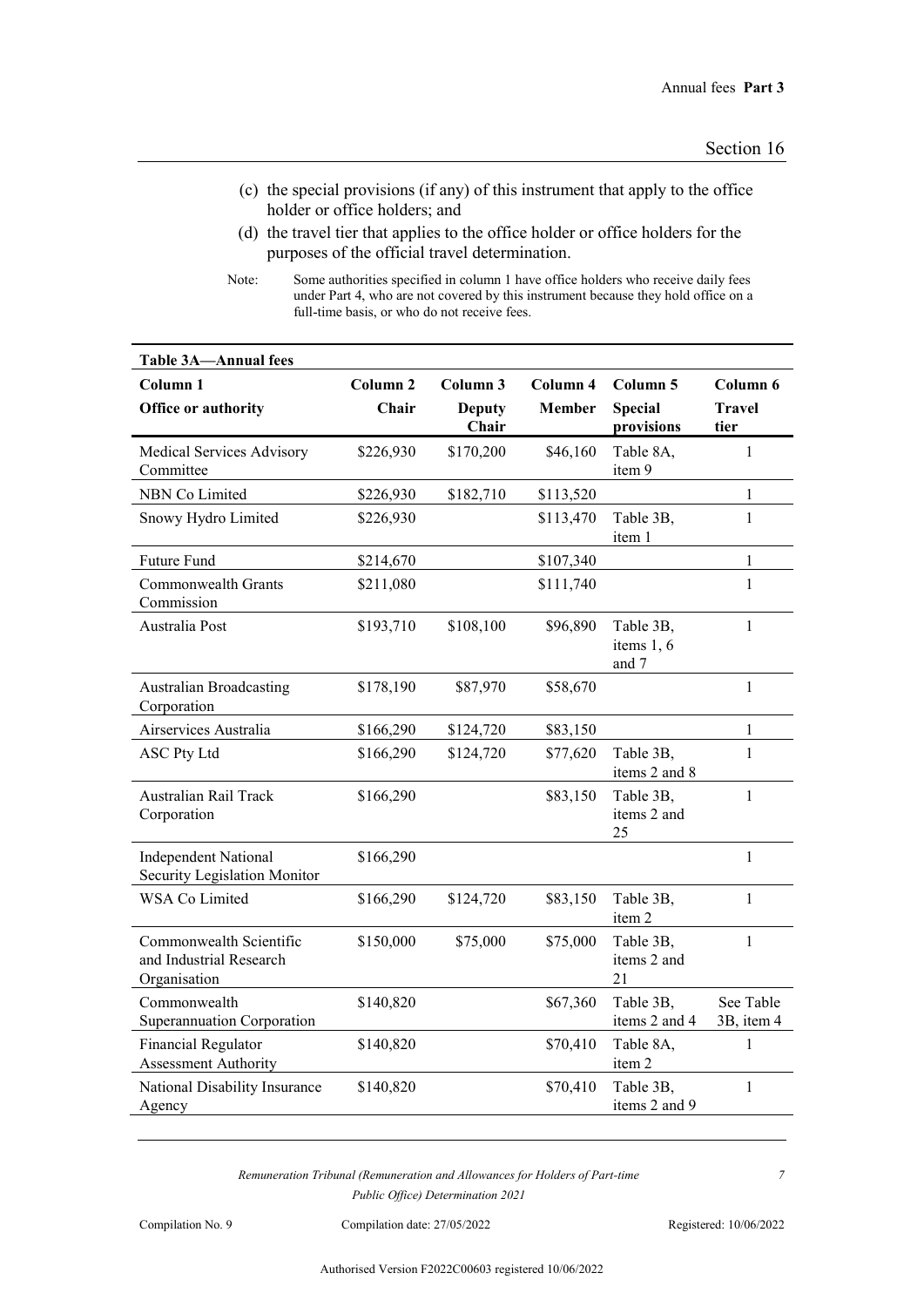| <b>Table 3A-Annual fees</b>                                        |                     |                        |           |                              |                         |
|--------------------------------------------------------------------|---------------------|------------------------|-----------|------------------------------|-------------------------|
| Column <sub>1</sub>                                                | Column <sub>2</sub> | Column 3               | Column 4  | Column 5                     | Column 6                |
| Office or authority                                                | Chair               | <b>Deputy</b><br>Chair | Member    | <b>Special</b><br>provisions | <b>Travel</b><br>tier   |
| Northern Australia<br><b>Infrastructure Facility</b>               | \$119,890           |                        | \$59,600  | Table 3B,<br>item 2          | $\mathbf{1}$            |
| Australian Digital Health<br><b>Agency Board</b>                   | \$119,180           |                        | \$59,590  | Table 3B,<br>item 11         | $\mathbf{1}$            |
| Australian Maritime Safety<br>Authority                            | \$119,180           | \$89,390               | \$59,590  | Table 3B,<br>item 2          | $\mathbf{1}$            |
| Australian Naval<br>Infrastructure Pty Ltd                         | \$119,180           |                        | \$59,590  | Table 3B,<br>item 2          | $\mathbf{1}$            |
| <b>Board of Taxation</b>                                           | \$119,180           |                        | \$59,590  |                              | 1                       |
| Civil Aviation Safety<br><b>Authority Board</b>                    | \$119,180           | \$89,390               | \$59,590  | Table 3B,<br>item 2          | $\mathbf{1}$            |
| Defence Housing Australia                                          | \$119,180           |                        | \$59,590  | Table 3B,<br>item 2          | $\mathbf{1}$            |
| <b>Export Finance and Insurance</b><br>Corporation                 | \$119,180           | \$89,390               | \$59,590  | Table 3B,<br>item 2          | $\mathbf{1}$            |
| Infrastructure Australia                                           | \$119,180           |                        | \$59,590  |                              | 1                       |
| Moorebank Intermodal<br>Company Limited                            | \$119,180           | \$95,350               | \$59,590  |                              | 1                       |
| Murray-Darling Basin<br>Authority                                  | \$119,180           |                        | \$71,510  |                              | $\mathbf{1}$            |
| Australian Curriculum<br>Assessment and Reporting<br>Authority     | \$110,860           | \$83,150               | Daily fee | Table 3B,<br>item 5          | See Table<br>3B, item 5 |
| Clean Energy Finance<br>Corporation                                | \$110,860           |                        | \$55,430  |                              | $\mathbf{1}$            |
| Foreign Investment Review<br>Board                                 | \$110,860           |                        | \$55,430  | Table 3B,<br>item 12         | 1                       |
| National Health and Medical<br>Research Council                    | \$110,860           |                        | \$27,720  | Table 3B,<br>item 4          | See Table<br>3B, item 4 |
| National Housing Finance<br>and Investment Corporation             | \$110,860           |                        | \$55,430  | Table 3B,<br>item 2          | 2                       |
| <b>Special Broadcasting Service</b>                                | \$110,860           | \$83,150               | \$44,350  |                              | $\mathbf{1}$            |
| <b>Tax Practitioners Board</b>                                     | \$110,860           |                        | Daily fee |                              | 1                       |
| Australian Institute for<br>Teaching and School<br>Leadership Ltd  | \$102,560           | \$76,920               | Daily fee | Table 3B,<br>item 5          | See Table<br>3B, item 5 |
| Australian Nuclear Science<br>and Technology Organisation<br>Board | \$102,560           | \$76,920               | \$51,280  | Table 3B,<br>item 2          | 1                       |
| <b>Financial Reporting Council</b>                                 | \$102,560           |                        | Daily fee |                              | 1                       |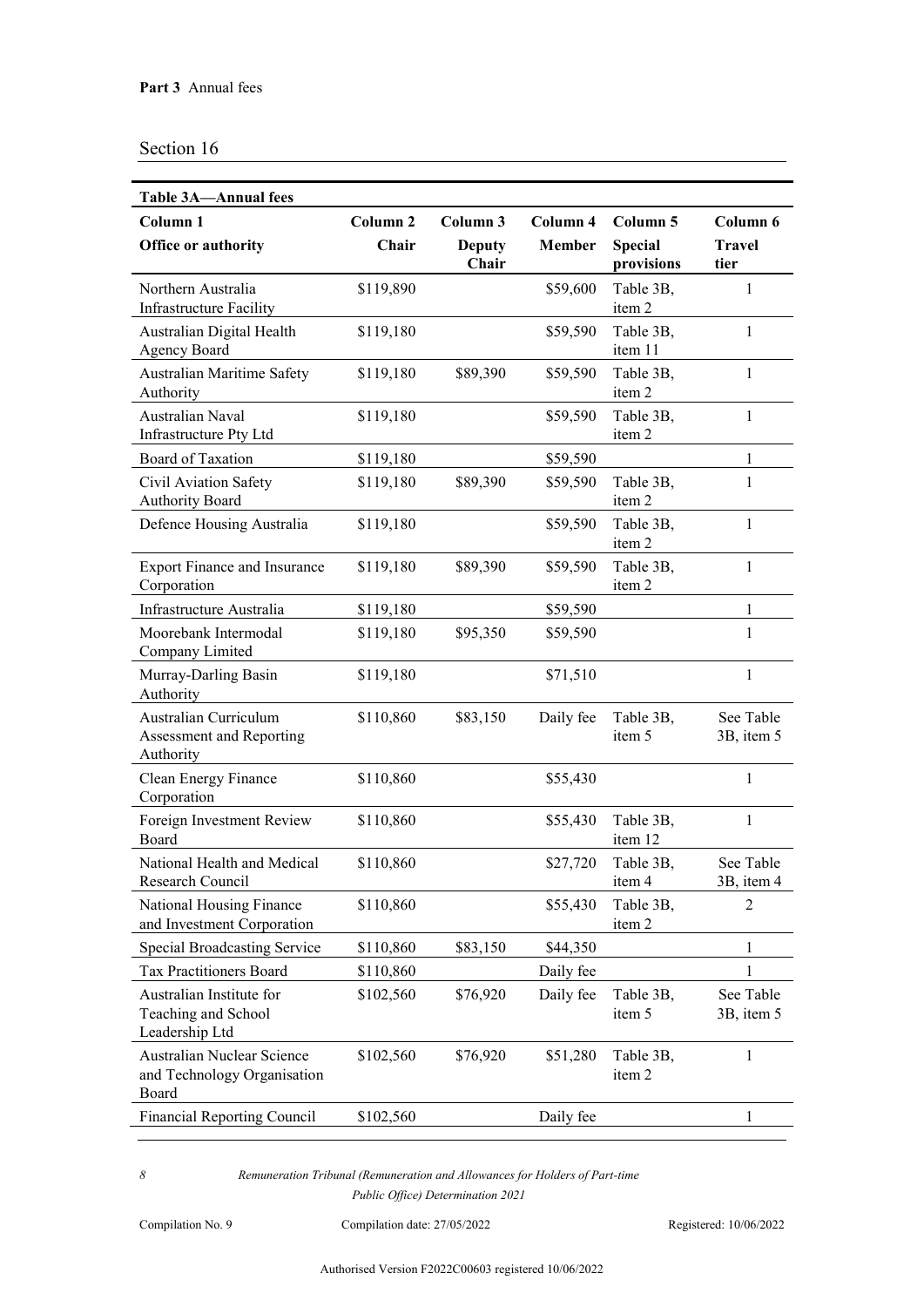| Section 16 |  |
|------------|--|
|------------|--|

| <b>Table 3A-Annual fees</b>                                                 |                     |                        |               |                                                  |                         |
|-----------------------------------------------------------------------------|---------------------|------------------------|---------------|--------------------------------------------------|-------------------------|
| Column <sub>1</sub>                                                         | Column <sub>2</sub> | Column 3               | Column 4      | Column 5                                         | Column 6                |
| Office or authority                                                         | Chair               | <b>Deputy</b><br>Chair | <b>Member</b> | <b>Special</b><br>provisions                     | <b>Travel</b><br>tier   |
| Innovation and Science<br>Australia Board                                   | \$102,560           |                        | \$46,160      | Table 3B,<br>items 4 and<br>13                   | See Table<br>3B, item 4 |
| Tourism Australia                                                           | \$102,560           | \$76,920               | \$51,280      | Table 3B,<br>item 2                              | 1                       |
| Australian Renewable<br><b>Energy Agency</b>                                | \$94,240            |                        | \$47,120      | Table 3B,<br>item 3 and<br>Table 8A,<br>item 3   | $\overline{2}$          |
| <b>Australian Sports</b><br>Commission                                      | \$94,240            | \$70,680               | \$47,120      | Table 3B,<br>items 2 and<br>14                   | 1                       |
| Great Barrier Reef Marine<br>Park Authority                                 | \$94,240            |                        | \$47,120      |                                                  | $\overline{2}$          |
| Safety, Rehabilitation and<br><b>Compensation Commission</b>                | \$94,240            |                        | \$42,410      |                                                  | 1                       |
| Australian Pesticides and<br>Veterinary Medicines<br><b>Authority Board</b> | \$85,920            |                        | \$42,960      | Table 3B,<br>item 24 and<br>Table 8A,<br>item 10 | $\overline{2}$          |
| Food Standards Australia<br>New Zealand                                     | \$85,920            |                        | \$42,960      | Table 3B,<br>item 3                              | 1                       |
| <b>Independent Hospital Pricing</b><br>Authority                            | \$85,920            | \$31,850               | \$31,850      |                                                  | $\overline{2}$          |
| <b>International Air Services</b><br>Commission                             | \$85,920            |                        | \$42,960      |                                                  | 1                       |
| National Health and Medical<br>Research Council-Research<br>Committee       | \$85,920            |                        |               |                                                  | $\overline{2}$          |
| Prostheses List Advisory<br>Committee                                       | \$85,920            |                        |               |                                                  | 1                       |
| Regional Investment<br>Corporation Board                                    | \$85,920            |                        | \$42,960      | Table 3B,<br>item 2                              | $\overline{2}$          |
| Aboriginal Hostels Limited                                                  | \$77,620            |                        | \$38,810      | Table 3B,<br>item 23                             | $\overline{2}$          |
| Australian Commission on<br>Safety and Quality in Health<br>Care            | \$77,620            |                        | \$25,850      |                                                  | $\overline{2}$          |
| Australian Electoral<br>Commission                                          | \$77,620            |                        |               |                                                  | $\mathbf{1}$            |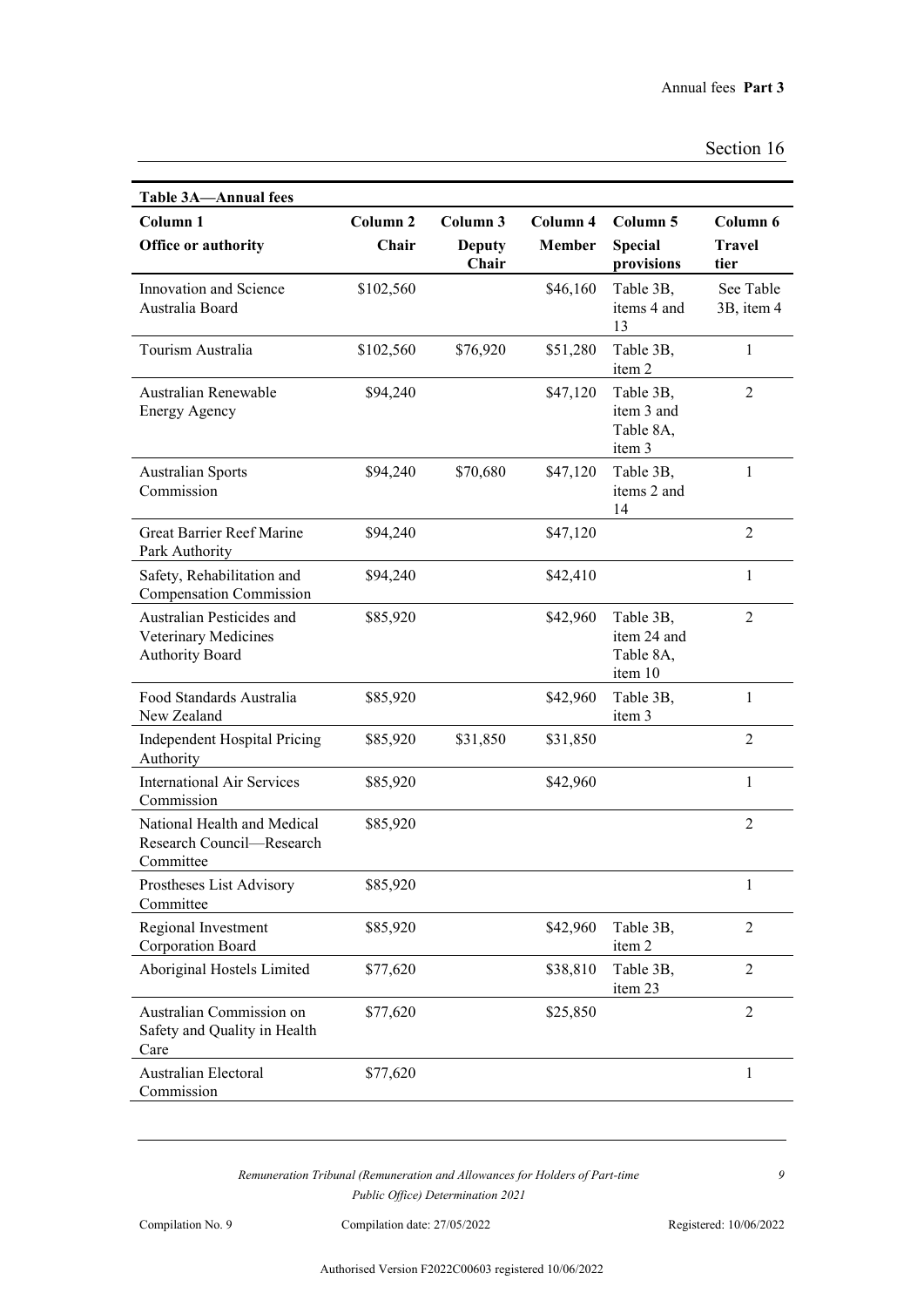| <b>Table 3A-Annual fees</b>                                                                      |                              |                                    |                           |                                          |                                   |
|--------------------------------------------------------------------------------------------------|------------------------------|------------------------------------|---------------------------|------------------------------------------|-----------------------------------|
| Column <sub>1</sub><br>Office or authority                                                       | Column <sub>2</sub><br>Chair | Column 3<br><b>Deputy</b><br>Chair | Column 4<br><b>Member</b> | Column 5<br><b>Special</b><br>provisions | Column 6<br><b>Travel</b><br>tier |
| <b>Australian Fisheries</b><br>Management Authority<br>Commission                                | \$77,620                     | \$38,810                           | \$38,810                  |                                          | 1                                 |
| <b>Australian Hearing Services</b>                                                               | \$77,620                     |                                    | \$34,930                  | Table 3B,<br>item 2                      | $\mathbf{1}$                      |
| Australian Heritage Council                                                                      | \$77,620                     |                                    | \$34,930                  |                                          | 1                                 |
| Australian Heritage<br>Council-Associate Member                                                  |                              |                                    | \$34,930                  |                                          | $\mathbf{1}$                      |
| Australian Institute of Health<br>and Welfare                                                    | \$77,620                     | \$38,810                           | \$38,810                  |                                          | $\overline{2}$                    |
| Grains Research and<br><b>Development Corporation</b>                                            | \$77,620                     |                                    | \$38,810                  | Table 3B,<br>item 2                      | $\mathbf{1}$                      |
| <b>Independent Parliamentary</b><br><b>Expenses Authority</b>                                    | \$77,620                     |                                    | \$38,810                  |                                          | $\overline{2}$                    |
| <b>Indigenous Business</b><br>Australia                                                          | \$77,620                     | \$58,220                           | \$38,810                  | Table 3B,<br>items 2 and<br>16           | $\mathbf{1}$                      |
| Indigenous Land and Sea<br>Corporation                                                           | \$77,620                     | \$58,220                           | \$38,810                  | Table 3B,<br>item 2                      | 1                                 |
| National School Resourcing<br>Board                                                              | \$77,620                     | \$58,220                           |                           |                                          | $\overline{2}$                    |
| Outback Stores Pty Ltd                                                                           | \$77,620                     |                                    | \$38,810                  |                                          | $\boldsymbol{2}$                  |
| Prime Minister's Indigenous<br><b>Advisory Council</b>                                           | \$77,620                     |                                    | Daily fee                 |                                          | $\overline{2}$                    |
| Referendum Council,<br>Co-Chair                                                                  | \$77,620                     |                                    | Daily fee                 |                                          | $\overline{2}$                    |
| Wine Australia                                                                                   | \$77,620                     | \$38,810                           | \$38,810                  |                                          | $\overline{2}$                    |
| Australian Medical Research<br><b>Advisory Board</b>                                             | \$69,290                     | \$51,970                           |                           |                                          | $\mathbf{1}$                      |
| Cancer Australia Advisory<br>Council                                                             | \$69,290                     |                                    | \$34,650                  | Table 3B,<br>item 17                     | 2                                 |
| National Health and Medical<br>Research Council-<br><b>Australian Health Ethics</b><br>Committee | \$69,290                     |                                    |                           |                                          | $\overline{2}$                    |
| National Health and Medical<br>Research Council-All other<br><b>Principal Committees</b>         | \$69,290                     |                                    |                           |                                          | $\overline{2}$                    |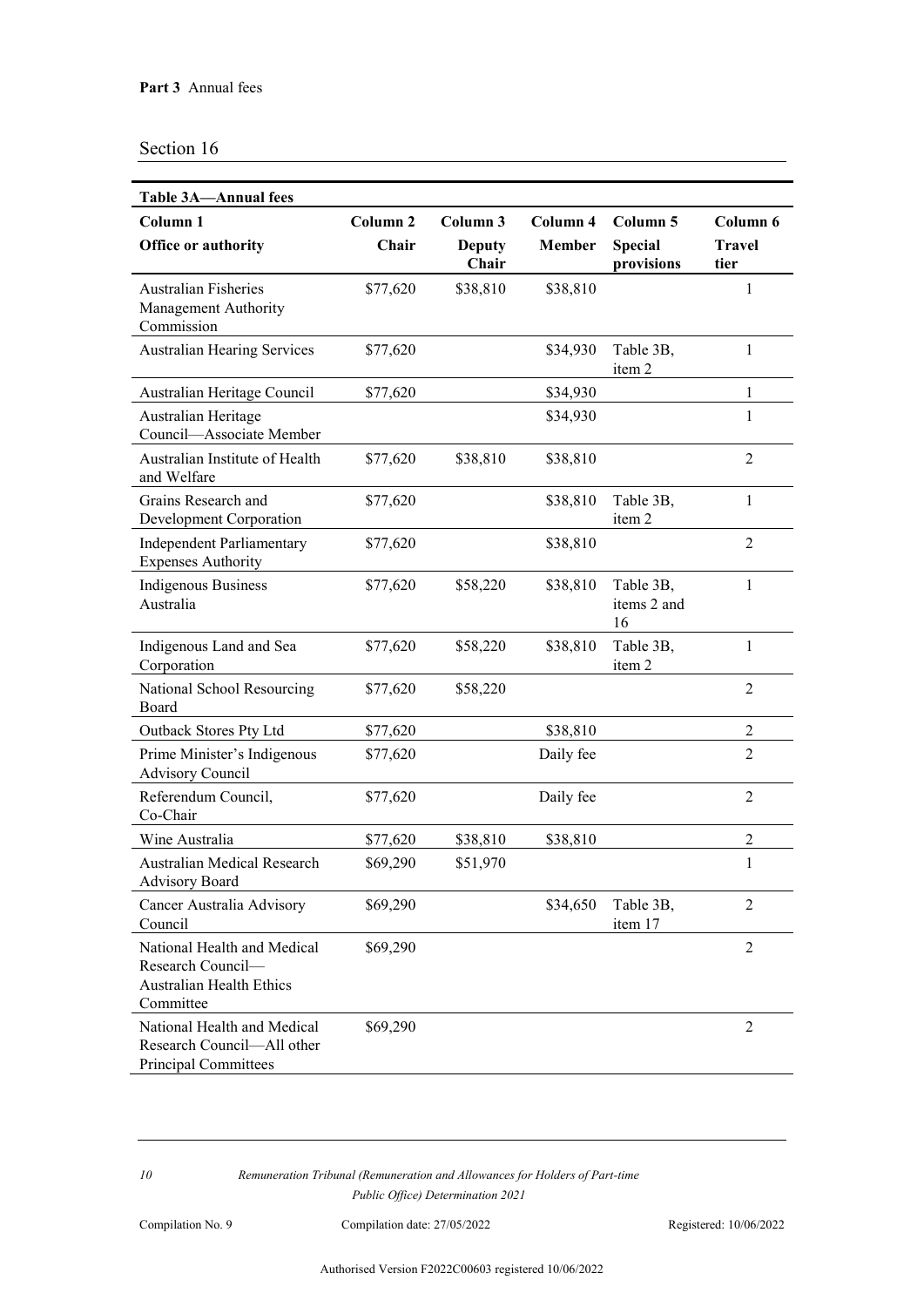| <b>Table 3A-Annual fees</b>                                                              |                              |                                    |                           |                                                     |                                   |
|------------------------------------------------------------------------------------------|------------------------------|------------------------------------|---------------------------|-----------------------------------------------------|-----------------------------------|
| Column <sub>1</sub><br>Office or authority                                               | Column <sub>2</sub><br>Chair | Column 3<br><b>Deputy</b><br>Chair | Column 4<br><b>Member</b> | Column <sub>5</sub><br><b>Special</b><br>provisions | Column 6<br><b>Travel</b><br>tier |
| National Offshore Petroleum<br>Safety and Environmental<br>Management Authority<br>Board | \$69,290                     |                                    | \$34,650                  |                                                     | 1                                 |
| Army and Air Force Canteen<br>Service (AAFCANS)                                          | \$60,980                     |                                    | \$30,490                  | Table 3B,<br>item 2                                 | 2                                 |
| Australia Council                                                                        | \$60,980                     | \$45,740                           | \$33,540                  | Table 3B,<br>items 3 and<br>26                      | $\mathbf{1}$                      |
| <b>Australian Sports Drug</b><br>Medical Advisory Committee                              | \$60,980                     |                                    | \$25,230                  |                                                     | $\overline{2}$                    |
| Climate Change Authority                                                                 | \$60,980                     |                                    | \$30,490                  | Table 3B,<br>item 18                                | $\overline{2}$                    |
| Fisheries Research and<br><b>Development Corporation</b>                                 | \$60,980                     |                                    | \$36,590                  |                                                     | $\mathbf{1}$                      |
| National Capital Authority                                                               | \$60,980                     |                                    | \$24,400                  |                                                     | 1                                 |
| National Rural Advisory<br>Council                                                       | \$60,980                     |                                    | \$33,540                  |                                                     | $\mathbf{1}$                      |
| <b>Rural Industries Research</b><br>and Development<br>Corporation                       | \$60,980                     |                                    | \$36,590                  | Table 3B,<br>item 3                                 | $\mathbf{1}$                      |
| Safe Work Australia                                                                      | \$60,980                     |                                    |                           |                                                     | $\overline{2}$                    |
| Screen Australia                                                                         | \$60,980                     | \$45,740                           | \$33,540                  | Table 3B,<br>item 3                                 | $\mathbf{1}$                      |
| <b>Australian Film Television</b><br>and Radio School-Council                            | \$52,680                     |                                    | \$26,340                  | Table 3B,<br>items 2 and<br>19                      | $\overline{2}$                    |
| Australian Institute of Marine<br>Science Council                                        | \$52,680                     |                                    | \$26,340                  | Table 3B,<br>item 3                                 | 2                                 |
| Australian War Memorial<br>Council                                                       | \$52,680                     |                                    | \$26,340                  | Table 3B,<br>item 22                                | $\overline{2}$                    |
| Cotton Research and<br>Development Corporation                                           | \$52,680                     |                                    | \$26,340                  |                                                     | $\overline{2}$                    |
| National Gallery of Australia<br>Council                                                 | \$52,680                     | \$39,510                           | \$26,340                  |                                                     | $\overline{2}$                    |
| Radiation Health and Safety<br><b>Advisory Council</b>                                   | \$52,680                     |                                    |                           |                                                     | $\overline{2}$                    |
| Sydney Harbour Federation<br>Trust                                                       | \$52,680                     |                                    | \$26,340                  | Table 3B,<br>item 2                                 | $\overline{2}$                    |

Compilation No. 9 Compilation date: 27/05/2022 Registered: 10/06/2022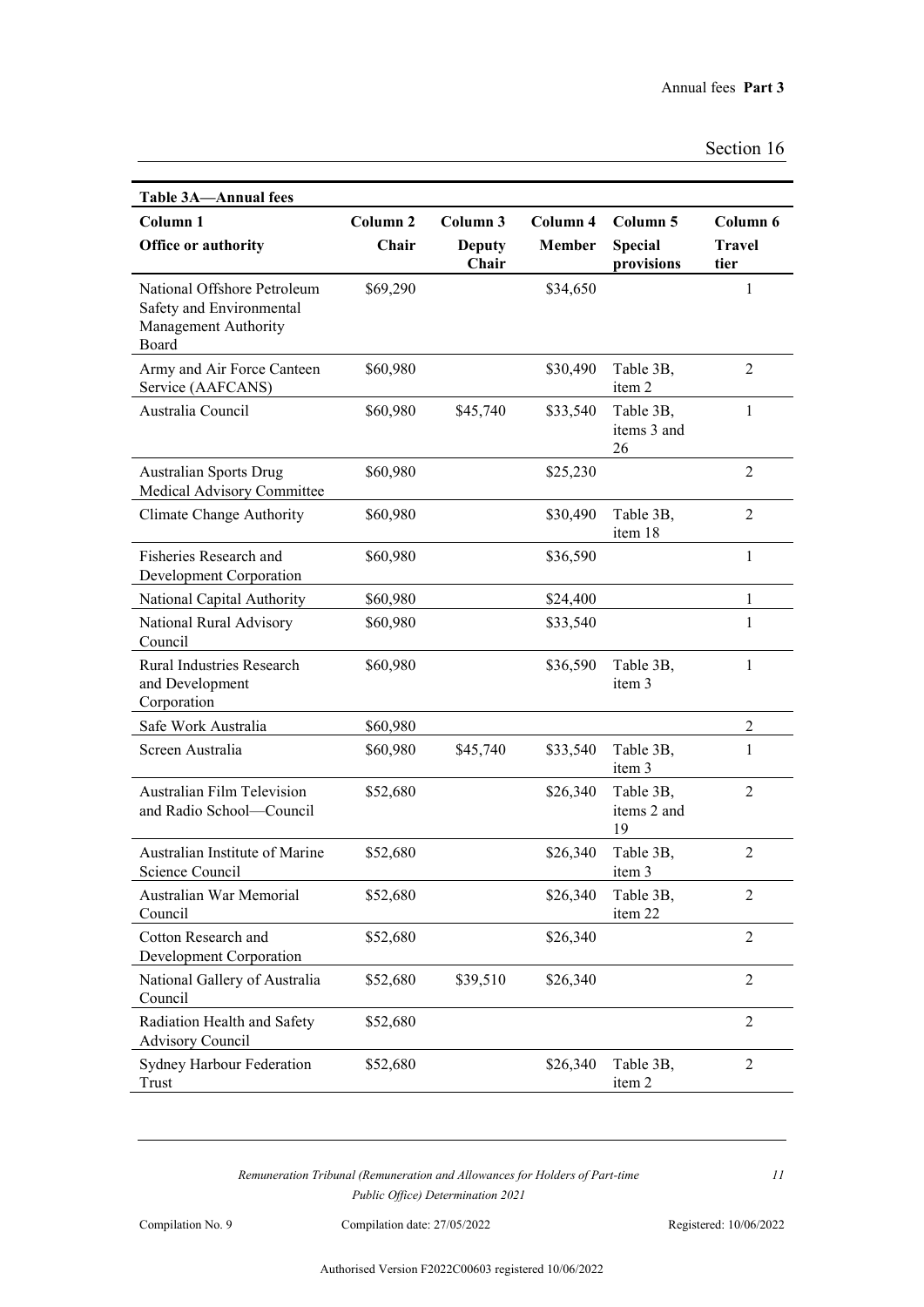| <b>Table 3A-Annual fees</b>                                                     |                     |                        |           |                              |                         |
|---------------------------------------------------------------------------------|---------------------|------------------------|-----------|------------------------------|-------------------------|
| Column <sub>1</sub>                                                             | Column <sub>2</sub> | Column 3               | Column 4  | Column 5                     | Column 6                |
| Office or authority                                                             | Chair               | <b>Deputy</b><br>Chair | Member    | <b>Special</b><br>provisions | <b>Travel</b><br>tier   |
| <b>Australian National Maritime</b><br>Museum Council                           | \$44,350            |                        | \$22,180  |                              | $\overline{2}$          |
| National Film and Sound<br>Archive                                              | \$44,350            | \$22,180               | \$22,180  |                              | $\overline{2}$          |
| National Library of Australia<br>Council                                        | \$44,350            | \$33,270               | \$22,180  |                              | $\overline{2}$          |
| National Museum of<br>Australia Council                                         | \$44,350            |                        | \$22,180  |                              | $\overline{2}$          |
| National Portrait Gallery of<br>Australia                                       | \$44,350            | \$22,180               | \$22,180  |                              | $\overline{2}$          |
| Old Parliament House Board                                                      | \$44,350            | \$22,180               | \$22,180  |                              | $\overline{2}$          |
| <b>Australia Business Arts</b><br>Foundation                                    | \$36,040            | \$27,030               | \$18,020  |                              | 1                       |
| Australian Institute of Health<br>and Welfare-Ethics<br>Committee               | \$36,040            |                        |           |                              | $\overline{2}$          |
| <b>Australian Statistics</b><br><b>Advisory Council</b>                         | \$36,040            |                        |           | Table 3B,<br>item 4          | See Table<br>3B, item 4 |
| <b>Classification Review Board</b>                                              | \$36,040            | Daily fee              | Daily fee |                              | $\overline{2}$          |
| Defence Strategic Reform<br><b>Advisory Board</b>                               | \$36,040            |                        | \$25,230  |                              | 1                       |
| Public Lending Right<br>Committee                                               | \$36,040            |                        |           |                              | $\overline{2}$          |
| Asbestos Safety and<br><b>Eradication Council</b>                               | \$27,740            |                        | Daily fee |                              | 2                       |
| Innovation and Science<br>Australia Committee                                   | \$19,420            |                        | \$11,660  | Table 3B,<br>item 13         | $\overline{2}$          |
| Reserve Bank of Australia                                                       | Full-time           |                        | \$77,620  | Table 3B,<br>item 1          | 1                       |
| <b>Australian Transport Safety</b><br><b>Bureau Commission,</b><br>Commissioner |                     |                        | \$60,980  |                              | 1                       |
| Payments System Board                                                           | Full-time           |                        | \$60,980  |                              | 1                       |
| <b>Pharmaceutical Benefits</b><br><b>Advisory Committee</b>                     | Full-time           |                        | \$55,440  | Table 3B,<br>item 20         | $\mathbf{1}$            |
| Clean Energy Regulator                                                          | Full-time           |                        | \$55,430  |                              | 1                       |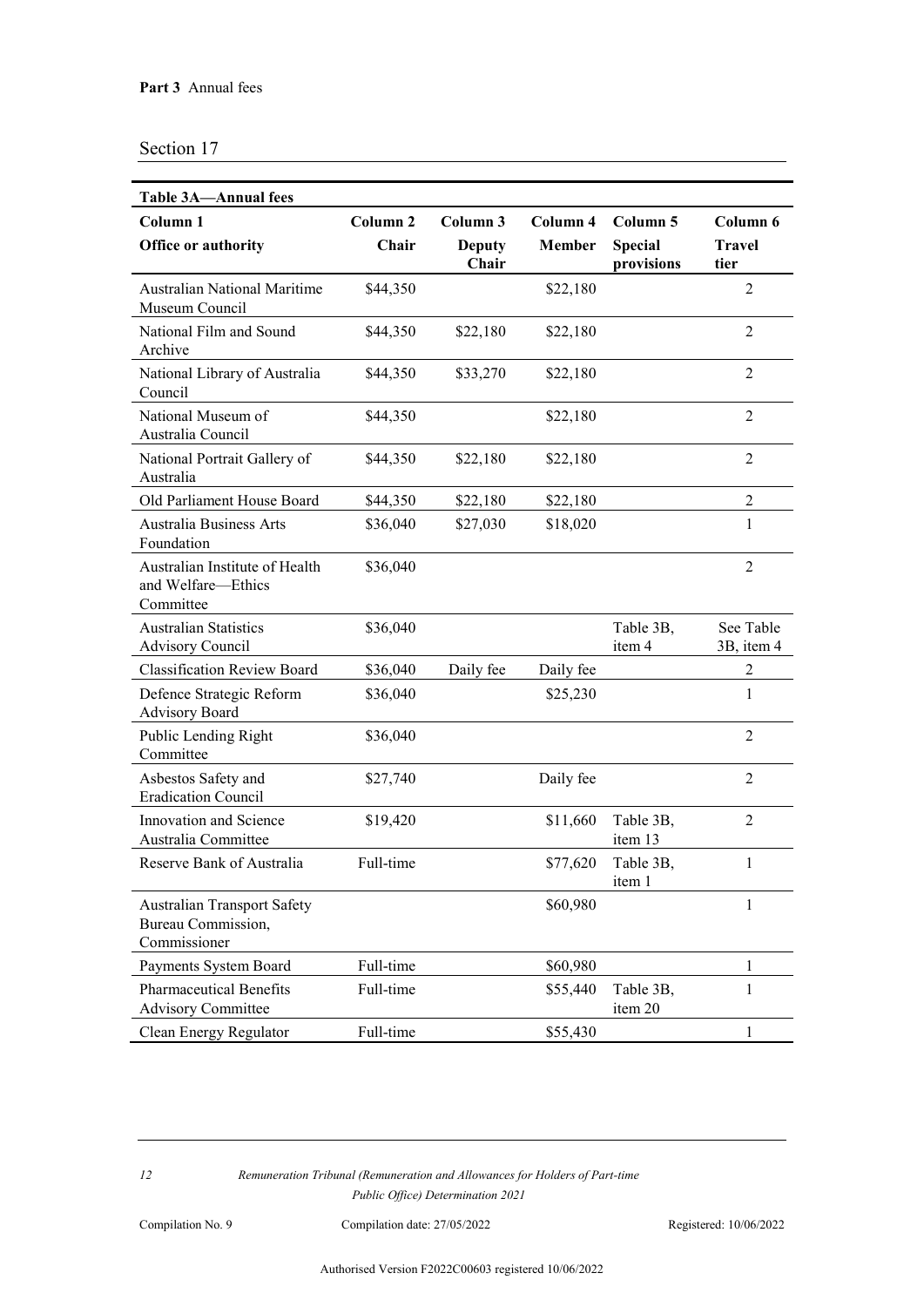## **17 Special provisions for certain offices**

The provisions in column 2 of the following table (*Table 3B*) apply for the purposes of paragraph 16(c).

|             | Table 3B-Special provisions for certain offices |                                                                                                                                                                                                     |  |  |  |
|-------------|-------------------------------------------------|-----------------------------------------------------------------------------------------------------------------------------------------------------------------------------------------------------|--|--|--|
| <b>Item</b> | Column <sub>1</sub>                             | Column <sub>2</sub>                                                                                                                                                                                 |  |  |  |
|             | Description                                     | <b>Special provision</b>                                                                                                                                                                            |  |  |  |
| 1           | Audit fees                                      | A member (other than the Chair or Deputy Chair) who is also<br>appointed to an Audit Committee (however named) is entitled<br>to additional fees as follows:                                        |  |  |  |
|             |                                                 | (a) for the Chair of the Audit Committee—\$22,430 per year;<br>(b) for a member of the Audit Committee—\$11,220 per year.                                                                           |  |  |  |
| 2           | Audit fees                                      | A member (other than the Chair or Deputy Chair) who is also<br>appointed to an Audit Committee (however named) is entitled<br>to additional fees as follows:                                        |  |  |  |
|             |                                                 | (a) for the Chair of the Audit Committee—\$16,320 per year;<br>(b) for a member of the Audit Committee—\$8,160 per year.                                                                            |  |  |  |
| 3           | Audit fees                                      | A member (other than the Chair or Deputy Chair) who is also<br>appointed to an Audit Committee (however named) is entitled<br>to additional fees as follows:                                        |  |  |  |
|             |                                                 | (a) for the Chair of the Audit Committee-\$9,880 per year;<br>(b) for a member of the Audit Committee—\$4,940 per year.                                                                             |  |  |  |
|             |                                                 |                                                                                                                                                                                                     |  |  |  |
| 4           | Travel tier                                     | The Chair is entitled to tier 1 travel arrangements. Other<br>members or directors are entitled to tier 2 travel arrangements.                                                                      |  |  |  |
| 5           | Travel tier                                     | The Chair and Deputy Chair are entitled to tier 1 travel<br>arrangements. Other members or directors are entitled to tier 2<br>travel arrangements.                                                 |  |  |  |
| 6           | Australia Post                                  | A member (other than the Chair or Deputy Chair) who is also<br>appointed to the People and Sustainability Committee is<br>entitled to additional fees as follows:                                   |  |  |  |
|             |                                                 | (a) for the Chair of the People and Sustainability Committee—<br>\$19,110 per year;                                                                                                                 |  |  |  |
|             |                                                 | (b) for a member of the People and Sustainability<br>Committee-\$9,560 per year.                                                                                                                    |  |  |  |
| 7           | Australia Post-Deputy<br>Chair                  | The Deputy Chair is entitled to additional fees as follows:<br>(a) if the Deputy Chair is also appointed as Chair of the Audit<br>and Risk Committee-\$22,430 per year;                             |  |  |  |
|             |                                                 | (b) if the Deputy Chair is also appointed as a member of the<br>Audit and Risk Committee—\$11,220 per year.                                                                                         |  |  |  |
| 8           | <b>ASC Pty Ltd</b>                              | A member (other than the Chair or Deputy Chair) who is also<br>appointed to the Business Assurance and Security Committee<br>(the <b>BAS Committee</b> ) is entitled to additional fees as follows: |  |  |  |
|             |                                                 | (a) for the Chair of the BAS Committee—\$15,670 per year;<br>(b) for a member of the BAS Committee—\$7,840 per year.                                                                                |  |  |  |
|             |                                                 |                                                                                                                                                                                                     |  |  |  |

*Remuneration Tribunal (Remuneration and Allowances for Holders of Part-time Public Office) Determination 2021*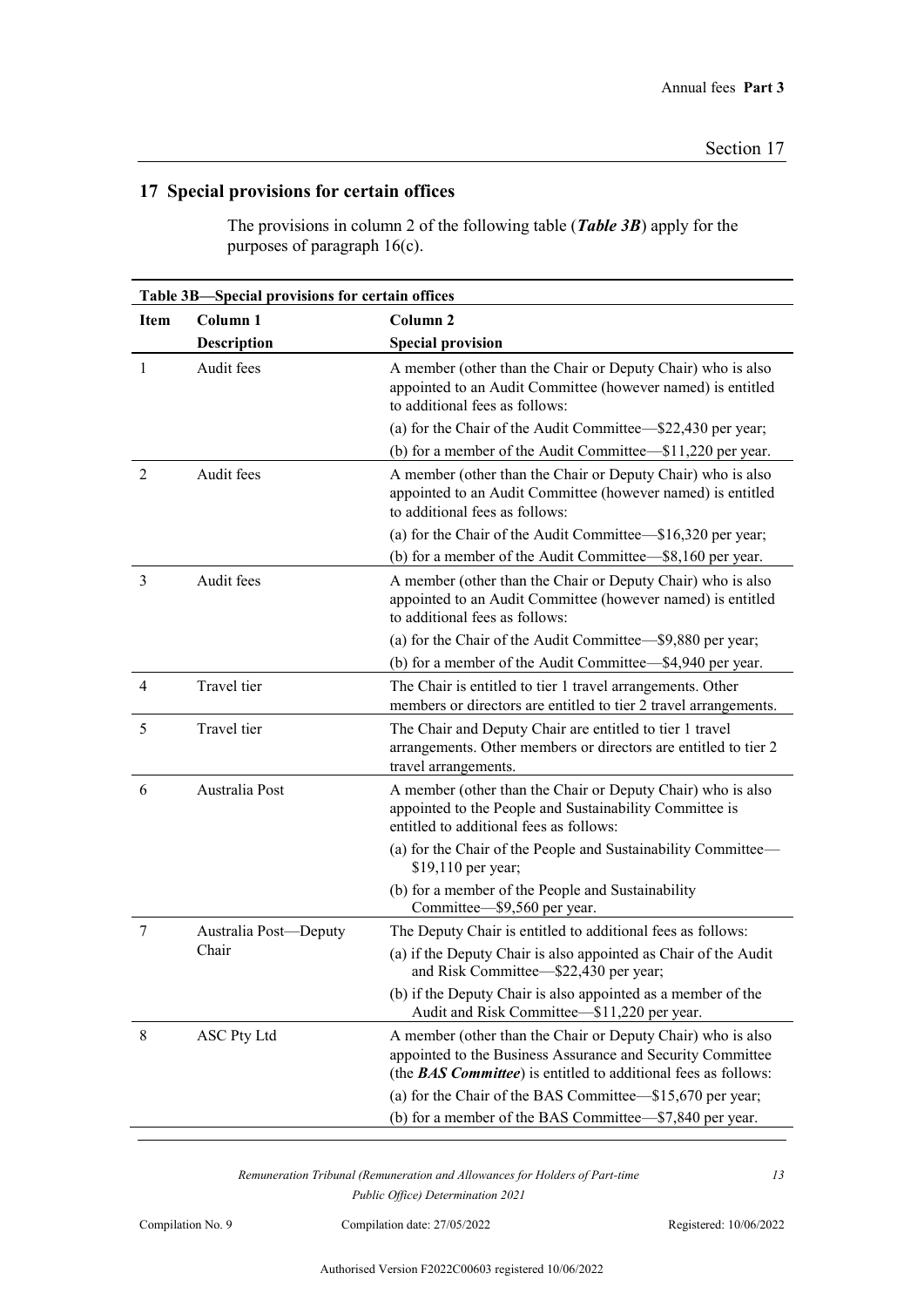|             | Table 3B-Special provisions for certain offices                               |                                                                                                                                                                                                                                                                                   |  |  |  |  |
|-------------|-------------------------------------------------------------------------------|-----------------------------------------------------------------------------------------------------------------------------------------------------------------------------------------------------------------------------------------------------------------------------------|--|--|--|--|
| <b>Item</b> | Column <sub>1</sub>                                                           | Column <sub>2</sub>                                                                                                                                                                                                                                                               |  |  |  |  |
|             | <b>Description</b>                                                            | <b>Special provision</b>                                                                                                                                                                                                                                                          |  |  |  |  |
| 9           | National Disability<br><b>Insurance Agency</b>                                | A member (other than the Chair) who is also appointed to the<br>Sustainability Committee is entitled to additional fees as<br>follows:<br>(a) for the Chair of the Sustainability Committee—\$12,210 per<br>year;<br>(b) for a member of the Sustainability Committee—\$6,110 per |  |  |  |  |
|             |                                                                               | year.                                                                                                                                                                                                                                                                             |  |  |  |  |
| 11          | Australian Digital Health<br><b>Agency Board</b>                              | A member (other than the Chair) who is also appointed to chair<br>a Standing Advisory Committee is entitled to an additional fee<br>of \$10,620 per year.                                                                                                                         |  |  |  |  |
| 12          | Foreign Investment Review<br>Board                                            | While the Hon Cheryl Edwardes occupies the office of<br>Member she is to receive an annual fee of \$44,440 instead of<br>the amount in column 4 of Table 3A.                                                                                                                      |  |  |  |  |
| 13          | <b>Innovation and Science</b><br>Australia Board                              | The Chair and Members of the Innovation and Science<br>Australia Board are to receive remuneration for only one<br>committee.                                                                                                                                                     |  |  |  |  |
| 14          | <b>Australian Sports</b><br>Commission                                        | The Hon Hugh Delahunty is to receive, while he occupies the<br>office of member, an annual fee of \$40,280 instead of the<br>amount in column 4 of Table 3A.                                                                                                                      |  |  |  |  |
| 16          | <b>Indigenous Business</b><br>Australia                                       | A member (other than the Chair or Deputy Chair) who is also<br>appointed to the Finance, Investment and Products Committee<br>is entitled to additional fees as follows:                                                                                                          |  |  |  |  |
|             |                                                                               | (a) for the Chair of the Finance, Investment and Products<br>Committee—\$12,210 per year;                                                                                                                                                                                         |  |  |  |  |
|             |                                                                               | (b) for a member of the Finance, Investment and Products<br>Committee—\$6,110 per year.                                                                                                                                                                                           |  |  |  |  |
| 17          | Cancer Australia Advisory<br>Council                                          | The Hon Jillian Skinner is to receive an annual member fee of<br>\$34,040 instead of the amount in column 4 of Table 3A.                                                                                                                                                          |  |  |  |  |
| 18          | Climate Change Authority                                                      | The Chair and Members of the Climate Change Authority<br>appointed prior to 12 February 2018 are to be paid in<br>accordance with Part 6, instead of this Part, for the duration of<br>each office holder's current term of appointment.                                          |  |  |  |  |
| 19          | <b>Australian Film Television</b><br>and Radio School-Council                 | A member (other than the Chair) who is also appointed Chair<br>of the Academic Board is entitled to an additional fee of<br>\$12,210 per year.                                                                                                                                    |  |  |  |  |
| 20          | <b>Pharmaceutical Benefits</b><br><b>Advisory Committee</b><br>(PBAC)         | A member (other than the Chair or Deputy Chair) who is a<br>PBAC Executive sub-committee member is entitled to an<br>additional fee of \$10,740 per year.                                                                                                                         |  |  |  |  |
| 21          | Commonwealth Scientific<br>and Industrial Research<br>Organisation-committees | A member (other than the Chair) who chairs either of the<br>following committees is entitled to an additional fee of<br>\$12,000 per year:<br>(a) the People and Safety Committee;                                                                                                |  |  |  |  |
|             |                                                                               |                                                                                                                                                                                                                                                                                   |  |  |  |  |

*14 Remuneration Tribunal (Remuneration and Allowances for Holders of Part-time Public Office) Determination 2021*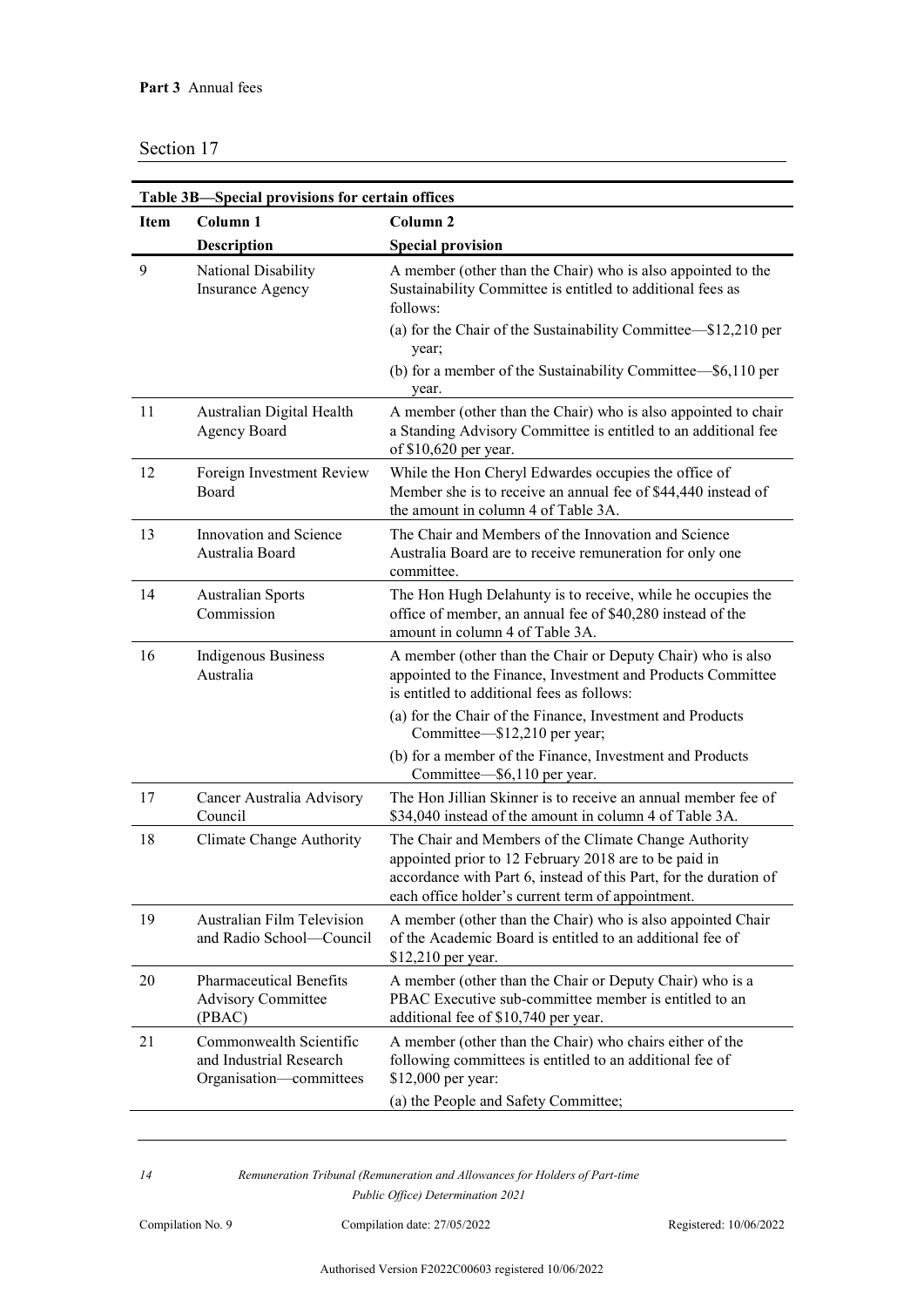|                                                | Table 3B-Special provisions for certain offices |                                                                                                                                                                                         |  |  |  |
|------------------------------------------------|-------------------------------------------------|-----------------------------------------------------------------------------------------------------------------------------------------------------------------------------------------|--|--|--|
| <b>Item</b>                                    | Column <sub>1</sub>                             | Column <sub>2</sub>                                                                                                                                                                     |  |  |  |
|                                                | Description                                     | <b>Special provision</b>                                                                                                                                                                |  |  |  |
|                                                |                                                 | (b) the Science Excellence Committee.                                                                                                                                                   |  |  |  |
| 22                                             | Australian War Memorial<br>Council              | During the period beginning on 21 October 2019 and ending<br>on 30 June 2028:                                                                                                           |  |  |  |
|                                                |                                                 | (a) the Chair of the Australian War Memorial Council is<br>entitled to an additional fee of \$30,000 per year; and                                                                      |  |  |  |
|                                                |                                                 | (b) other members of the Australian War Memorial Council are<br>entitled to an additional fee of \$15,000 per year.                                                                     |  |  |  |
| 23                                             | Aboriginal Hostels Limited                      | A member (other than the Chair) who is also appointed to the<br>Audit, Risk and Finance Committee or the Asset Management<br>Committee is entitled to additional fees as follows:       |  |  |  |
|                                                |                                                 | (a) for the Chair of the Audit, Risk and Finance Committee—<br>\$16,320 per year;                                                                                                       |  |  |  |
|                                                |                                                 | (b) for a member of the Audit, Risk and Finance Committee-<br>\$8,160 per year;                                                                                                         |  |  |  |
|                                                |                                                 | (c) for the Chair of the Asset Management Committee—\$8,160<br>per year;                                                                                                                |  |  |  |
|                                                |                                                 | (d) for a member of the Asset Management Committee—<br>\$4,080 per year.                                                                                                                |  |  |  |
|                                                |                                                 | A member who is covered by more than one of the above<br>paragraphs receives only the highest additional fee for any of<br>the paragraphs that applies to the member.                   |  |  |  |
| 24                                             | Australian Pesticides and                       | During the 1 year period beginning on 4 March 2022:                                                                                                                                     |  |  |  |
| Veterinary Medicines<br><b>Authority Board</b> |                                                 | (a) the Chair of the Australian Pesticides and Veterinary<br>Medicines Authority Board is to receive an annual fee of<br>\$95,512 instead of the amount in column 2 of Table 3A;<br>and |  |  |  |
|                                                |                                                 | (b) other members of the Australian Pesticides and Veterinary<br>Medicines Authority Board are to receive an annual fee of<br>\$47,256 instead of the amount in column 4 of Table 3A.   |  |  |  |
| 25                                             | Australian Rail Track<br>Corporation            | While the Hon Katrina Hodgkinson occupies the office of<br>Member she is to receive an annual fee of \$58,290 instead of<br>the amount in column 4 of Table 3A.                         |  |  |  |
| 26                                             | Australia Council                               | The Hon Don Harwin is to receive, while he occupies the<br>office of member, an annual fee of \$33,485 instead of the<br>amount in column 4 of Table 3A.                                |  |  |  |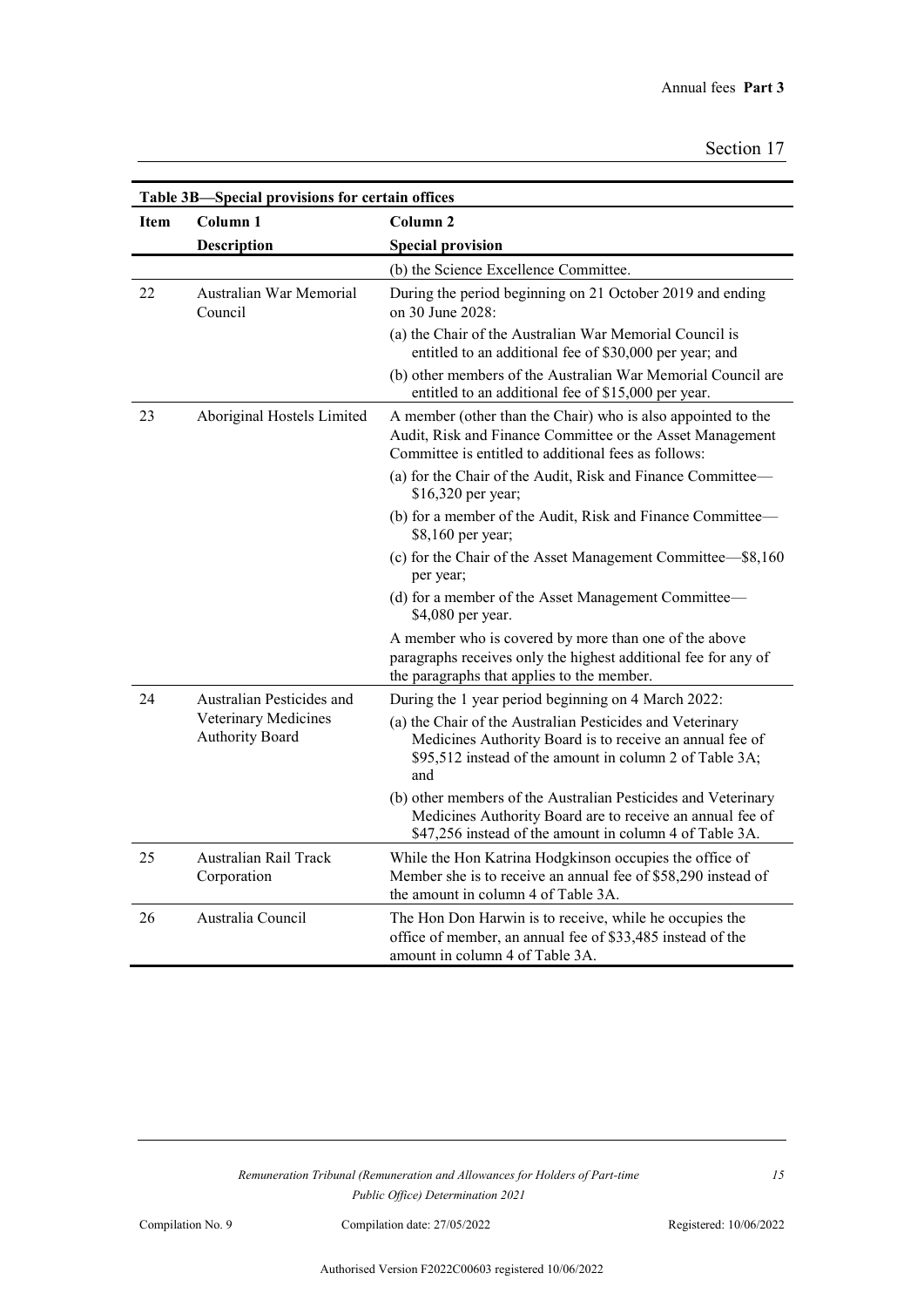## **Part 4—Daily fees**

#### **18 Simplified outline of this Part**

This Part applies to office holders who receive a daily fee. It sets out the conditions that must be met for payment of fees, including certification of hours and minimum claim and maximum payment arrangements. Table 4A identifies the following:

- the individual public offices remunerated by daily fees;
- the fees payable to Chairs, Deputy Chairs and Members (where applicable);
- any additional provisions or conditions that apply to the office;
- the travel tier for the office.

This Part also applies to office holders whose daily fees are set out in Table 2A.

#### **19 Application of this Part**

This Part applies to:

- (a) office holders whose daily fees are set out in Table 2A; and
- (b) office holders whose daily fees are set out in Table 4A.

#### **20 Payment of daily fees**

(1) The daily fees set out in Tables 2A and 4A are payable in accordance with this Part.

#### *Certification of time*

- (2) For an office holder other than the Chair, daily fees may only be paid after the Chair certifies the total time claimed by the office holder, including any official travel time.
- (3) However, if the Chair is absent from a meeting, the office holder's daily fees which relate to that meeting may only be paid after the nominated presiding officer for the meeting certifies the total time claimed by the office holder for the day or days to which those fees relate.
- (4) For the Chair, daily fees may only be paid after the total time claimed by the Chair is certified in accordance with the terms set out in the Chair's appointment or under governance arrangements approved by the responsible portfolio minister or employing authority.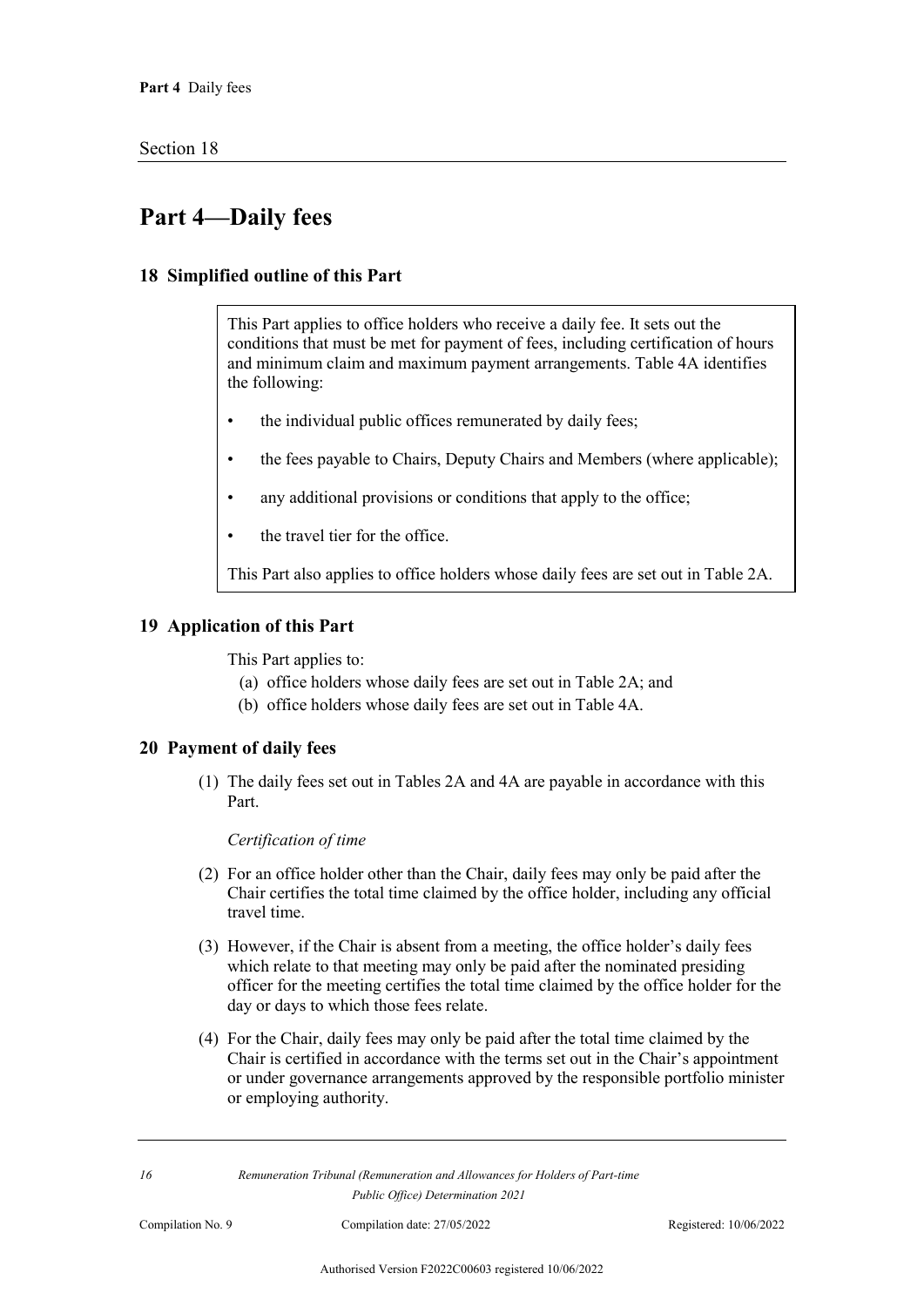*Maximum payment*

(5) The maximum payable for any one day is one daily fee.

*Minimum claim*

(6) Unless the employing authority determines otherwise, the minimum amount that may be claimed for payment at any one time is one daily fee.

#### **21 Calculation of daily fees**

#### *Meeting days*

- (1) The amount of a daily fee paid to an office holder for a meeting day is:
	- (a) if the office holder's qualifying meeting day time is less than 2 hours— 40% of the daily fee; or
	- (b) if the office holder's qualifying meeting day time is at least 2 hours and less than 3 hours—60% of the daily fee; or
	- (c) otherwise—100% of the daily fee.
- (2) For the purposes of subsection (1), *qualifying meeting day time* is time that an office holder spends on a meeting day:
	- (a) attending a formal meeting; or
	- (b) on authority business; or
	- (c) on official travel time.

#### *Non-meeting days*

- (3) The amount of a daily fee paid to an office holder for a non-meeting day is 20% of the daily fee set out in Table 4A for each hour, to a maximum of 5 hours per day, that the office holder spends:
	- (a) on authority business; or
	- (b) on official travel time.
	- Note: Normal preparation time must not be taken into account in working out fees under this section (see paragraph (c) of the definition of *authority business* in section 8).

#### **22 Daily fees**

The following table (*Table 4A*) sets out, for each office or authority in column 1:

- (a) if column 1 specifies an office—the daily fee for the office holder; and
- (b) if column 1 specifies an authority—the daily fee for each of the following office holders in relation to the authority:
	- (i) the Chair;
	- (ii) a Deputy Chair;
	- (iii) a member other than the Chair or a Deputy Chair; and
- (c) the special provisions (if any) of this instrument that apply to the office holder or office holders; and

*Remuneration Tribunal (Remuneration and Allowances for Holders of Part-time Public Office) Determination 2021*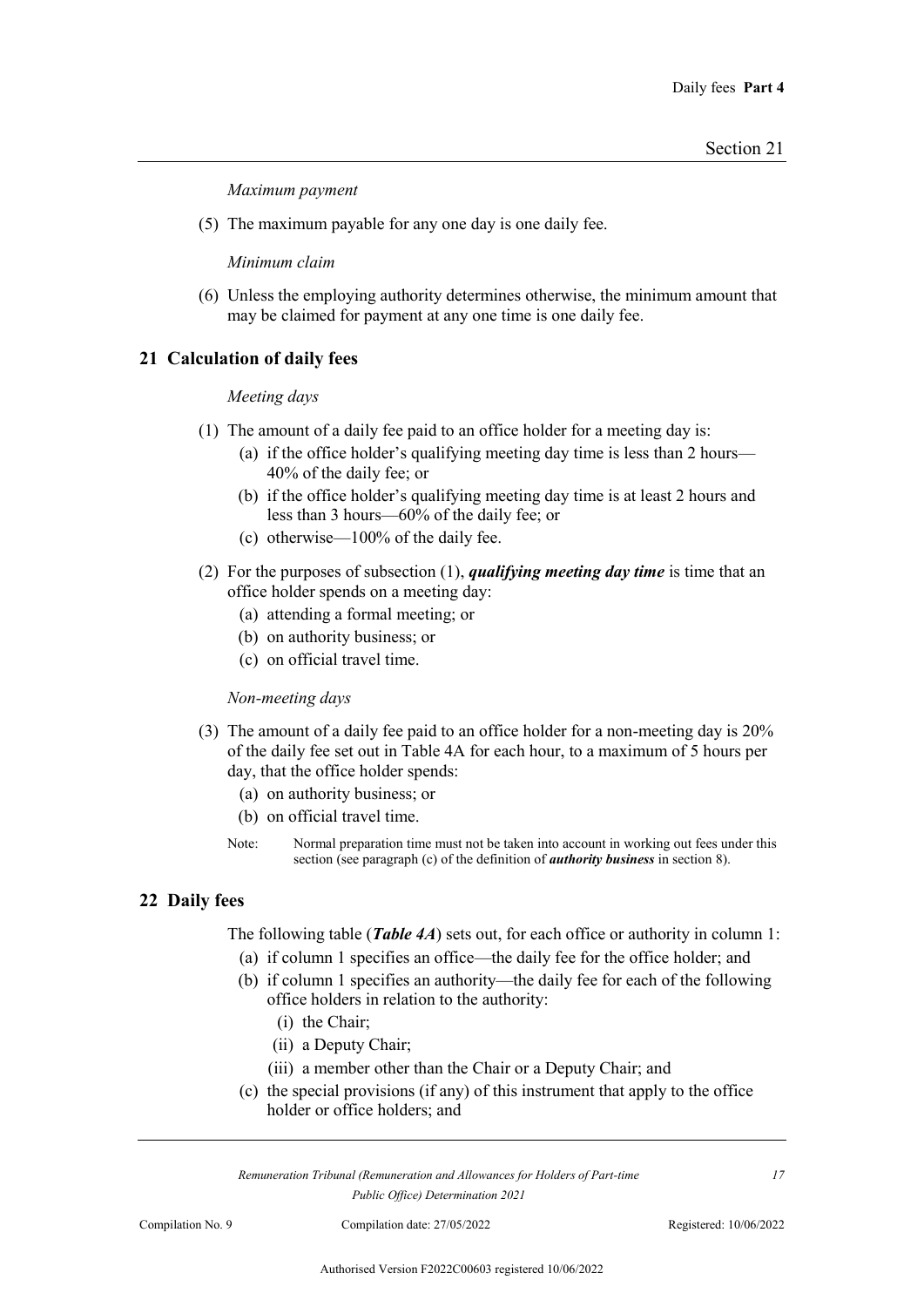- (d) the travel tier that applies to the office holder or office holders for the purposes of the official travel determination.
- Note: Some offices or authorities specified in column 1 have office holders who receive annual fees under Part 3 or annual meeting fees under Part 5, who are not covered by this instrument because they hold office on a full-time basis, or who do not receive fees.

| <b>Table 4A-Daily fees</b>                                                                                                                 |                              |                                    |                           |                                          |                                   |
|--------------------------------------------------------------------------------------------------------------------------------------------|------------------------------|------------------------------------|---------------------------|------------------------------------------|-----------------------------------|
| Column <sub>1</sub><br>Office or authority                                                                                                 | Column <sub>2</sub><br>Chair | Column 3<br><b>Deputy</b><br>Chair | Column 4<br><b>Member</b> | Column 5<br><b>Special</b><br>provisions | Column 6<br><b>Travel</b><br>tier |
| <b>Companies Auditors</b><br>Disciplinary Board                                                                                            | \$1,499                      | \$1,350                            | \$1,200                   |                                          | $\mathbf{1}$                      |
| <b>Independent Reviewer</b><br>appointed under the Food and<br>Grocery Code of Conduct                                                     | \$1,499                      |                                    |                           |                                          | $\mathbf{1}$                      |
| Professional Services<br>Review-Committees                                                                                                 | \$1,499                      |                                    | \$1,350                   |                                          | $\mathbf{1}$                      |
| Professional Services<br>Review-Determining<br>Authority                                                                                   | See Part 6                   |                                    | \$1,350                   | Table 4B,<br>item 1                      | $\mathbf{1}$                      |
| <b>Australian Medical Research</b><br><b>Advisory Board</b>                                                                                |                              |                                    | \$1,066                   |                                          | $\mathbf{1}$                      |
| Health and Hospitals Fund<br><b>Advisory Board</b>                                                                                         | \$1,333                      |                                    | \$1,066                   |                                          | $\mathbf{1}$                      |
| Inspector-General of<br>Biosecurity                                                                                                        | \$1,333                      |                                    |                           | Table 4B,<br>item 2                      | $\overline{2}$                    |
| Inspector-General of Live<br><b>Animal Exports</b>                                                                                         | \$1,333                      |                                    |                           | Table 4B,<br>item 20                     | $\overline{2}$                    |
| <b>Specialist Medical Review</b><br>Council-Convenor or<br>Councillor                                                                      | \$1,333                      |                                    | \$1,066                   | Table 4B,<br>item 3                      | $\mathbf{1}$                      |
| <b>Administrative Review</b><br>Council                                                                                                    | \$1,166                      |                                    | \$934                     |                                          | 1                                 |
| Advisory Committee on the<br><b>Environmental Management</b><br>of Industrial Chemicals                                                    | \$1,166                      |                                    | \$876                     | Table 8A,<br>item 12                     | 2                                 |
| Australian Institute of<br>Aboriginal and Torres Strait<br>Islander Studies (AIATSIS)                                                      | \$1,166                      |                                    | \$876                     |                                          | $\overline{2}$                    |
| Australian Organ and Tissue<br>Donation and Transplantation<br>Authority-Vigilance and<br><b>Surveillance Expert Advisory</b><br>Committee | \$1,166                      |                                    | \$876                     |                                          | $\mathbf{1}$                      |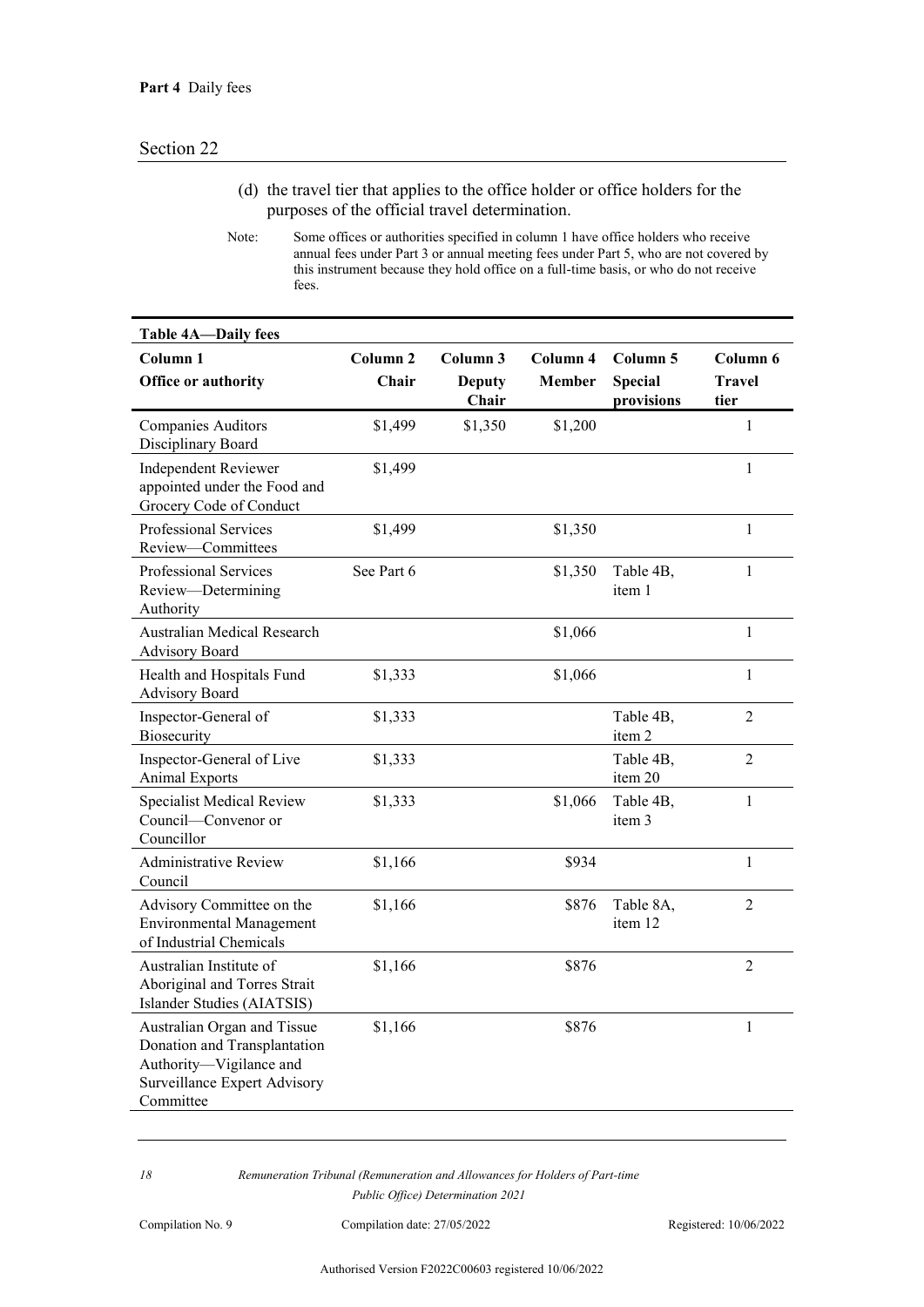| Section 22 |  |
|------------|--|
|------------|--|

| <b>Table 4A-Daily fees</b>                                                                            |                     |                        |               |                              |                       |
|-------------------------------------------------------------------------------------------------------|---------------------|------------------------|---------------|------------------------------|-----------------------|
| Column <sub>1</sub>                                                                                   | Column <sub>2</sub> | Column 3               | Column 4      | Column 5                     | Column 6              |
| Office or authority                                                                                   | Chair               | <b>Deputy</b><br>Chair | <b>Member</b> | <b>Special</b><br>provisions | <b>Travel</b><br>tier |
| Defence Honours and<br>Awards Appeals Tribunal                                                        | \$1,166             |                        | \$876         |                              | $\overline{2}$        |
| <b>Emissions Reduction</b><br><b>Assurance Committee</b>                                              | \$1,166             |                        | \$876         |                              | $\overline{2}$        |
| Family Law Council                                                                                    | \$1,166             |                        | \$934         |                              | $\mathbf{1}$          |
| Gene Technology Ethics and<br><b>Community Consultative</b><br>Committee                              | \$1,166             |                        | \$876         | Table 4B,<br>item 4          | $\mathbf{1}$          |
| Gene Technology Technical<br><b>Advisory Committee</b>                                                | \$1,166             |                        | \$876         | Table 4B,<br>item 4          | $\mathbf{1}$          |
| Innovation and Science<br>Australia Committee-<br>Non-Board Member                                    | \$1,166             |                        | \$1,166       |                              | $\overline{2}$        |
| National Disability Insurance<br>Agency-Advisory Council                                              | \$1,166             |                        | \$876         |                              | $\overline{2}$        |
| National Mental Health<br>Commission (Chair or<br>Commissioner)                                       | \$1,166             |                        | \$876         |                              | $\overline{2}$        |
| National Transport<br>Commission                                                                      | \$1,166             |                        | \$1,050       |                              | $\mathbf{1}$          |
| <b>Repatriation Medical</b><br>Authority                                                              | \$1,166             |                        | \$1,050       | Table 4B,<br>item 5          | $\mathbf{1}$          |
| Scientific Advisory Group<br>(Biosecurity)                                                            | \$1,166             |                        | \$1,050       |                              | $\overline{2}$        |
| Seafarers Safety,<br>Rehabilitation and<br>Compensation Authority                                     | \$1,166             | \$1,073                |               |                              | $\mathbf{1}$          |
| Specified professional<br>committees (see Table 4C)                                                   | \$1,166             |                        | \$876         |                              | $\mathbf{1}$          |
| <b>Tertiary Education Quality</b><br>and Standards Agency-<br>Chief Commissioner and<br>Commissioners | \$1,166             |                        | \$876         |                              | $\overline{2}$        |
| Threatened Species Scientific<br>Committee                                                            | \$1,166             |                        | \$778         |                              | 1                     |
| Trans-Tasman IP Attorneys<br>Board                                                                    | \$1,166             |                        | \$876         |                              | $\overline{2}$        |
| Trans-Tasman IP Attorneys<br>Disciplinary Tribunal                                                    | \$1,166             |                        | \$876         |                              | $\overline{2}$        |
| <b>Tuition Protection Service</b><br><b>Advisory Board</b>                                            | \$1,166             |                        | \$584         |                              | $\overline{2}$        |

Compilation No. 9 Compilation date: 27/05/2022 Registered: 10/06/2022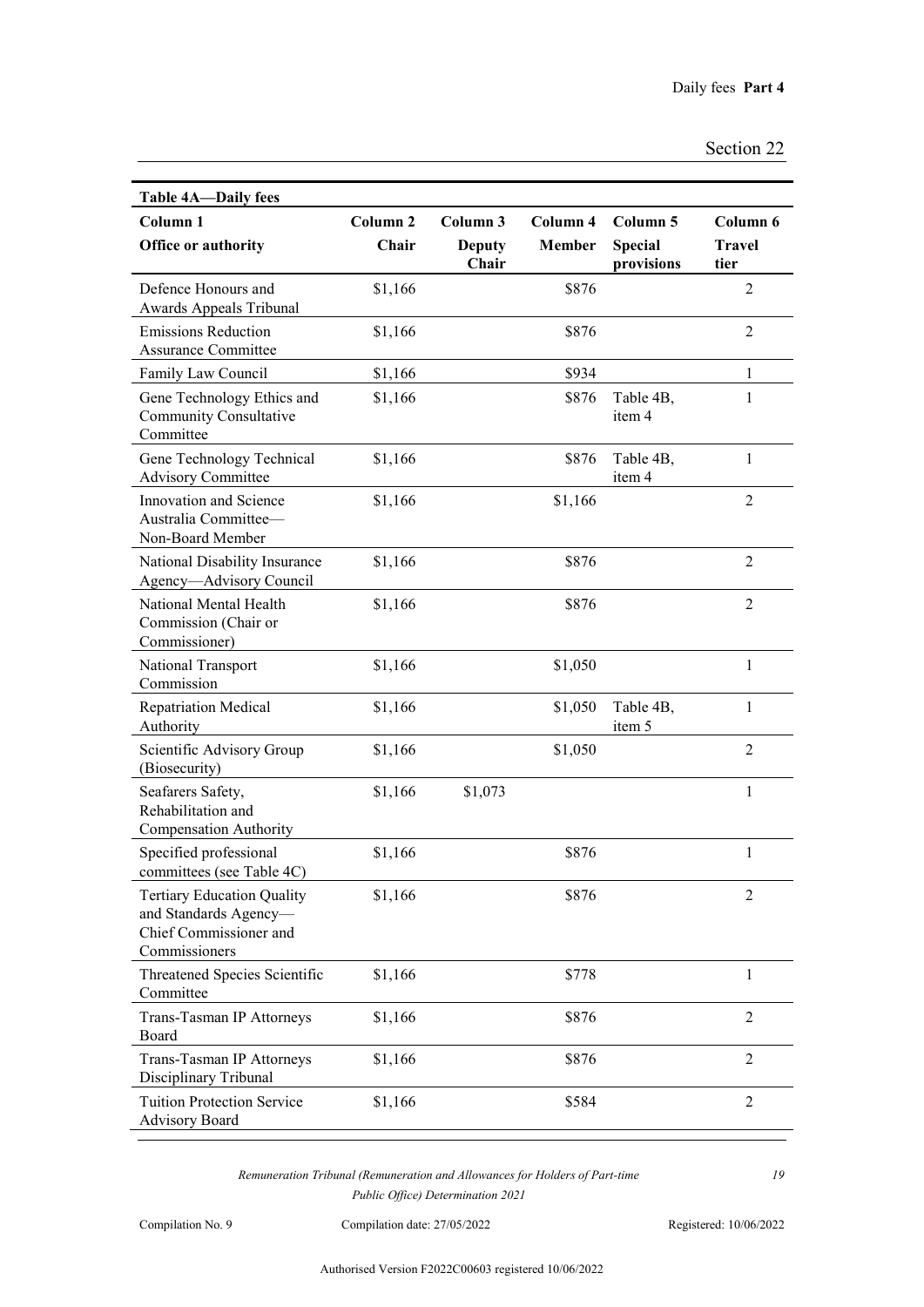| <b>Table 4A-Daily fees</b>                                                                                                               |                              |                                    |                           |                                          |                                   |
|------------------------------------------------------------------------------------------------------------------------------------------|------------------------------|------------------------------------|---------------------------|------------------------------------------|-----------------------------------|
| Column <sub>1</sub><br>Office or authority                                                                                               | Column <sub>2</sub><br>Chair | Column 3<br><b>Deputy</b><br>Chair | Column 4<br><b>Member</b> | Column 5<br><b>Special</b><br>provisions | Column 6<br><b>Travel</b><br>tier |
| Aged Care Quality and<br>Safety Advisory Council                                                                                         | \$1,000                      |                                    | \$801                     |                                          | $\overline{2}$                    |
| Ambassador for Women and<br>Girls                                                                                                        | \$1,000                      |                                    |                           |                                          | $\overline{2}$                    |
| Australia Council, Sector<br><b>Strategy Panels</b>                                                                                      | \$1,000                      |                                    | \$801                     |                                          | $\overline{2}$                    |
| <b>Australian Community</b><br>Pharmacy Authority                                                                                        | \$1,000                      |                                    | \$801                     |                                          | $\overline{2}$                    |
| Australian Organ and Tissue<br>Donation and Transplantation<br>Authority Advisory Board                                                  | \$1,000                      | \$801                              | \$801                     | Table 8A,<br>item 7                      | $\overline{2}$                    |
| Commission for International<br><b>Agricultural Research</b>                                                                             | \$1,000                      |                                    | \$750                     |                                          | $\overline{2}$                    |
| Disability Standards Review<br>Panel                                                                                                     | \$1,000                      |                                    | \$502                     |                                          | $\overline{2}$                    |
| Fisheries Research and<br>Development Corporation<br><b>Selection Committees</b>                                                         | \$1,000                      |                                    |                           |                                          | $\mathbf{1}$                      |
| <b>Fuel Standards Consultative</b><br>Committee                                                                                          | \$1,000                      |                                    | \$668                     |                                          | $\overline{2}$                    |
| Indigenous Advisory<br>Committee established by the<br><b>Environment Protection and</b><br><b>Biodiversity Conservation</b><br>Act 1999 | \$1,000                      |                                    | \$668                     |                                          | $\overline{2}$                    |
| Land Sector Carbon and<br><b>Biodiversity Board</b>                                                                                      | \$1,000                      |                                    | \$900                     |                                          | $\overline{2}$                    |
| Ministerial Council on<br>Asylum Seekers and<br>Detention                                                                                | \$1,000                      |                                    | \$900                     |                                          | $\overline{2}$                    |
| National Blood Authority                                                                                                                 | \$1,000                      |                                    | \$750                     |                                          | 1                                 |
| National Data Advisory<br>Council                                                                                                        | \$1,000                      |                                    | \$801                     |                                          | $\overline{2}$                    |
| National Faster Rail<br>Agency-Expert Panel                                                                                              | \$1,000                      |                                    | \$850                     |                                          | $\overline{2}$                    |
| National Vocational<br><b>Education and Training</b><br>Regulator Advisory Council                                                       | \$1,000                      |                                    | \$801                     |                                          | $\overline{2}$                    |
| National Soils Advocate                                                                                                                  | \$1,000                      |                                    |                           | Table 4B,<br>item 21                     | $\overline{2}$                    |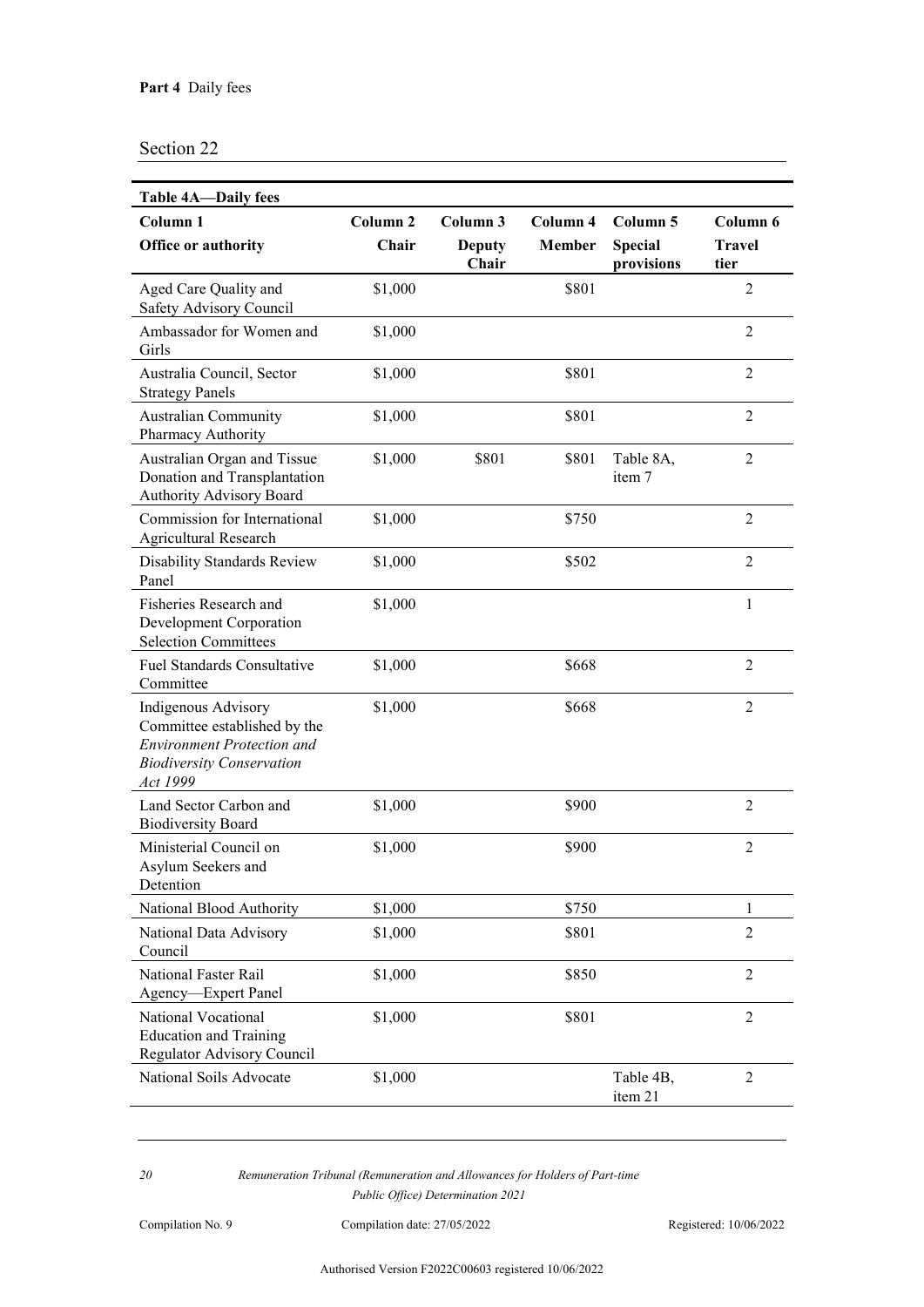| <b>Table 4A-Daily fees</b>                                                                |                              |                                    |                           |                                          |                                   |
|-------------------------------------------------------------------------------------------|------------------------------|------------------------------------|---------------------------|------------------------------------------|-----------------------------------|
| Column <sub>1</sub><br>Office or authority                                                | Column <sub>2</sub><br>Chair | Column 3<br><b>Deputy</b><br>Chair | Column 4<br><b>Member</b> | Column 5<br><b>Special</b><br>provisions | Column 6<br><b>Travel</b><br>tier |
| Regional<br>Telecommunications<br><b>Independent Review</b><br>Committee                  | \$1,000                      |                                    | \$801                     |                                          | $\overline{2}$                    |
| Selection Committees for<br>Research and Development<br>Corporations                      | \$1,000                      |                                    |                           | Table 4B,<br>item 6                      | 1                                 |
| Special Envoy for Human<br>Rights                                                         | \$1,000                      |                                    |                           |                                          | $\overline{2}$                    |
| Sport Integrity Australia<br><b>Advisory Council</b>                                      | \$1,000                      |                                    | \$800                     |                                          | $\overline{2}$                    |
| Wine Australia Selection<br>Committee                                                     | \$1,000                      |                                    |                           |                                          | $\overline{2}$                    |
| Veterans' Review Board<br>(Senior Member or Member)                                       | \$949                        |                                    | \$813                     |                                          | $\overline{2}$                    |
| Australian Strategic Policy<br>Institute                                                  | \$890                        |                                    | \$712                     |                                          | $\overline{2}$                    |
| Future Drought Fund<br><b>Consultative Committee</b>                                      | \$890                        |                                    | \$801                     |                                          | $\overline{2}$                    |
| Geographical Indications<br>Committee                                                     | \$890                        |                                    | \$801                     |                                          | $\overline{2}$                    |
| Prime Ministerial Advisory<br>Council on Veterans' Mental<br>Health                       | \$890                        |                                    | No fee                    |                                          | $\overline{2}$                    |
| <b>ABC Advisory Council</b>                                                               | \$778                        |                                    | \$701                     |                                          | 2                                 |
| Coal Mining Industry (Long<br>Service Leave Funding)<br>Corporation                       | \$778                        | \$584                              | \$584                     |                                          | $\overline{2}$                    |
| Committees of Research and<br><b>Development Corporations</b>                             | \$778                        |                                    | \$701                     | Table 4B.<br>item 7                      | 2                                 |
| <b>Editorial Advisory Board</b>                                                           | \$778                        |                                    |                           | Table 4B,<br>item 8                      | $\overline{2}$                    |
| <b>Higher Education Standards</b><br>Panel                                                | \$778                        |                                    | \$701                     |                                          | $\overline{2}$                    |
| Management Advisory<br>Committees, Australian<br><b>Fisheries Management</b><br>Authority | \$778                        |                                    | \$584                     |                                          | $\overline{2}$                    |
| National Archives of<br>Australia Advisory Council                                        | \$778                        |                                    | \$701                     |                                          | $\overline{2}$                    |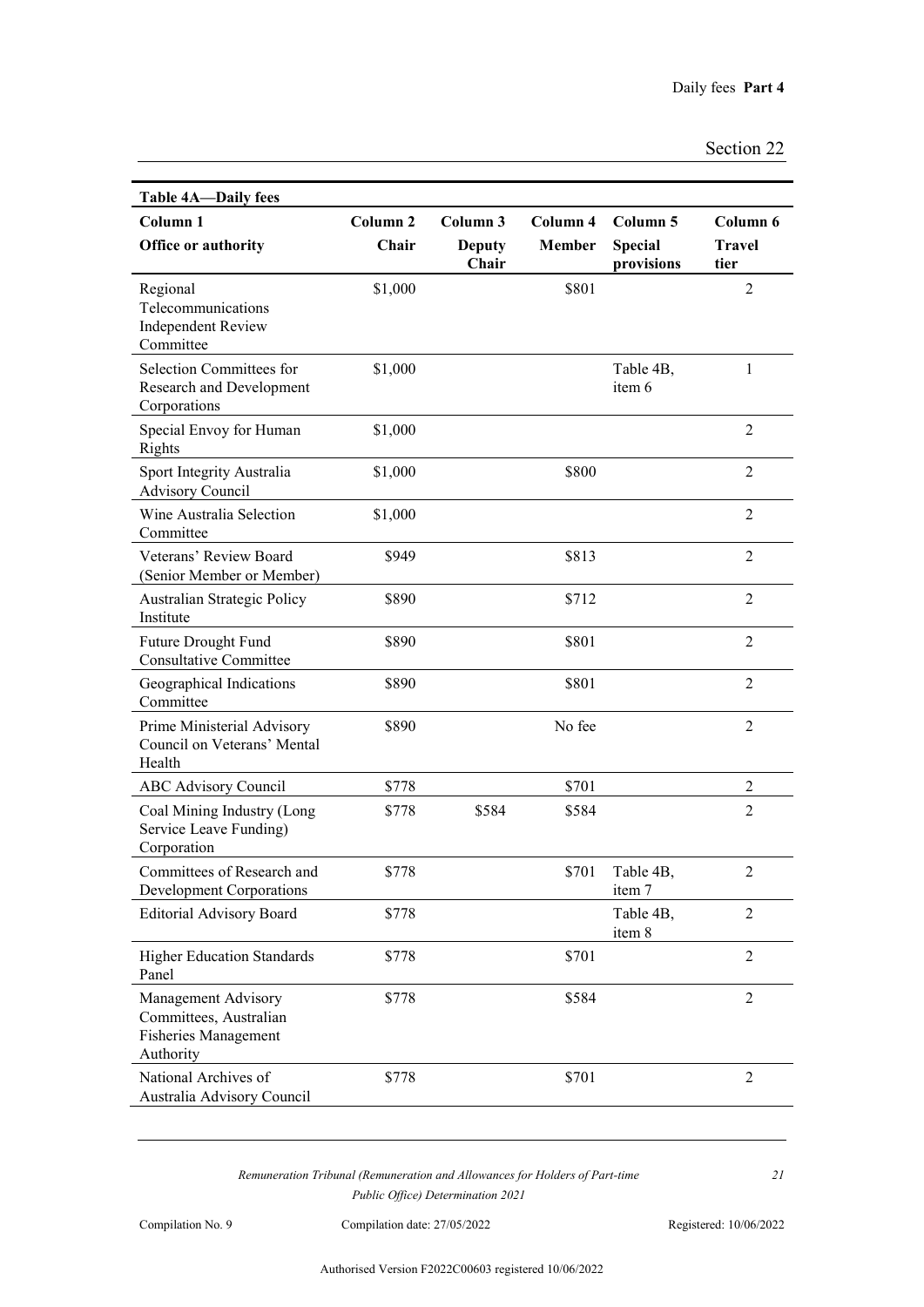| <b>Table 4A-Daily fees</b>                                                                |                              |                                    |                           |                                          |                                   |
|-------------------------------------------------------------------------------------------|------------------------------|------------------------------------|---------------------------|------------------------------------------|-----------------------------------|
| Column <sub>1</sub><br>Office or authority                                                | Column <sub>2</sub><br>Chair | Column 3<br><b>Deputy</b><br>Chair | Column 4<br><b>Member</b> | Column 5<br><b>Special</b><br>provisions | Column 6<br><b>Travel</b><br>tier |
| <b>National Customs Brokers</b><br>Licensing Advisory<br>Committee                        | \$778                        |                                    | \$701                     |                                          | $\overline{2}$                    |
| Religious Advisory<br>Committee to the Services                                           | \$778                        |                                    | \$778                     |                                          | $\overline{2}$                    |
| <b>Statutory Fishing Rights</b><br><b>Allocation Review Panel</b>                         | \$778                        |                                    | \$701                     |                                          | $\overline{2}$                    |
| Aboriginals Benefit Account<br><b>Advisory Committee</b>                                  | \$668                        |                                    | \$502                     |                                          | $\overline{2}$                    |
| <b>APS</b> Reconsideration<br>Committee                                                   | \$668                        |                                    | \$602                     |                                          | $\overline{2}$                    |
| Booderee Board of<br>Management                                                           | \$668                        |                                    | \$502                     |                                          | $\overline{2}$                    |
| <b>CSIRO</b> Advisory<br>Committees                                                       | \$668                        |                                    | \$502                     |                                          | $\overline{2}$                    |
| Defence Force Case<br><b>Assessment Panel</b>                                             | \$668                        |                                    | \$602                     |                                          | $\overline{2}$                    |
| Kakadu Board of<br>Management                                                             | \$668                        |                                    | \$502                     |                                          | $\overline{2}$                    |
| Land Sector Carbon and<br>Biodiversity Board-<br>Committees                               | \$668                        |                                    | \$502                     |                                          | $\overline{2}$                    |
| Military Superannuation and<br><b>Benefits Scheme</b><br><b>Reconsideration Committee</b> | \$668                        |                                    | \$602                     |                                          | $\overline{2}$                    |
| National Health and Medical<br>Research Council-<br><b>Commissioner of Complaints</b>     | \$668                        |                                    |                           |                                          | $\overline{2}$                    |
| Uluru-Kata Tjuta Board of<br>Management                                                   | \$668                        |                                    | \$502                     |                                          | $\overline{2}$                    |
| Defence Families of<br>Australia-National<br>Convenor                                     | \$556                        |                                    |                           |                                          | 3                                 |
| Defence Families of<br>Australia-National<br>Communications Officer                       |                              |                                    | \$419                     |                                          | 3                                 |
| Defence Families of<br>Australia-National<br>Delegates                                    |                              |                                    | \$419                     |                                          | $\overline{3}$                    |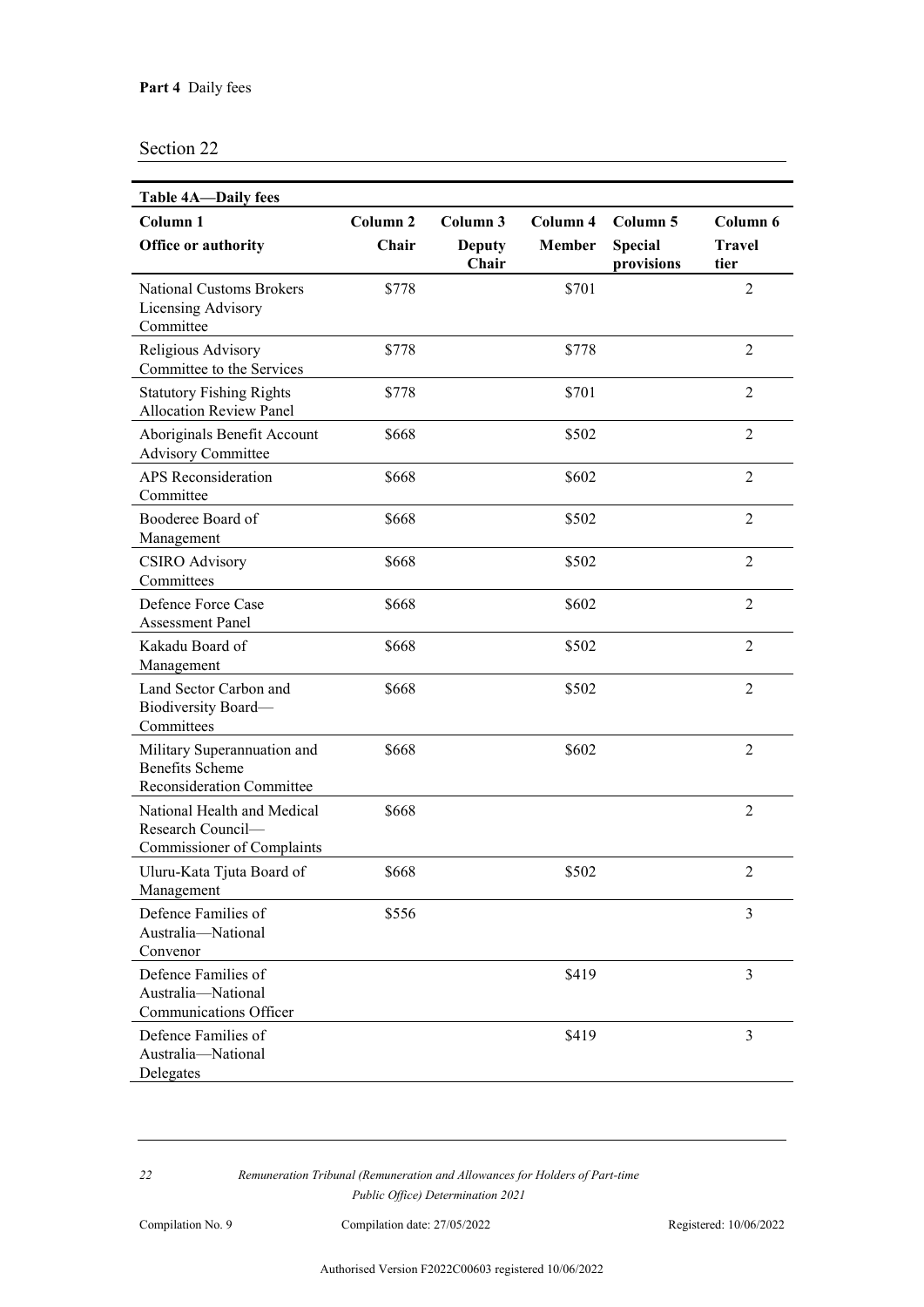| <b>Table 4A-Daily fees</b>                                                                           |                              |                                    |                           |                                          |                            |
|------------------------------------------------------------------------------------------------------|------------------------------|------------------------------------|---------------------------|------------------------------------------|----------------------------|
| Column <sub>1</sub><br>Office or authority                                                           | Column <sub>2</sub><br>Chair | Column 3<br><b>Deputy</b><br>Chair | Column 4<br><b>Member</b> | Column 5<br><b>Special</b><br>provisions | Column 6<br>Travel<br>tier |
| Defence Families of<br>Australia-National Policy<br>Officer                                          |                              |                                    | \$419                     |                                          | $\mathfrak{Z}$             |
| Ministerial Advisory<br>Committee on Blood Borne<br>Viruses and Sexually<br>Transmissible Infections | \$556                        |                                    | \$419                     | Table 4B,<br>item 9                      | $\overline{2}$             |
| Examiner, Australian<br>Criminal Intelligence<br>Commission                                          |                              |                                    | \$1,499                   | Table 4B,<br>item 10                     | 1                          |
| Australian Energy Regulator                                                                          |                              |                                    | \$1,278                   |                                          | 1                          |
| <b>Registration and Disciplinary</b><br>Committees (Bankruptcy<br>Practitioners)                     |                              |                                    | \$1,200                   |                                          | 1                          |
| <b>Registration and Disciplinary</b><br>Committees (Corporate<br><b>Insolvency Practitioners)</b>    |                              |                                    | \$1,200                   |                                          | 1                          |
| <b>Australian Communications</b><br>and Media Authority-<br>Associate Member                         |                              |                                    | \$1,110                   |                                          | $\mathbf{1}$               |
| Australian Competition and<br>Consumer Commission-<br>Associate Member                               |                              |                                    | \$1,110                   | Table 4B,<br>item 11                     | 1                          |
| Australian Curriculum<br>Assessment and Reporting<br>Authority                                       | Annual fee                   | Annual fee                         | \$1,110                   |                                          | $\overline{2}$             |
| Australian Institute for<br>Teaching and School<br>Leadership Ltd                                    | Annual fee                   | Annual fee                         | \$1,110                   |                                          | $\overline{2}$             |
| Fair Work Commission<br><b>Expert Panel Member</b>                                                   |                              |                                    | \$1,110                   | Table 4B,<br>item 12                     | 1                          |
| National Science and<br><b>Technology Council</b>                                                    |                              |                                    | \$1,110                   |                                          | $\mathbf{1}$               |
| Tax Practitioners Board-<br>Member                                                                   |                              |                                    | \$1,110                   |                                          | $\overline{2}$             |
| Auditing and Assurance<br><b>Standards Board</b>                                                     |                              |                                    | \$1,066                   |                                          | $\mathbf{1}$               |
| <b>Australian Accounting</b><br><b>Standards Board</b>                                               |                              |                                    | \$1,066                   |                                          | $\mathbf{1}$               |
| <b>Financial Reporting Council</b>                                                                   | Annual fee                   |                                    | \$1,066                   |                                          | 1                          |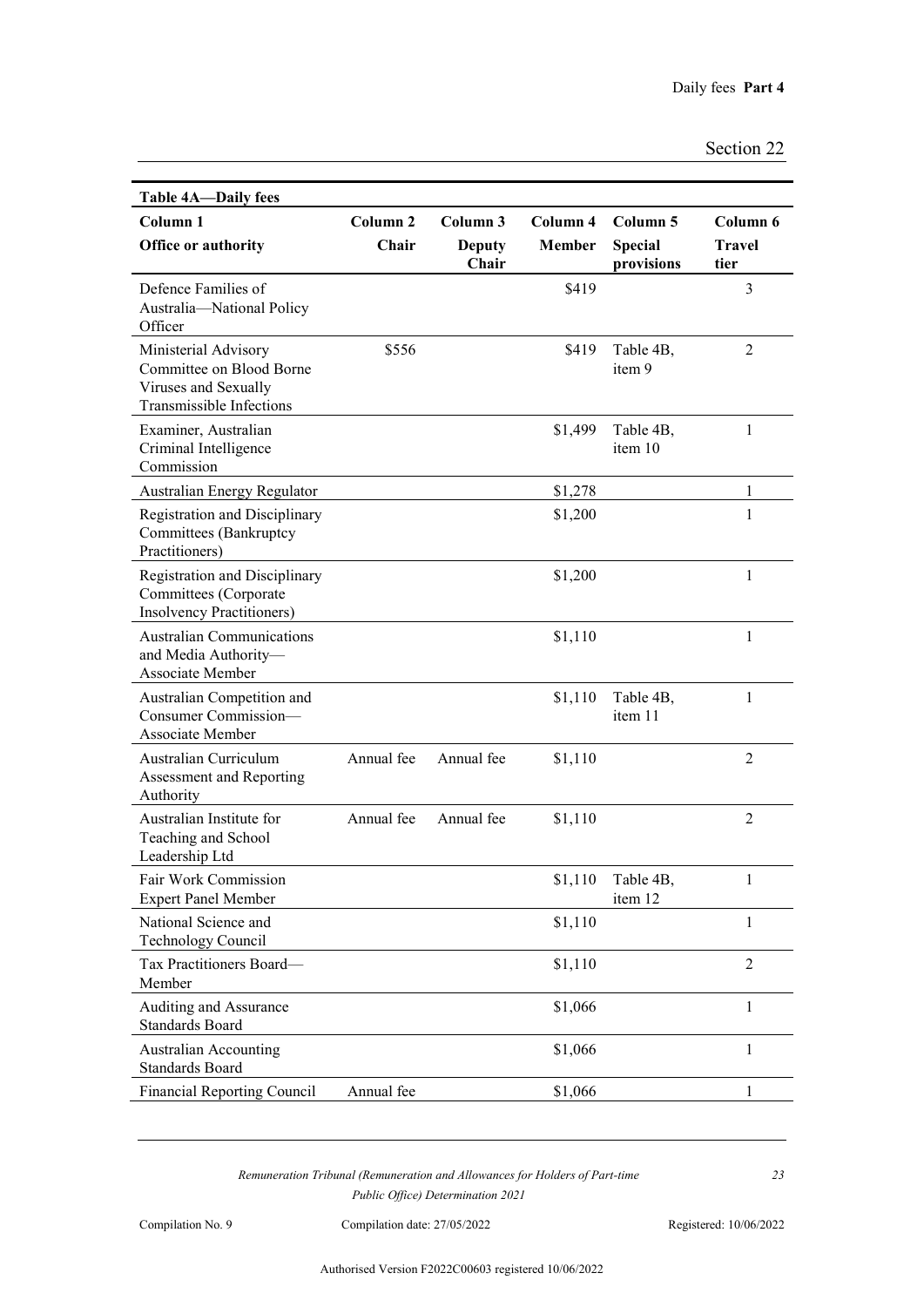| <b>Table 4A—Daily fees</b>                                                                      |                              |                                    |                           |                                          |                                   |
|-------------------------------------------------------------------------------------------------|------------------------------|------------------------------------|---------------------------|------------------------------------------|-----------------------------------|
| Column <sub>1</sub><br>Office or authority                                                      | Column <sub>2</sub><br>Chair | Column 3<br><b>Deputy</b><br>Chair | Column 4<br><b>Member</b> | Column 5<br><b>Special</b><br>provisions | Column 6<br><b>Travel</b><br>tier |
| <b>Administrative Appeals</b><br>Tribunal (former Migration<br>Review Tribunal (MRT)<br>Member) |                              |                                    | \$945                     | Table 4B,<br>item 13                     | $\overline{2}$                    |
| <b>Administrative Appeals</b><br>Tribunal (former Refugee<br>Review Tribunal (RRT)<br>Member)   |                              |                                    | \$945                     | Table 4B,<br>item 13                     | $\overline{2}$                    |
| <b>Classification Review Board</b>                                                              | Annual fee                   | \$974                              | \$945                     | Table 4B,<br>item 14                     | 2                                 |
| Defence Force Advocate                                                                          |                              |                                    | \$945                     | Table 4B,<br>items 15 and<br>15A         | $\mathbf{1}$                      |
| Defence Force Remuneration<br>Tribunal                                                          |                              |                                    | \$945                     |                                          | $\mathbf{1}$                      |
| <b>Pharmaceutical Benefits</b><br><b>Remuneration Tribunal</b>                                  |                              |                                    | \$945                     |                                          | $\mathbf{1}$                      |
| Productivity Commission,<br>Associate Commissioner                                              |                              |                                    | \$945                     |                                          | $\mathbf{1}$                      |
| <b>Australian Sports Drug</b><br>Medical Advisory<br>Committee-Review<br>Members                |                              |                                    | \$876                     |                                          | $\overline{2}$                    |
| <b>Australian Technical</b><br>Advisory Group on<br>Immunisation                                | Annual<br>meeting fee        |                                    | \$876                     |                                          | $\mathbf{1}$                      |
| Climate Change Authority<br><b>Associate Member</b>                                             |                              |                                    | \$876                     | Table 4B,<br>item 17                     | $\overline{2}$                    |
| Australian Digital Health<br>Agency-Standing Advisory<br>Committees                             | Annual fee                   |                                    | \$833                     |                                          | $\overline{2}$                    |
| <b>Australian National Maritime</b><br>Museum-Committee<br>(non-Board member)                   |                              |                                    | \$833                     |                                          | $\overline{2}$                    |
| Tax Practitioners Board-<br><b>Committee Member</b>                                             |                              |                                    | \$833                     |                                          | $\overline{2}$                    |
| National School Resourcing<br>Board                                                             | Annual fee                   | Annual fee                         | \$801                     |                                          | $\overline{2}$                    |
| Prime Minister's Indigenous<br><b>Advisory Council</b>                                          | Annual fee                   |                                    | \$801                     |                                          | $\overline{2}$                    |
| Referendum Council                                                                              | Annual fee                   |                                    | \$801                     |                                          | $\overline{2}$                    |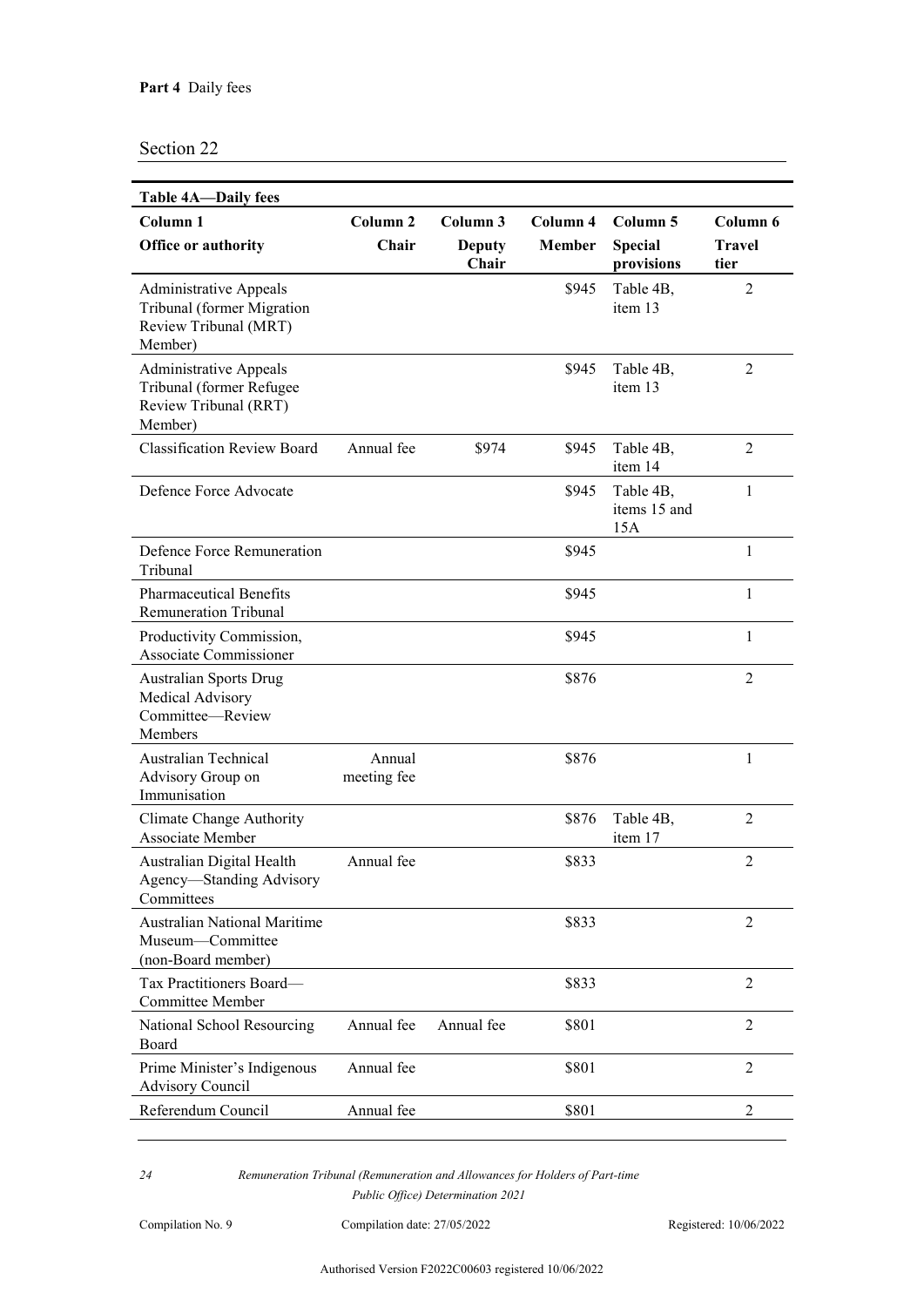| Section 23 |  |
|------------|--|
|            |  |

| <b>Table 4A-Daily fees</b>                                                      |                              |                                        |                           |                                          |                                   |
|---------------------------------------------------------------------------------|------------------------------|----------------------------------------|---------------------------|------------------------------------------|-----------------------------------|
| Column <sub>1</sub><br><b>Office or authority</b>                               | Column <sub>2</sub><br>Chair | Column <sub>3</sub><br>Deputy<br>Chair | Column 4<br><b>Member</b> | Column 5<br><b>Special</b><br>provisions | Column 6<br><b>Travel</b><br>tier |
| Australian Institute of Health<br>and Welfare, Ethics<br>Committee              | Annual fee                   |                                        | \$801                     |                                          | $\overline{2}$                    |
| Australia Council, Peer<br><b>Assessment Panel Members</b>                      |                              |                                        | \$750                     |                                          | $\overline{2}$                    |
| National Rural Advisory<br>Council—Specialist<br>Committees                     |                              |                                        | \$723                     |                                          | $\overline{2}$                    |
| Asbestos Safety and<br><b>Eradication Council</b>                               | Annual fee                   |                                        | \$668                     |                                          | $\overline{2}$                    |
| <b>AIATSIS Research Advisory</b><br>Committee                                   |                              |                                        | \$502                     |                                          | $\overline{2}$                    |
| Torres Strait Regional<br>Authority                                             |                              | \$677                                  | \$502                     | Table 4B,<br>item 18                     | $\overline{2}$                    |
| <b>Torres Strait Regional</b><br><b>Authority Member Advisory</b><br>Committees |                              |                                        | \$502                     | Table 4B,<br>item 18                     | $\overline{2}$                    |
| Australian Bravery<br>Decorations Council                                       | No fee                       |                                        | No fee                    |                                          | 1                                 |
| Council for the Order of<br>Australia                                           | No fee                       |                                        | No fee                    |                                          | 1                                 |
| Military Rehabilitation and<br><b>Compensation Commission</b>                   | No fee                       |                                        | No fee                    | Table 4B,<br>item 19                     | $\overline{2}$                    |

## **23 Special provisions for certain offices**

The provisions in column 2 of the following table (*Table 4B*) apply for the purposes of paragraph 22(c).

| Table 4B—Special provisions for certain offices |                                                                 |                                                                                                                                                                                                                         |  |
|-------------------------------------------------|-----------------------------------------------------------------|-------------------------------------------------------------------------------------------------------------------------------------------------------------------------------------------------------------------------|--|
| <b>Item</b>                                     | Column 1                                                        | Column 2                                                                                                                                                                                                                |  |
|                                                 | <b>Office</b>                                                   | <b>Special provision</b>                                                                                                                                                                                                |  |
|                                                 | <b>Professional Services</b><br>Review—Determining<br>Authority | The following are to be paid in accordance with Part 6 instead<br>of this Part:<br>(a) the Chair:<br>(b) the non-practitioner member mentioned in<br>paragraph $106ZPA(1)(b)$ of the <i>Health Insurance Act 1973</i> ; |  |
|                                                 |                                                                 | (c) the member appointed, as mentioned in<br>paragraph $106ZPA(1)(c)$ of that Act, as a medical                                                                                                                         |  |

*Remuneration Tribunal (Remuneration and Allowances for Holders of Part-time Public Office) Determination 2021*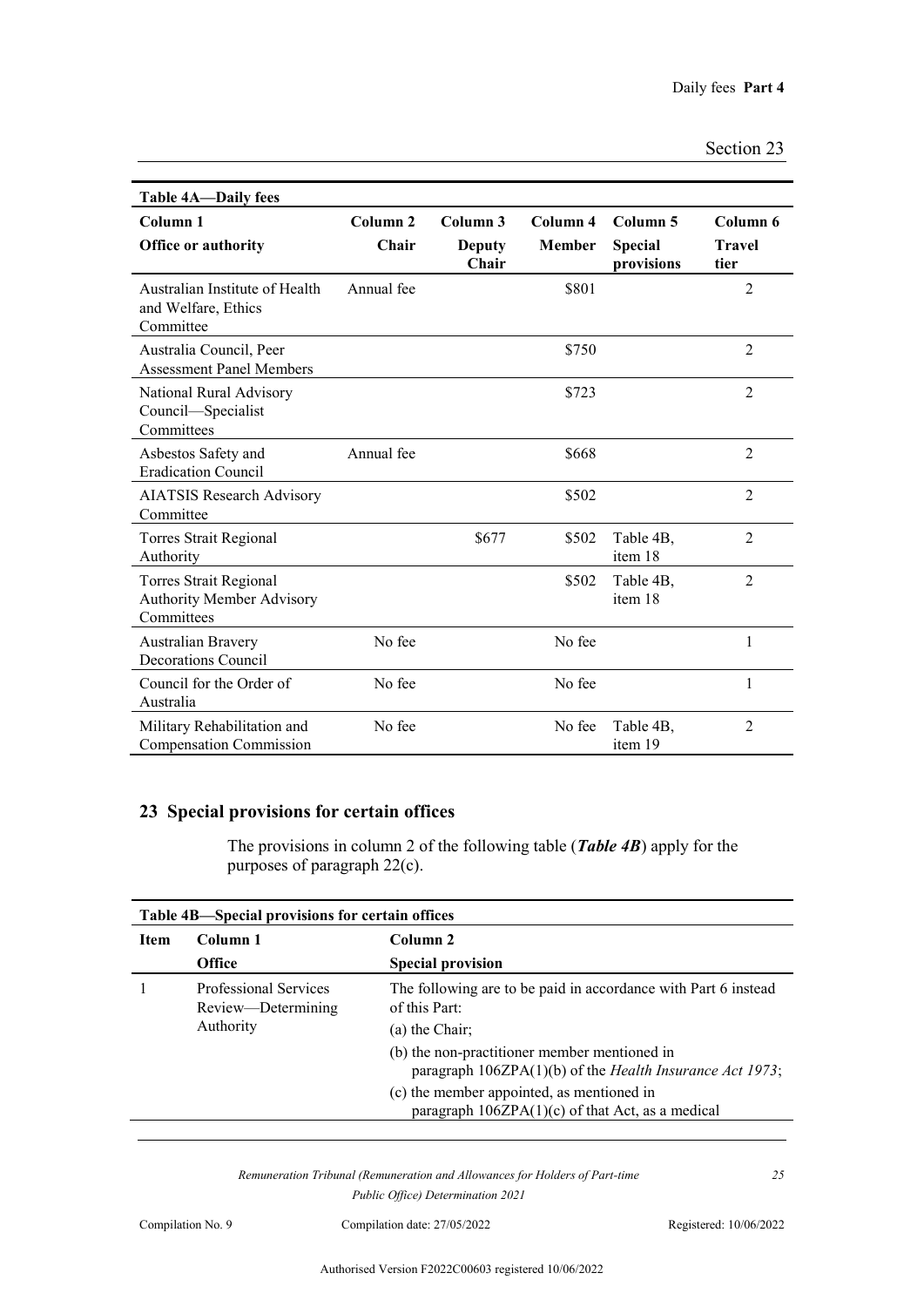| Table 4B-Special provisions for certain offices |                                                                                                                     |                                                                                                                                                                                                                                                                                                                                |  |
|-------------------------------------------------|---------------------------------------------------------------------------------------------------------------------|--------------------------------------------------------------------------------------------------------------------------------------------------------------------------------------------------------------------------------------------------------------------------------------------------------------------------------|--|
| <b>Item</b>                                     | Column <sub>1</sub>                                                                                                 | Column <sub>2</sub>                                                                                                                                                                                                                                                                                                            |  |
|                                                 | Office                                                                                                              | <b>Special provision</b>                                                                                                                                                                                                                                                                                                       |  |
|                                                 |                                                                                                                     | practitioner (within the meaning of that Act). To avoid<br>doubt, this does not include a member who is a medical<br>practitioner but whose appointment relates to another kind<br>of practitioner (within the meaning of Part VAA of that<br>Act).                                                                            |  |
| 2                                               | Inspector-General of<br>Biosecurity                                                                                 | The daily fee is capped at 175 days per year.                                                                                                                                                                                                                                                                                  |  |
| 3                                               | Specialist Medical Review<br>Council                                                                                | In addition to the relevant daily fee, the Convenor is to receive<br>a retainer of \$29,500 per year. A councillor who is appointed<br>as a presiding councillor under subsection $196ZK(3)$ of the<br>Veterans' Entitlements Act 1986 is to receive a retainer of<br>\$19,910 per year in addition to the relevant daily fee. |  |
| $\overline{4}$                                  | Gene Technology<br>Committees                                                                                       | An Expert Advisor appointed to either the Gene Technology<br>Technical Advisory Committee or the Gene Technology Ethics<br>and Community Consultative Committee is to receive \$876 per<br>day and is entitled to Tier 1 Travel.                                                                                               |  |
| 5                                               | <b>Repatriation Medical</b><br>Authority                                                                            | In addition to the relevant daily fee, retainers of \$58,910 per<br>year for the Chair and \$39,280 per year for Members are<br>payable.                                                                                                                                                                                       |  |
| 6                                               | Selection Committees for<br>Research and Development<br>Corporations                                                | This entry refers to Selection Committees established under<br>Part 4 of the Primary Industries Research and Development<br>Act 1989.                                                                                                                                                                                          |  |
| 7                                               | Committees of Research<br>and Development<br>Corporations                                                           | This entry refers to committees established under Part 2 of the<br>Primary Industries Research and Development Act 1989.                                                                                                                                                                                                       |  |
| 8                                               | <b>Editorial Advisory Board</b>                                                                                     | Subject to a minimum payment of \$3,423 per year.                                                                                                                                                                                                                                                                              |  |
| 9                                               | Ministerial Advisory<br>Committee on Blood Borne<br>Viruses and Sexually<br>Transmissible Infections<br>(MACBBVSTI) | Members appointed as organisational representatives, such as<br>Federal Parliamentarians and State or Territory officials, do not<br>receive the travel allowance determined for MACBBVSTI<br>Members if they have an entitlement to travel allowance from<br>a different source.                                              |  |
| 10                                              | Examiner, Australian<br>Criminal Intelligence<br>Commission                                                         | The maximum amount an Examiner who is paid by way of<br>daily fees can be paid in one year is \$247,330.                                                                                                                                                                                                                       |  |
| 11                                              | Australian Competition and<br>Consumer Commission-<br>Associate Member<br>(Agriculture)                             | The office holder is to receive an annual fee of \$267,020 while<br>working the equivalent of 3 days per week, in accordance with<br>Part 3, instead of the amount in column 4 of Table 4A.                                                                                                                                    |  |
| 12                                              | Fair Work Commission-<br><b>Expert Panel Member</b>                                                                 | Fees for all official business are to be calculated in accordance<br>with subsection $21(3)$ . Subsection $21(1)$ does not apply.                                                                                                                                                                                              |  |
| 13                                              | <b>Administrative Appeals</b><br>Tribunal (AAT)-former<br><b>Migration Review Tribunal</b>                          | This instrument applies to an AAT member appointed on a<br>part-time basis who is a former member of the MRT or the<br>RRT and is covered by item 5 of Schedule 9 to the Tribunals                                                                                                                                             |  |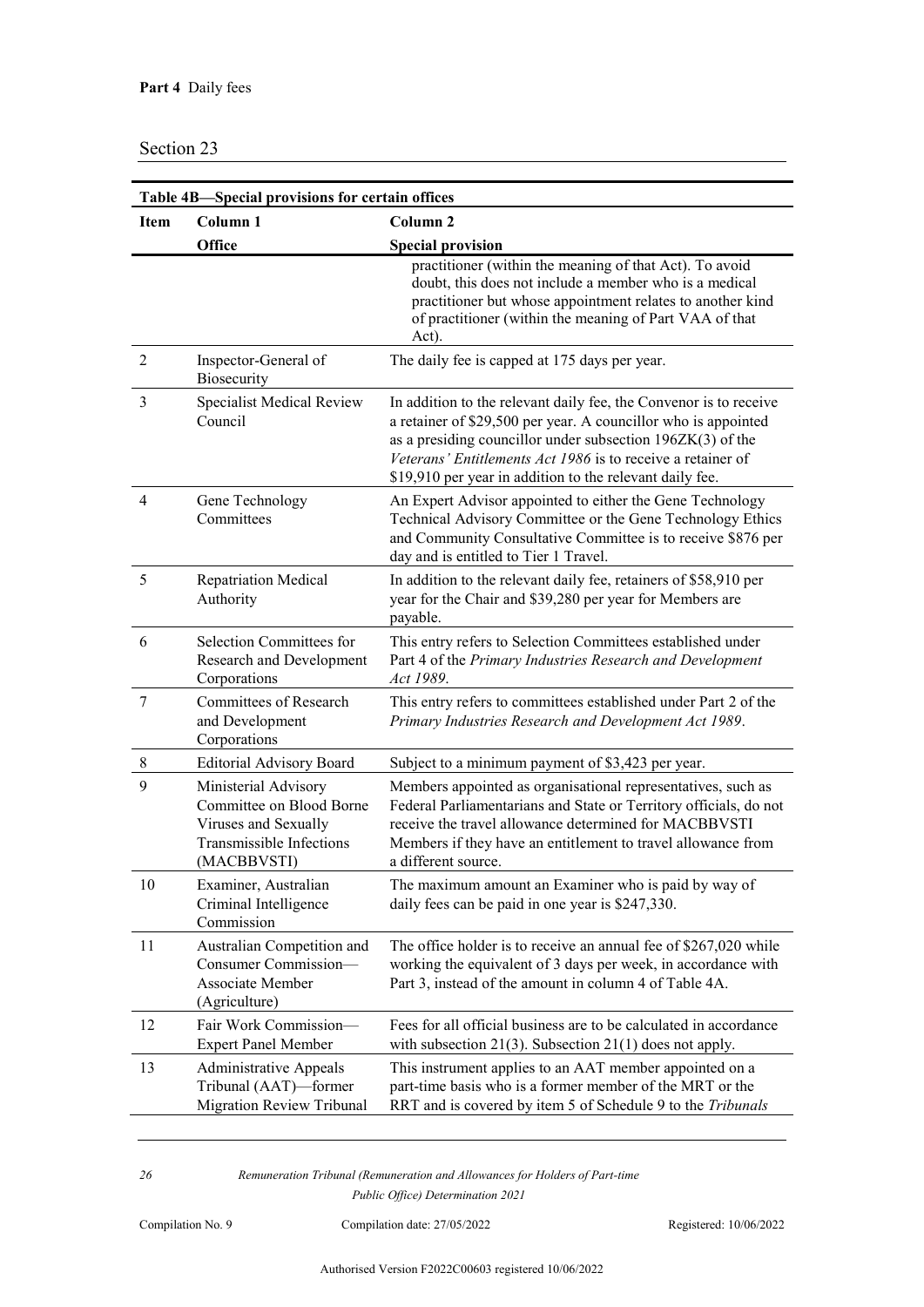|             | Table 4B-Special provisions for certain offices               |                                                                                                                                                                                                                                                                                                                                                                                                                                                      |
|-------------|---------------------------------------------------------------|------------------------------------------------------------------------------------------------------------------------------------------------------------------------------------------------------------------------------------------------------------------------------------------------------------------------------------------------------------------------------------------------------------------------------------------------------|
| <b>Item</b> | Column <sub>1</sub>                                           | Column <sub>2</sub>                                                                                                                                                                                                                                                                                                                                                                                                                                  |
|             | Office                                                        | <b>Special provision</b>                                                                                                                                                                                                                                                                                                                                                                                                                             |
|             | (MRT) and Refugee<br>Review Tribunal (RRT)                    | Amalgamation Act 2015 (i.e. for the remaining balance of the<br>former MRT or RRT member's term of appointment that<br>commenced before 1 July 2015). Section 21 of this instrument<br>does not apply. The following conditions apply:<br>(a) members receive a daily fee for 7 hours work (which may                                                                                                                                                |
|             |                                                               | accumulate over several days);                                                                                                                                                                                                                                                                                                                                                                                                                       |
|             |                                                               | (b) the nature, reasonableness and duration of official business<br>is to be reviewed prior to payment of fees, according to<br>governance arrangements established by the President of<br>the AAT.                                                                                                                                                                                                                                                  |
| 14          | <b>Classification Review</b><br>Board                         | When the Deputy Convenor acts as Convenor, the Deputy<br>Convenor is entitled to the remuneration and other conditions<br>determined for the Convenor.                                                                                                                                                                                                                                                                                               |
| 15          | Defence Force Advocate                                        | The daily fee specified in Table 4A is payable when the<br>Advocate undertakes tasks that do not require the advocacy<br>and legal advice skills of a Senior Counsel. Fees payable for<br>advocacy and legal advice that the Department certifies as<br>within the Advocate's functions under section 58T of the<br>Defence Act 1903, and requiring the skills of a Senior Counsel<br>or a Queen's Counsel, is to be at the rate of \$3,500 per day. |
| 15A         | Defence Force Advocate                                        | Section 21 does not apply. Daily fees (including daily fees<br>affected by item 15 of this table) are to be calculated pro rata<br>on the basis of a 6-hour working day.                                                                                                                                                                                                                                                                             |
| 17          | <b>Climate Change Authority</b><br><b>Associate Member</b>    | An Associate Member of the Climate Change Authority<br>appointed before 12 February 2018 is to receive \$934 instead<br>of the fee in Table 4A for the duration of the office holder's<br>current term of appointment.                                                                                                                                                                                                                               |
| 18          | Torres Strait Regional<br>Authority                           | Section 21 does not apply. Office holders are to be paid in<br>accordance with the following conditions:                                                                                                                                                                                                                                                                                                                                             |
|             |                                                               | (a) for formal meetings or authority business aggregating 6<br>hours or more on any one day—100% of the daily fee;                                                                                                                                                                                                                                                                                                                                   |
|             |                                                               | (b) for formal meetings or authority business aggregating 3<br>hours or more but less than 6 hours on any one day—60%<br>of the daily fee;                                                                                                                                                                                                                                                                                                           |
|             |                                                               | (c) for formal meetings or authority business aggregating less<br>than 3 hours on any one day—40% of the daily fee.                                                                                                                                                                                                                                                                                                                                  |
| 19          | Military Rehabilitation and<br><b>Compensation Commission</b> | Where a member has an entitlement to Tier 1 travel by virtue<br>of a full-time appointment, that entitlement also applies to this<br>office.                                                                                                                                                                                                                                                                                                         |
| 20          | Inspector-General of Live<br><b>Animal Exports</b>            | The daily fee is capped at 120 days per year.                                                                                                                                                                                                                                                                                                                                                                                                        |
| 21          | National Soils Advocate                                       | The daily fee is capped at 100 days per year.                                                                                                                                                                                                                                                                                                                                                                                                        |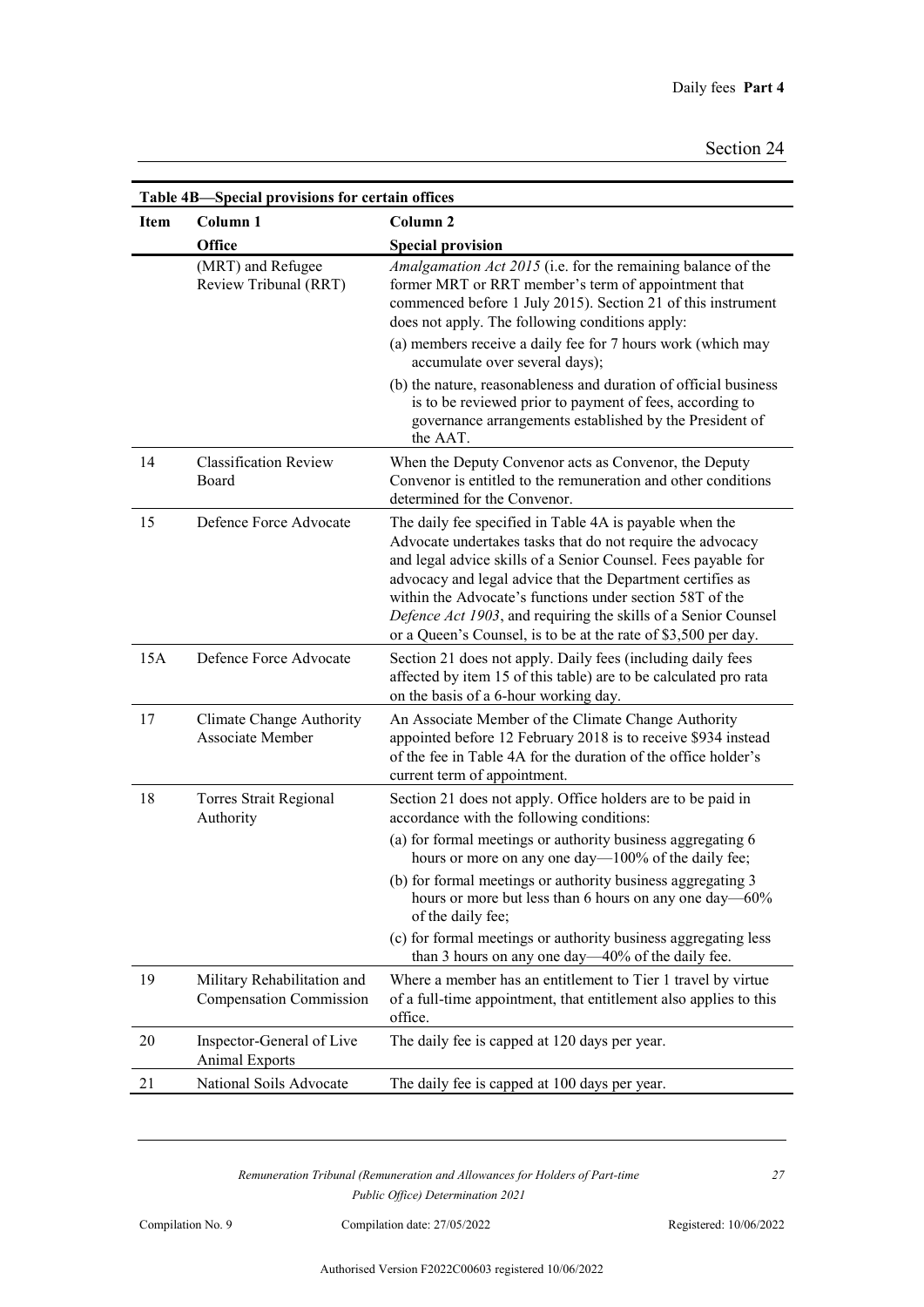## **24 Specified professional committees**

The following table (*Table 4C*) sets out the *specified professional committees*.

| Table 4C—Specified professional committees |                                                                              |  |  |
|--------------------------------------------|------------------------------------------------------------------------------|--|--|
| <b>Item</b>                                | <b>Professional committee</b>                                                |  |  |
| 1                                          | Advisory Committee on Biologicals                                            |  |  |
| $\overline{2}$                             | Advisory Committee on Chemicals Scheduling                                   |  |  |
| 3                                          | Advisory Committee on Complementary Medicines                                |  |  |
| 4                                          | <b>Advisory Committee on Medical Devices</b>                                 |  |  |
| 5                                          | Advisory Committee on Medicines                                              |  |  |
| 6                                          | Advisory Committee on Medicines Scheduling                                   |  |  |
|                                            | <b>Advisory Committee on Vaccines</b>                                        |  |  |
| 8                                          | Australian Commission on Safety and Quality in Health Care—Expert Committees |  |  |
| 9                                          | Independent Hospital Pricing Authority Clinical Advisory Committee           |  |  |
| 10                                         | <b>Medicare Participation Review Committees</b>                              |  |  |
| 11                                         | National Pathology Accreditation Advisory Council                            |  |  |
| 12                                         | Pharmaceutical Services Federal Committee of Inquiry                         |  |  |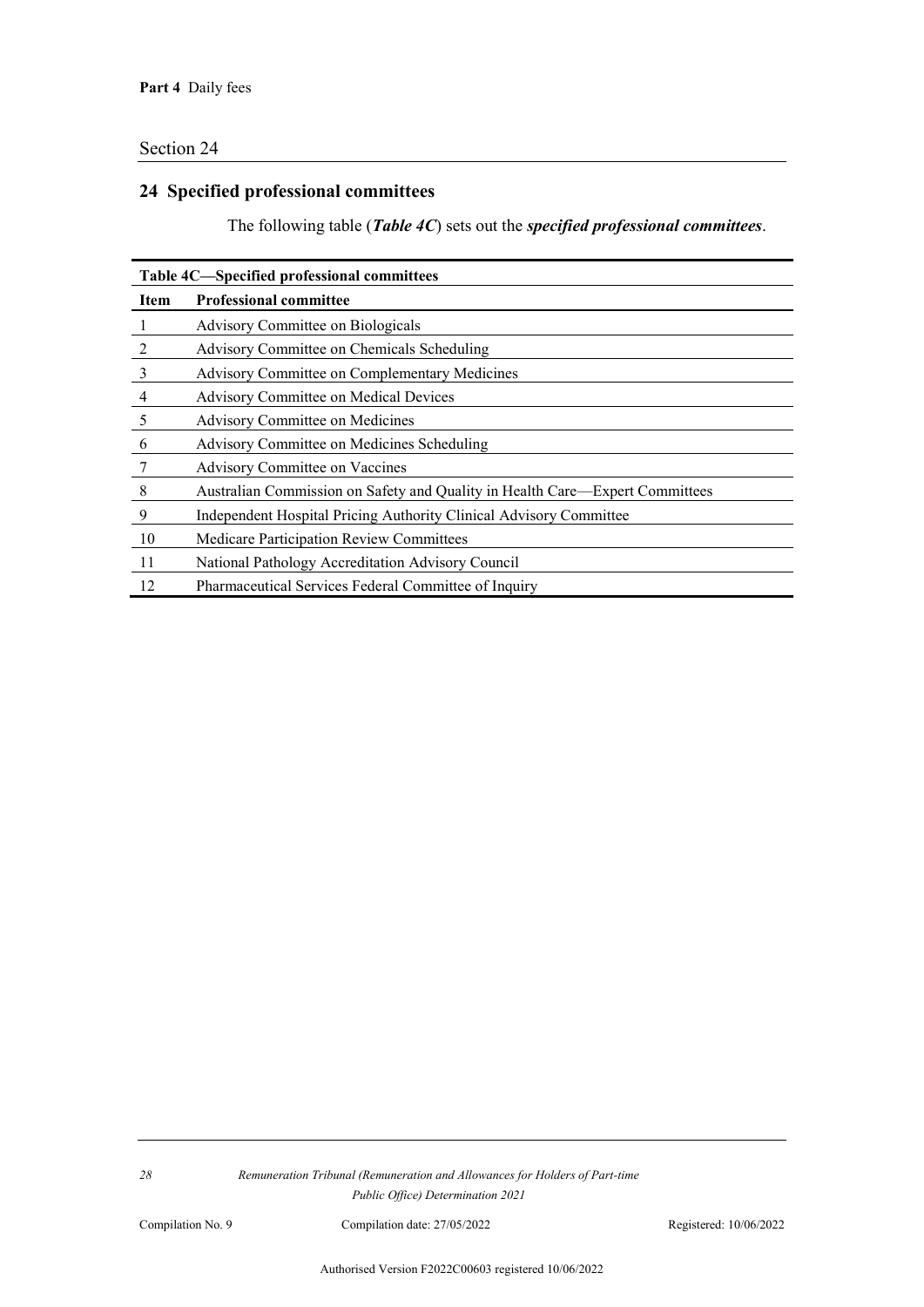## **Part 5—Annual meeting fees and additional daily fees**

#### **25 Simplified outline of this Part**

This Part applies to office holders who receive an annual meeting fee and additional daily fee. The annual meeting fee compensates for formal meetings of the authority with the additional daily fee payable for authority business unrelated to the formal meetings.

This Part sets out the conditions that must be met for payment of both the annual meeting fee and the additional daily fee, including certification of hours and minimum claim and maximum payment arrangements. Table 5A identifies the following:

- the individual public offices remunerated by annual meeting and additional daily fees;
- the fees payable to Chairs and Members (where applicable);
- any additional provisions or conditions that apply to the office, including any caps that apply to the additional daily fee;
- the travel tier for the office.

#### **26 Application of this Part**

This Part applies to office holders whose annual meeting fees and additional daily fees are set out in Table 5A.

#### **27 Payment of annual meeting fees**

- (1) The annual meeting fees set out in Table 5A are payable on a periodic basis throughout each year. Part years are paid on a proportionate basis. The annual meeting fee covers the following:
	- (a) attendance at all formal meetings of the authority (regardless of their duration);
	- (b) any preparation time for the formal meetings;
	- (c) any official travel time associated with the formal meetings.

#### *Reduction for lengthy absence*

(2) The annual meeting fee is proportionally reduced where an office holder is unavailable to attend meetings of the authority for a period of more than 3 months, except to the extent that a reduction would be inconsistent with the terms of the office holder's appointment.

*Remuneration Tribunal (Remuneration and Allowances for Holders of Part-time Public Office) Determination 2021*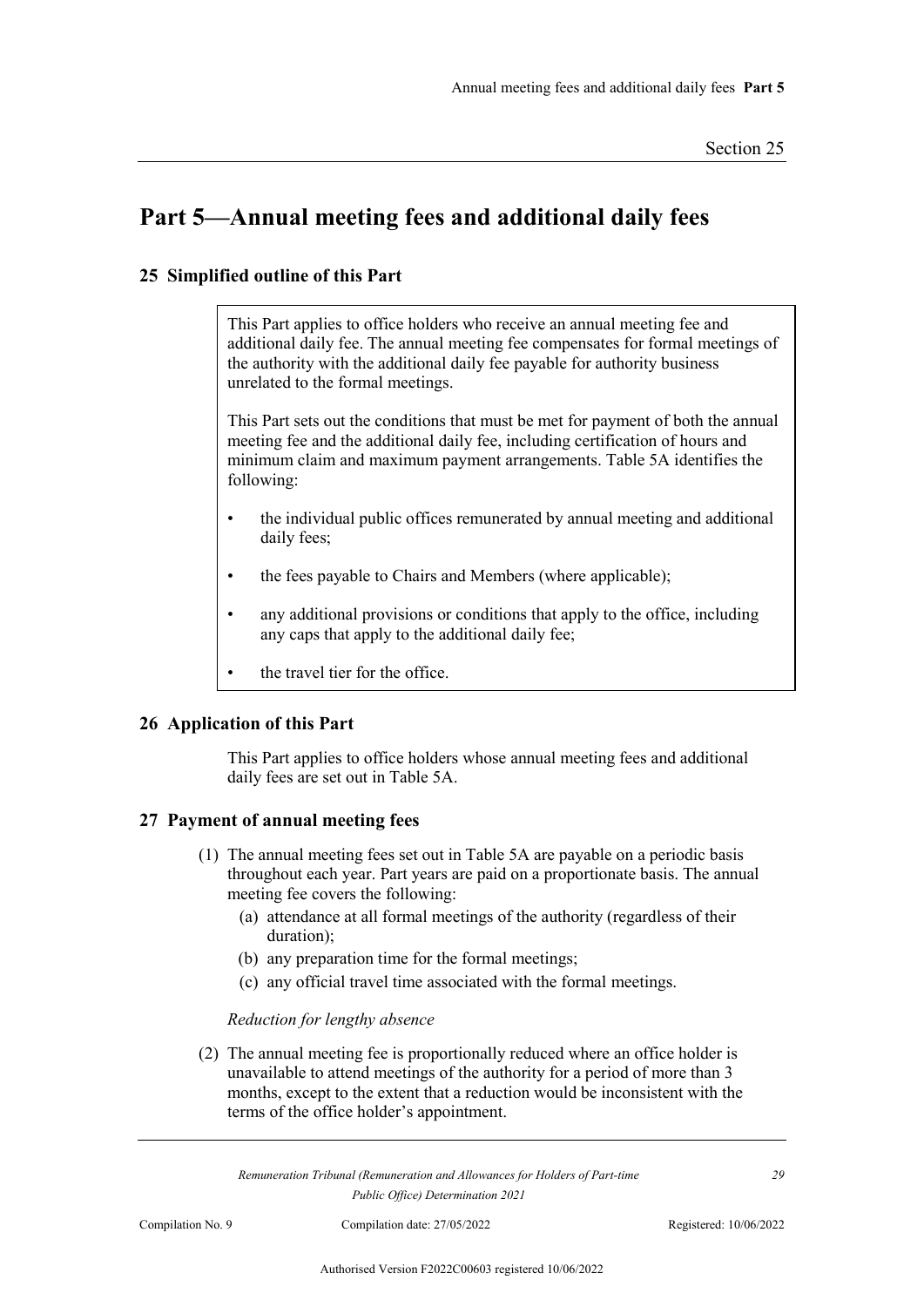#### **28 Payment of additional daily fees**

(1) The additional daily fees set out in Table 5A are payable for time spent on authority business in accordance with this Part and as calculated under section 30.

#### *Certification of time*

- (2) For an office holder other than the Chair, additional daily fees may only be paid after the Chair certifies the total time claimed by the office holder, including any official travel time that is not associated with a formal meeting.
- (3) For the Chair, additional daily fees may only be paid after the total time claimed by the Chair is certified in accordance with the terms set out in the Chair's appointment or under governance arrangements approved by the responsible portfolio minister or employing authority.

#### *Maximum payment*

(4) The maximum payable for any one day is one additional daily fee.

*Minimum claim*

(5) Unless the employing authority determines otherwise, the minimum amount that may be claimed for payment at any one time is one additional daily fee.

*Annual cap*

(6) If Table 5A sets out a cap on additional daily fees for an office holder, additional daily fees are not payable to the office holder once their aggregate additional daily fee earnings during that financial year reach the cap.

#### **29 Authority business—exclusion**

For the purposes of this Part, time spent on the following is not to be treated as time spent on authority business:

- (a) all preparation for a formal meeting, even where it is considered excessive to normal preparation time;
- (b) any official travel time associated with a formal meeting regardless of when the travel occurs.

#### **30 Calculation of additional daily fees**

- (1) The amount of an additional daily fee paid to an office holder for a day is 20% of the additional daily fee set out in Table 5A for each hour, to a maximum of 5 hours per day, that the office holder spends:
	- (a) on authority business; or
	- (b) on official travel time that is not associated with a formal meeting.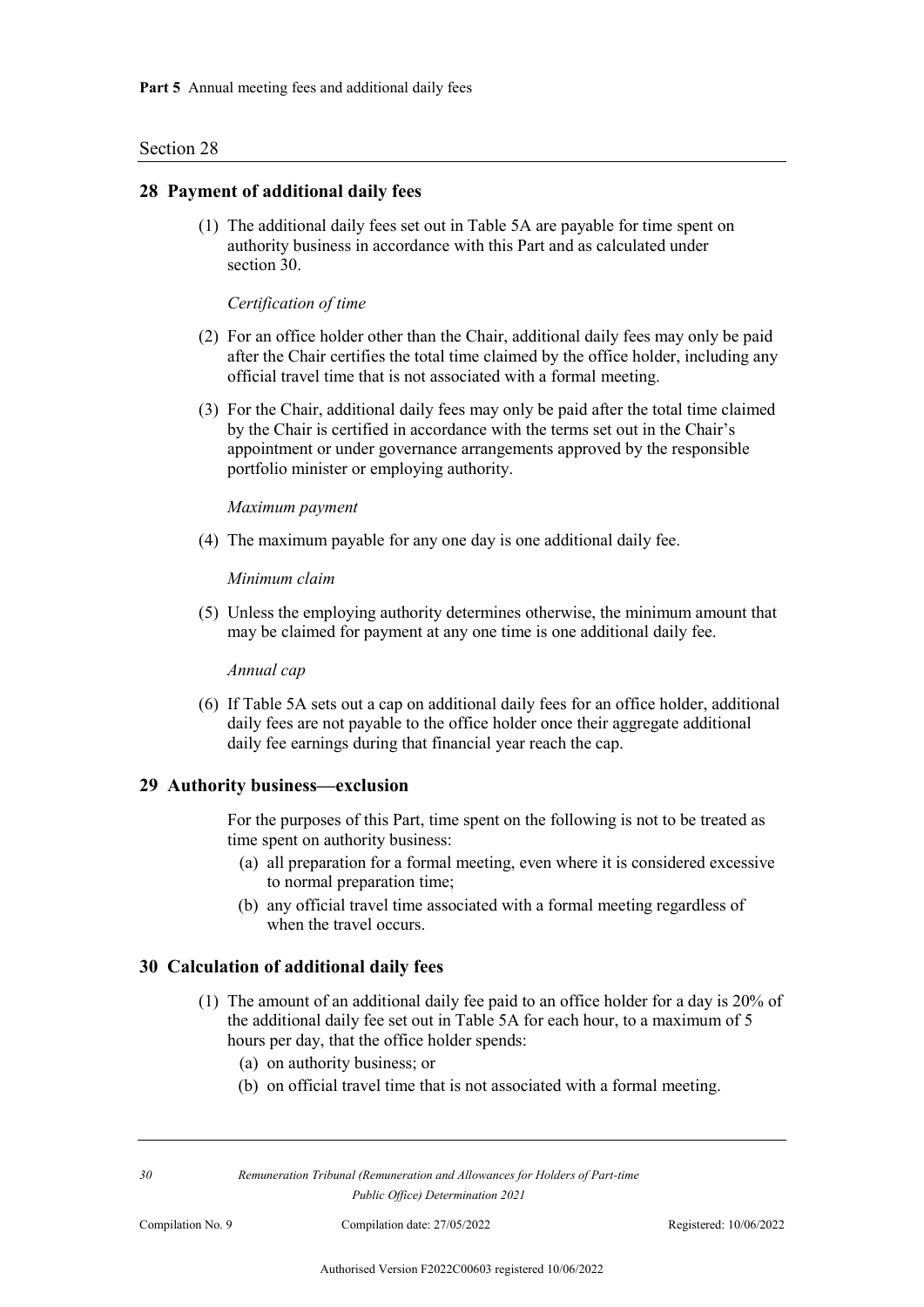(2) For the purposes of subsection (1), disregard any period of time of less than one hour that the office holder spends as mentioned in paragraph (1)(a) or (b).

#### **31 Annual meeting fees and additional daily fees**

The following table (*Table 5A*) sets out, for each office holder in column 1:

- (a) the annual meeting fee for the office holder; and
- (b) the additional daily fee for the office holder; and
- (c) the annual cap on additional daily fees for the office holder (if applicable); and
- (d) the special provisions (if any) of this instrument that apply to the office holder; and
- (e) the travel tier that applies to the office holder for the purposes of the official travel determination.

| Table 5A-Annual meeting fees and additional daily fees                                                     |                                                 |                                            |                                                          |                                          |                                   |
|------------------------------------------------------------------------------------------------------------|-------------------------------------------------|--------------------------------------------|----------------------------------------------------------|------------------------------------------|-----------------------------------|
| Column <sub>1</sub><br>Office holder                                                                       | Column <sub>2</sub><br>Annual<br>meeting<br>fee | Column 3<br><b>Additional</b><br>daily fee | Column 4<br>Annual<br>cap on<br>additional<br>daily fees | Column 5<br><b>Special</b><br>provisions | Column 6<br><b>Travel</b><br>tier |
| Independent Expert Scientific<br>Committee on Coal Seam<br>Gas and Large Coal Mining<br>Development-Chair  | \$85,920                                        | \$1,166                                    | \$23,310                                                 |                                          | 1                                 |
| Independent Expert Scientific<br>Committee on Coal Seam<br>Gas and Large Coal Mining<br>Development-Member | \$57,300                                        | \$876                                      | \$17,490                                                 |                                          | 1                                 |
| Australian Technical<br>Advisory Group on<br>Immunisation-Chair                                            | \$69,290                                        | \$876                                      |                                                          | Table 5B,<br>item 1                      | 1                                 |
| National Competition<br>Council-President                                                                  | \$36,040                                        | \$1,166                                    |                                                          | Table 5B,<br>item 2                      | 1                                 |
| National Competition<br>Council—other councillor                                                           | \$18,020                                        | \$876                                      |                                                          | Table 5B,<br>item 2                      | 1                                 |
| Prostheses List Advisory<br>Committee—Member                                                               | \$22,180                                        | \$876                                      |                                                          |                                          | 1                                 |

#### **32 Special provisions for certain offices**

The provisions in column 2 of the following table (*Table 5B*) apply for the purposes of paragraph 31(d).

*Remuneration Tribunal (Remuneration and Allowances for Holders of Part-time Public Office) Determination 2021*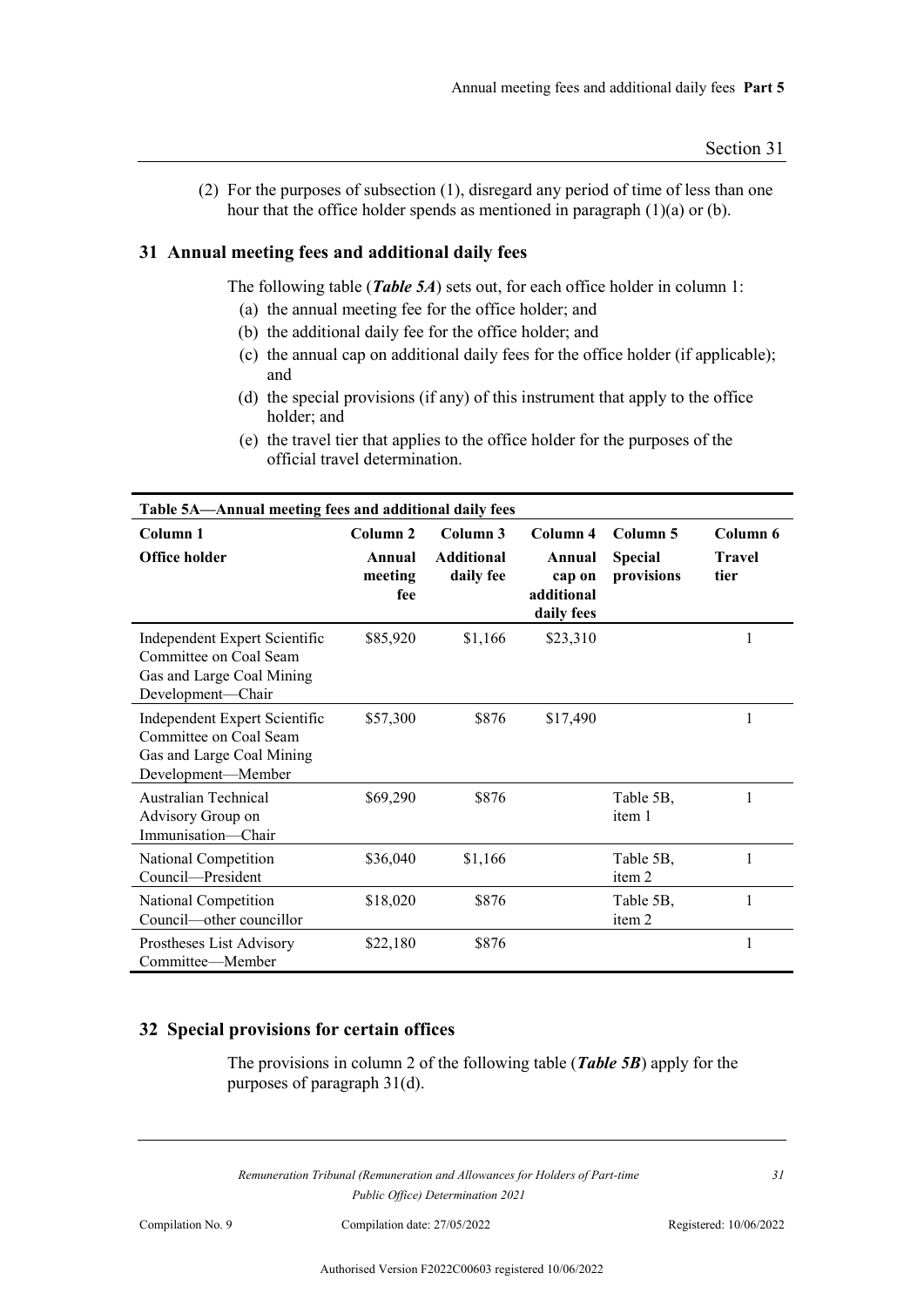Part 5 Annual meeting fees and additional daily fees

|  | Section 32 |  |
|--|------------|--|
|--|------------|--|

| Table 5B—Special provisions for certain offices |                                                        |                                                                                                                                                                                                                                                                                                                                         |  |
|-------------------------------------------------|--------------------------------------------------------|-----------------------------------------------------------------------------------------------------------------------------------------------------------------------------------------------------------------------------------------------------------------------------------------------------------------------------------------|--|
| <b>Item</b>                                     | Column 1                                               | Column <sub>2</sub>                                                                                                                                                                                                                                                                                                                     |  |
|                                                 | <b>Description</b>                                     | <b>Special provision</b>                                                                                                                                                                                                                                                                                                                |  |
|                                                 | Australian Technical Advisory<br>Group on Immunisation | A Co-Chair in any Co-Chair arrangement for the Group is<br>to receive:                                                                                                                                                                                                                                                                  |  |
|                                                 |                                                        | (a) an annual meeting fee of \$34,645; and                                                                                                                                                                                                                                                                                              |  |
|                                                 |                                                        | (b) an additional daily fee of \$876.                                                                                                                                                                                                                                                                                                   |  |
|                                                 | National Competition Council                           | The annual fee applies to all Council work including<br>governance, meeting preparation and consideration of<br>applications at and prior to scheduled meetings. The<br>additional daily fee applies only to consideration of<br>applications that are not able to be covered in the scheduled<br>meetings due to statutory timeframes. |  |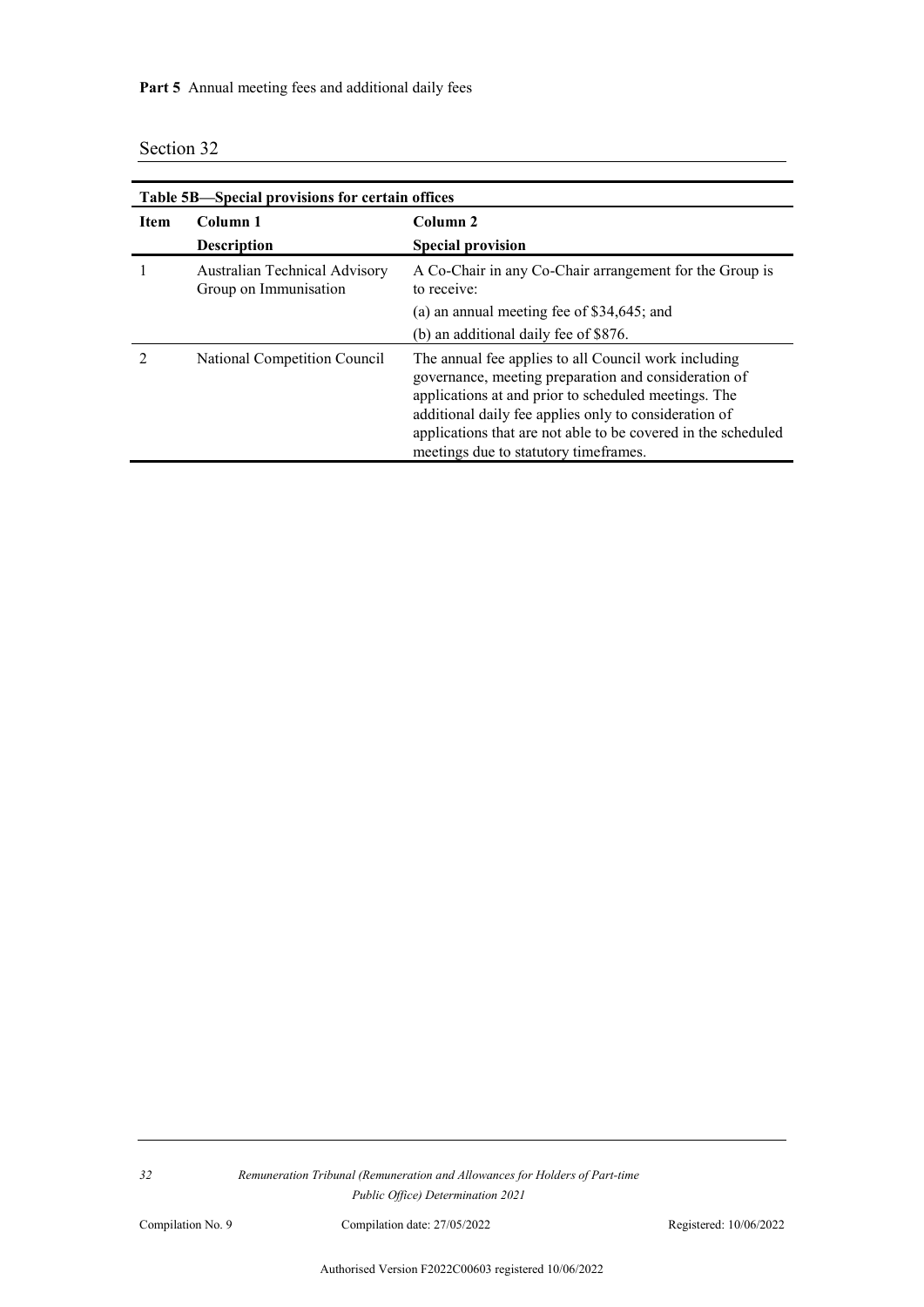## **Part 6—Base fees and meeting fees**

#### **33 Simplified outline of this Part**

This Part applies to office holders who receive a combination of a base (annual) fee and a (daily) meeting fee. The base fee compensates for a wide range of work undertaken by the office holder as set out in this Part. The meeting fee component applies only to full day formal meetings of the authority and is payable in accordance with the provisions set out in this Part. Table 6A identifies the following:

- the individual public offices remunerated by base fees and meeting fees;
- the fees payable to Chairs and Members (where applicable);
- any additional provisions or conditions that apply to the office;
- the travel tier for the office.

#### **34 Application of this Part**

This Part applies to office holders whose base fees and meeting fees are set out in Table 6A.

#### **35 Payment of base fees**

- (1) The base fees set out in Table 6A are annual fees payable on a periodic basis throughout each year. Part years are paid on a proportionate basis. The base fee covers all activities undertaken by an office holder in performing the duties of their office, including the following:
	- (a) part day meetings (involving less than 5 hours including official travel time);
	- (b) preparation for a formal meeting;
	- (c) sub-committee work;
	- (d) formal dinners;
	- (e) teleconferences;
	- (f) representational activities;
	- (g) other authority business.

#### *Reduction for lengthy absence*

(2) The base fee is proportionally reduced where an office holder is unavailable to attend meetings of the authority for a period of more than 3 months, except to the

*Remuneration Tribunal (Remuneration and Allowances for Holders of Part-time Public Office) Determination 2021*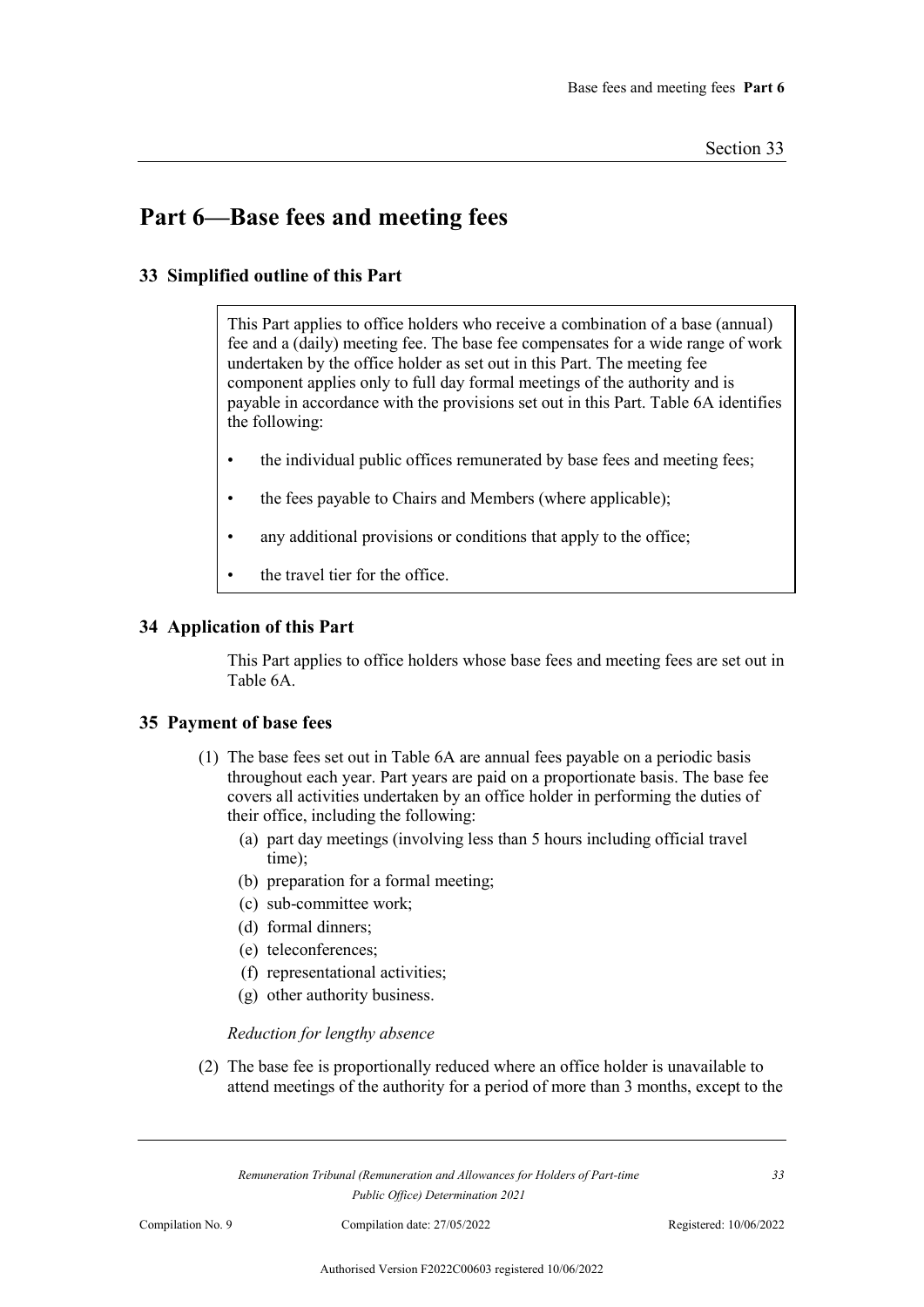extent that a reduction would be inconsistent with the terms of the office holder's appointment.

#### **36 Payment of meeting fees**

- (1) The meeting fees set out in Table 6A are payable in accordance with this Part.
- (2) Meeting fees are payable only where the total time spent on a formal meeting of the authority, combined with official travel time associated with the meeting, is 5 hours or more on the same day. Part days do not accrue.

*Certification of time*

- (3) For an office holder other than the Chair, meeting fees may only be paid after the Chair certifies the total time claimed by the office holder, including any official travel time.
- (4) However, if the Chair is absent from a meeting, the office holder's meeting fees which relate to the meeting may only be paid after the nominated presiding officer for the meeting certifies the total time claimed by the office holder for the day or days to which those fees relate.
- (5) For the Chair, meeting fees may only be paid after the total time claimed by the Chair is certified in accordance with the terms set out in the Chair's appointment or under governance arrangements approved by the responsible portfolio minister or authority.

#### **37 Base fees and meeting fees**

The following table (*Table 6A*) sets out, for each office holder in column 1:

- (a) the base fee for the office holder; and
- (b) the meeting fee for the office holder; and
- (c) the special provisions (if any) of this instrument that apply to the office holder; and
- (d) the travel tier that applies to the office holder for the purposes of the official travel determination.

| Table 6A—Base fees and meeting fees                                         |                                        |                                   |                                          |                                |
|-----------------------------------------------------------------------------|----------------------------------------|-----------------------------------|------------------------------------------|--------------------------------|
| Column 1<br><b>Office</b>                                                   | Column <sub>2</sub><br><b>Base fee</b> | Column 3<br><b>Meeting</b><br>fee | Column 4<br><b>Special</b><br>provisions | Column 5<br><b>Travel tier</b> |
| Climate Change Authority—Chair                                              | \$60,980                               | \$1,166                           | Table 6B.<br>item 1                      | 2                              |
| Climate Change Authority—Member                                             | \$30,490                               | \$934                             | Table 6B.<br>item 1                      | 2                              |
| Australian Charities and Not-for-profits<br>Commission Advisory Board—Chair | \$36,040                               | \$1,000                           |                                          | 2                              |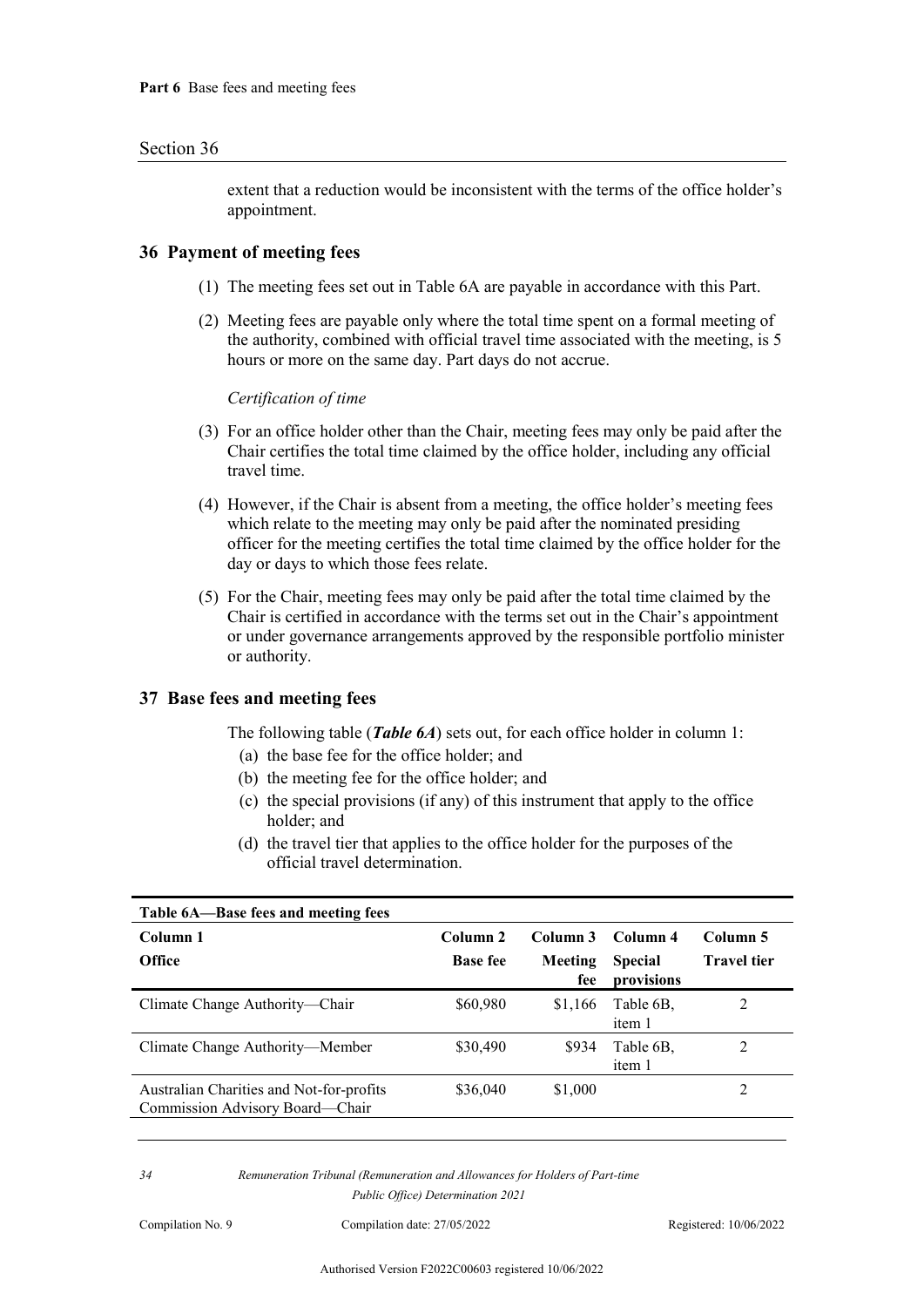| Section 38 |
|------------|
|------------|

| Table 6A-Base fees and meeting fees                                          |                             |                            |                                          |                                |
|------------------------------------------------------------------------------|-----------------------------|----------------------------|------------------------------------------|--------------------------------|
| Column 1<br><b>Office</b>                                                    | Column 2<br><b>Base fee</b> | Column 3<br>Meeting<br>fee | Column 4<br><b>Special</b><br>provisions | Column 5<br><b>Travel tier</b> |
| Australian Charities and Not-for-profits<br>Commission Advisory Board-Member | \$14,420                    | \$668                      |                                          | $\overline{2}$                 |
| Professional Services Review—<br>Determining Authority—Chair                 | \$28,560                    | \$1,499                    |                                          | 1                              |
| Professional Services Review-<br>Determining Authority—Member                | \$26,520                    | \$1,350                    | Table 6B,<br>item 2                      | 1                              |
| Australian Reinsurance Pool Corporation-<br>Chair                            | \$27,740                    | \$1,166                    |                                          | 1                              |
| Australian Reinsurance Pool Corporation-<br>Member                           | \$13,870                    | \$1,050                    |                                          | 1                              |
| Takeovers Panel—Chair                                                        | \$27,740                    | \$1,166                    | Table 6B,<br>item 3                      |                                |
| Takeovers Panel—Member                                                       | \$5,550                     | \$1,166                    | Table 6B,<br>item 3                      | 1                              |
| Woomera Prohibited Area Advisory<br>Board—Independent Chair                  | \$14,430                    | \$1,000                    |                                          | 2                              |

### **38 Special provisions for certain offices**

The provisions in column 2 of the following table (*Table 6B*) apply for the purposes of paragraph 37(c).

|                             | Table 6B—Special provisions for certain offices                            |                                                                                                                                                                                                                                                                                                                                                                                                                                                                                                                                                                                                |  |  |
|-----------------------------|----------------------------------------------------------------------------|------------------------------------------------------------------------------------------------------------------------------------------------------------------------------------------------------------------------------------------------------------------------------------------------------------------------------------------------------------------------------------------------------------------------------------------------------------------------------------------------------------------------------------------------------------------------------------------------|--|--|
| Item                        | Column 1<br><b>Description</b>                                             | Column 2<br><b>Special provision</b>                                                                                                                                                                                                                                                                                                                                                                                                                                                                                                                                                           |  |  |
|                             | Climate Change<br>Authority                                                | The fees set out in Table 6A apply only to the Chair and Members of<br>the Climate Change Authority appointed prior to 12 February 2018,<br>for the duration of such an appointment that was in force on that day.                                                                                                                                                                                                                                                                                                                                                                             |  |  |
| $\mathcal{D}_{\mathcal{A}}$ | <b>Professional Services</b><br>Review—<br>Determining<br>Authority-Member | The fees set out in Table 6A apply only to the following:<br>(a) the non-practitioner member mentioned in<br>paragraph $106ZPA(1)(b)$ of the <i>Health Insurance Act 1973</i> ;<br>(b) the member appointed, as mentioned in paragraph $106ZPA(1)(c)$<br>of that Act, as a medical practitioner (within the meaning of that<br>Act). To avoid doubt, this does not include a member who is a<br>medical practitioner but whose appointment relates to another kind<br>of practitioner (within the meaning of Part VAA of that Act).<br>Other members are to be paid in accordance with Part 4. |  |  |
| 3                           | <b>Takeovers Panel</b>                                                     | Meeting fees are payable for sitting days of takeover proceedings and<br>for Panel days where the duration of the proceedings is of a minimum                                                                                                                                                                                                                                                                                                                                                                                                                                                  |  |  |
|                             |                                                                            |                                                                                                                                                                                                                                                                                                                                                                                                                                                                                                                                                                                                |  |  |

*Remuneration Tribunal (Remuneration and Allowances for Holders of Part-time Public Office) Determination 2021*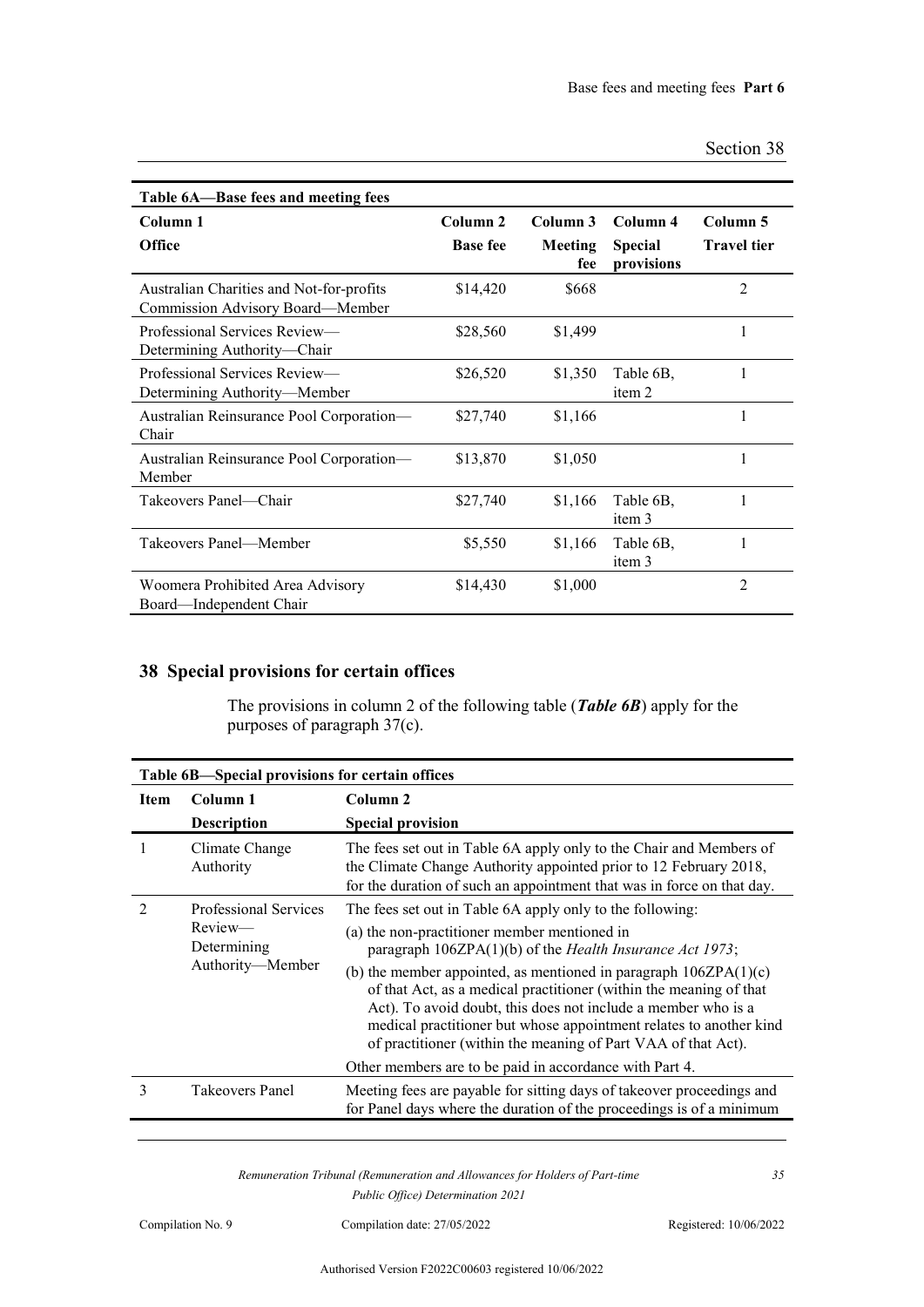| Table 6B-Special provisions for certain offices |                    |                                                                                                                                                                                                                                                                                   |  |
|-------------------------------------------------|--------------------|-----------------------------------------------------------------------------------------------------------------------------------------------------------------------------------------------------------------------------------------------------------------------------------|--|
| Item                                            | Column 1           | Column 2                                                                                                                                                                                                                                                                          |  |
|                                                 | <b>Description</b> | <b>Special provision</b>                                                                                                                                                                                                                                                          |  |
|                                                 |                    | of 3 hours. Payment of fees is subject to a maximum of one meeting<br>fee for any one day. For periods of work of less than 3 hours, a fee is<br>payable as follows:<br>(a) less than 2 hours—40% of a meeting fee;<br>(b) 2 hours to less than 3 hours— $60\%$ of a meeting fee. |  |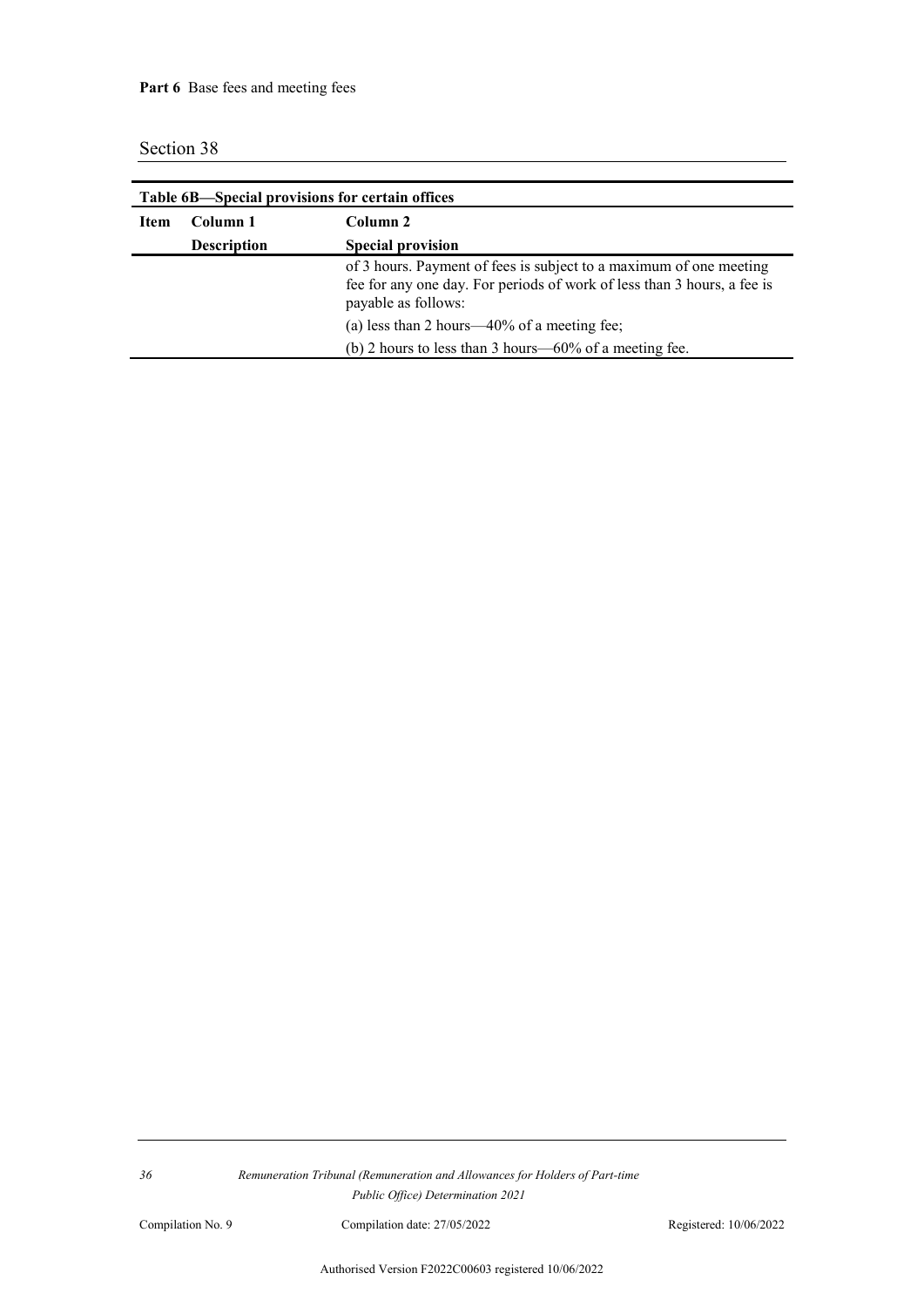## **Part 7—Aboriginal Land Councils fees**

#### **39 Simplified outline of this Part**

This Part applies to office holders of the Aboriginal Land Councils. Councillors may receive a daily fee. This Part sets out the conditions that must be met for payment of fees, including certification of hours and minimum claim and maximum payment arrangements. Table 7B sets out:

- the individual office holders who receive daily fees; and
- the fees payable to Chairs, Deputy Chairs (where applicable), Councillors and Committee Members who receive daily fees.

#### **40 Application of this Part**

This Part applies to office holders whose daily fees are set out in Table 7B.

#### **42 Payment of daily fees**

(1) The daily fees set out in Table 7B are payable in accordance with this Part.

*Certification of time*

- (2) For an office holder other than the Chair, daily fees may only be paid after the Chair certifies the total time claimed by the office holder, including any official travel time.
- (3) However, if the Chair is absent from a meeting, the office holder's daily fees which relate to that meeting may only be paid after the nominated presiding officer for the meeting certifies the total time claimed by the office holder for the day or days to which those fees relate.
- (4) For the Chair, daily fees may only be paid after the total time claimed by the Chair is certified in accordance with the terms set out in the Chair's appointment or under governance arrangements approved by the responsible portfolio minister or employing authority.

#### *Maximum payment*

(5) The maximum payable for any one day is one daily fee.

#### *Minimum claim*

(6) Unless the employing authority determines otherwise, the minimum amount that may be claimed for payment at any one time is one daily fee.

*Remuneration Tribunal (Remuneration and Allowances for Holders of Part-time Public Office) Determination 2021*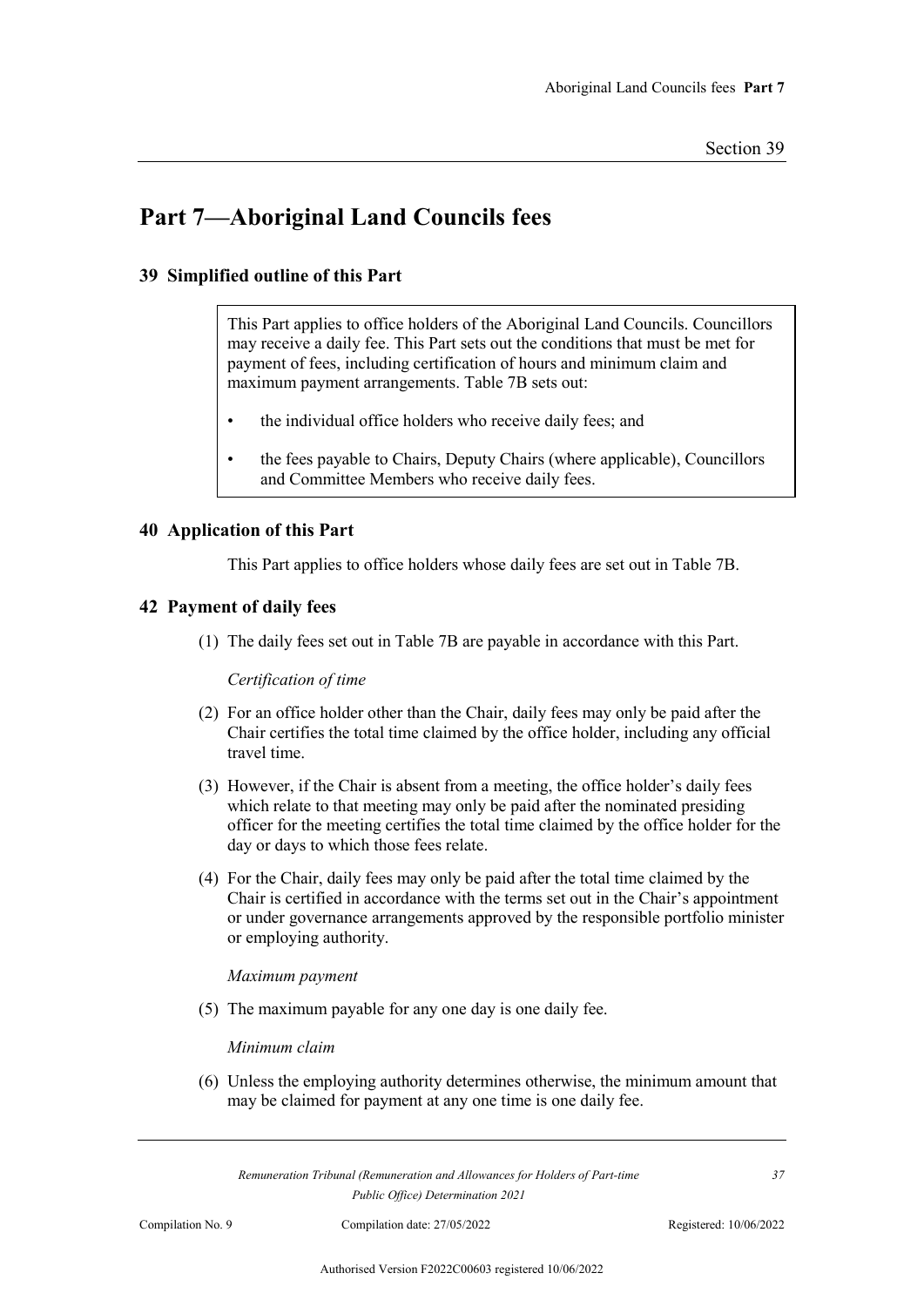#### **43 Calculation of daily fees**

#### *Meeting days*

- (1) The amount of a daily fee paid to an office holder for a meeting day is:
	- (a) if the office holder's qualifying meeting day time is less than 2 hours— 40% of the daily fee; or
	- (b) if the office holder's qualifying meeting day time is at least 2 hours and less than 3 hours—60% of the daily fee; or
	- (c) otherwise—100% of the daily fee.
- (2) For the purposes of subsection (1), *qualifying meeting day time* is time that an office holder spends on a meeting day:
	- (a) attending a formal meeting; or
	- (b) on authority business; or
	- (c) on official travel time.

#### *Non-meeting days*

- (3) The amount of a daily fee paid to an office holder for a non-meeting day is 20% of the daily fee set out in Table 7B for each hour, to a maximum of 5 hours per day, that the office holder spends:
	- (a) on authority business; or
	- (b) on official travel time.
	- Note: Normal preparation time must not be taken into account in working out fees under this section (see paragraph (c) of the definition of *authority business* in section 8).

#### **44 Travel tier**

For the purposes of the official travel determination, travel tier 2 applies to an office holder.

#### **46 Daily fees**

The following table (*Table 7B*) sets out, for each office holder in column 1, the daily fee for the office holder when the office holder is engaged in the activity in column 2.

| Table 7B—Daily fees for holders of public offices in Aboriginal Land Councils |                                                                    |           |
|-------------------------------------------------------------------------------|--------------------------------------------------------------------|-----------|
| Column 1                                                                      | Column 2                                                           | Column 3  |
| <b>Office</b>                                                                 | <b>Activity</b>                                                    | Daily fee |
| Northern Land Council—Chair                                                   | If engaged part-time on the functions and<br>duties of the office. | \$778     |
| Northern Land Council—Member                                                  | If engaged on general Council business                             | \$334     |
| Northern Land Council—Member                                                  | If engaged on business of the executive                            | \$506     |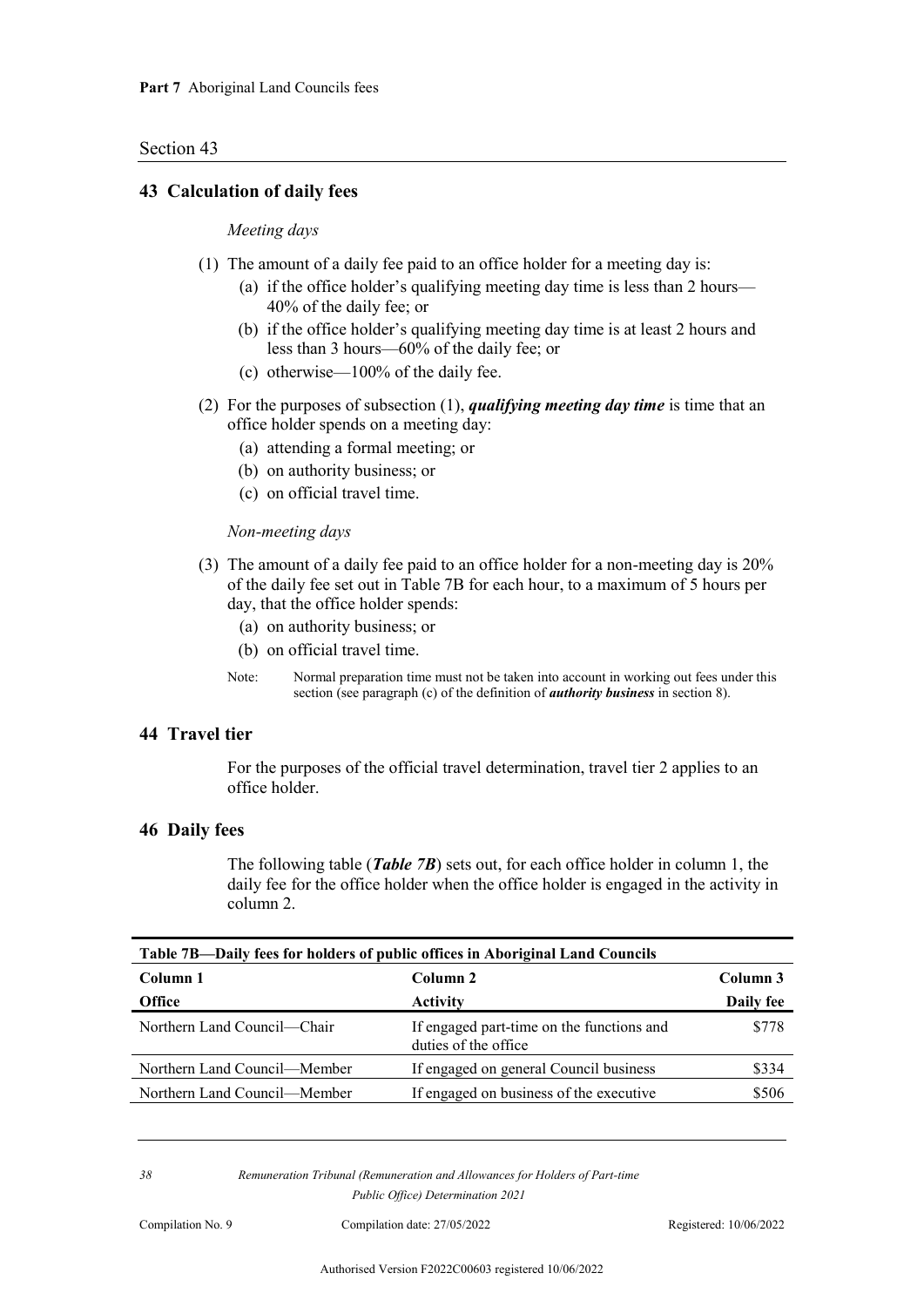| Table 7B—Daily fees for holders of public offices in Aboriginal Land Councils |                                                                   |                       |
|-------------------------------------------------------------------------------|-------------------------------------------------------------------|-----------------------|
| Column 1<br><b>Office</b>                                                     | Column <sub>2</sub><br><b>Activity</b>                            | Column 3<br>Daily fee |
| Central Land Council-Chair                                                    | If engaged part-time on the functions and<br>duties of the office | \$778                 |
| Central Land Council—Member                                                   | If engaged on general Council business                            | \$334                 |
| Central Land Council—Member                                                   | If engaged on business of the executive                           | \$506                 |
| Anindilyakwa Land Council-Chair                                               | If engaged part-time on the functions and<br>duties of the office | \$668                 |
| Anindilyakwa Land Council—Member                                              | If engaged part-time on the functions and<br>duties of the office | \$334                 |
| Tiwi Land Council—Deputy Chair                                                | If engaged part-time on the functions and<br>duties of the office | \$334                 |
| Tiwi Land Council—Member                                                      | If engaged part-time on the functions and<br>duties of the office | \$334                 |
| Tiwi Land Council Management<br>Committee-Deputy Chair                        | If engaged on business of the Management<br>Committee             | \$506                 |
| Tiwi Land Council Management<br>Committee—Member                              | If engaged on business of the Management<br>Committee             | \$506                 |

*Remuneration Tribunal (Remuneration and Allowances for Holders of Part-time Public Office) Determination 2021*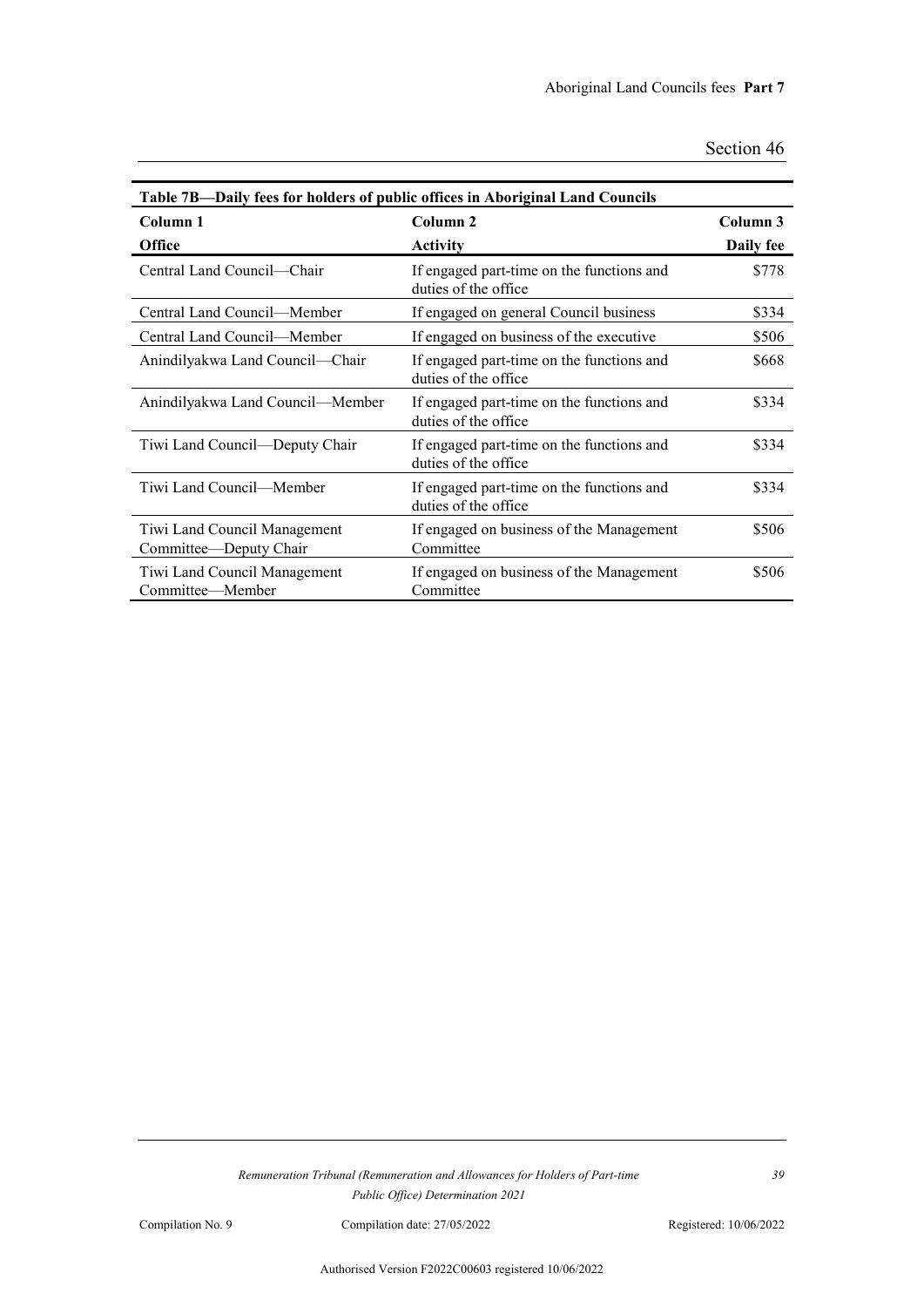## **Part 8—Application and transitional provisions**

#### **47 Simplified outline of this Part**

This Part contains application and transitional provisions, which provide for how and when amendments of this instrument apply.

#### **48 Application and transitional provisions—general**

The following table (*Table 8A*) sets out application and transitional provisions for the provisions in column 1.

| Table 8A-Application and transitional provisions |                                                                                                                        |                                                                                                                                                                                      |  |
|--------------------------------------------------|------------------------------------------------------------------------------------------------------------------------|--------------------------------------------------------------------------------------------------------------------------------------------------------------------------------------|--|
|                                                  | Column <sub>1</sub>                                                                                                    | Column <sub>2</sub>                                                                                                                                                                  |  |
| <b>Item</b>                                      | <b>Provision</b>                                                                                                       | <b>Application and transitional provisions</b>                                                                                                                                       |  |
| 1                                                | Table 7A, item dealing with Tiwi<br>Land Council—Chair                                                                 | The repeal of this item made by the Remuneration<br>Tribunal Amendment Determination (No. 3) 2021 takes<br>effect at the commencement of that instrument.                            |  |
|                                                  |                                                                                                                        | Note:<br>See also item 1 of Table 6A in section 23 of the<br>Remuneration Tribunal (Remuneration and<br>Allowances for Holders of Full-time Public Office)<br>Determination 2021.    |  |
| $\overline{2}$                                   | Table 3A, item dealing with<br><b>Financial Regulator Assessment</b><br>Authority                                      | This item, as inserted by the Remuneration Tribunal<br>Amendment Determination (No.4) 2021, applies on and<br>after 1 July 2021.                                                     |  |
| 3                                                | Table 3A, item dealing with<br>Australian Renewable Energy<br>Agency                                                   | This item, as inserted by the Remuneration Tribunal<br>Amendment Determination (No. 6) 2021 applies on and<br>after 1 October 2021.                                                  |  |
| 4                                                | Table 3A, item dealing with<br>Australian Organ and Tissue<br>Donation and Transplantation<br>Authority                | The repeal of this item made by the Remuneration<br>Tribunal Amendment Determination (No. 6) 2021 takes<br>effect on 1 November 2021.                                                |  |
| 5                                                | Table 4A, item dealing with<br>Australian Renewable Energy<br>Agency                                                   | The repeal of this item made by the Remuneration<br>Tribunal Amendment Determination (No. 6) 2021 takes<br>effect on 1 October 2021.                                                 |  |
| 6                                                | Table 4A, item dealing with<br>Australian National Council on<br>Drugs                                                 | The repeal of this item made by the Remuneration<br>Tribunal Amendment Determination (No. 6) 2021 takes<br>effect at the commencement of Part 2 of Schedule 1 to<br>that instrument. |  |
| 7                                                | Table 4A, item dealing with<br>Australian Organ and Tissue<br>Donation and Transplantation<br>Authority-Advisory Board | This item, as inserted by the Remuneration Tribunal<br>Amendment Determination (No. 6) 2021 applies on and<br>after 1 November 2021.                                                 |  |
|                                                  |                                                                                                                        |                                                                                                                                                                                      |  |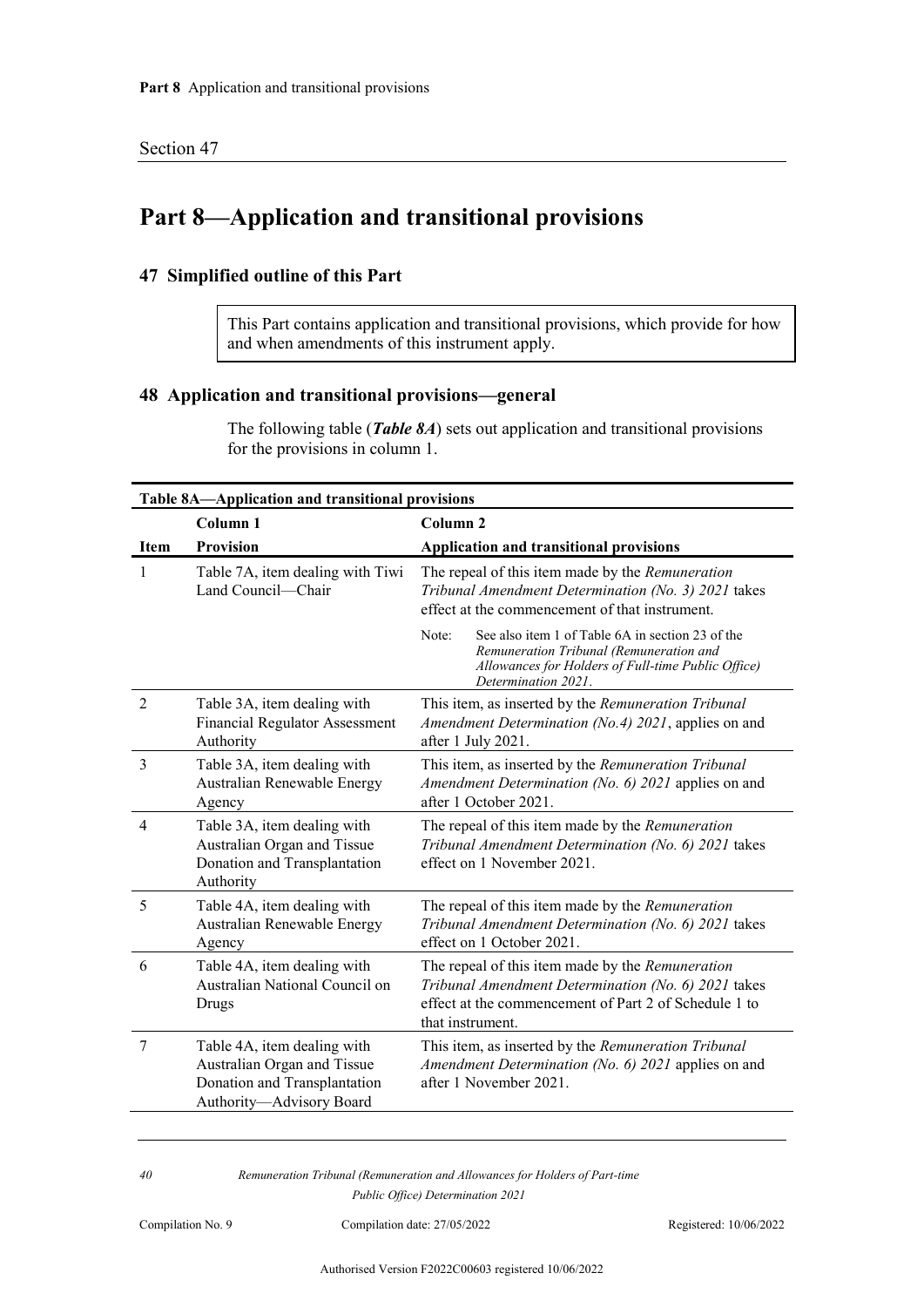| Table 8A—Application and transitional provisions |                                                                                                                        |                                                                                                                                                                                                                                                                     |
|--------------------------------------------------|------------------------------------------------------------------------------------------------------------------------|---------------------------------------------------------------------------------------------------------------------------------------------------------------------------------------------------------------------------------------------------------------------|
|                                                  | Column <sub>1</sub>                                                                                                    | Column <sub>2</sub>                                                                                                                                                                                                                                                 |
| <b>Item</b>                                      | <b>Provision</b>                                                                                                       | Application and transitional provisions                                                                                                                                                                                                                             |
| 8                                                | Table 7B, item dealing with Tiwi<br>Land Council—Member                                                                | This item, as added by the Remuneration Tribunal<br>Amendment Determination (No. 6) 2021 applies on and<br>after 19 April 2021.                                                                                                                                     |
| 9                                                | Table 3A, item dealing with<br>Medical Services Advisory<br>Committee                                                  | This item, as inserted by the Remuneration Tribunal<br>Amendment Determination (No. 2) 2022 (including the<br>repeal of the items of Tables 3A and 4A previously<br>dealing with the Medical Services Advisory Committee),<br>applies on and after 7 February 2022. |
| 10                                               | Table 3A, item dealing with<br>Australian Pesticides and<br>Veterinary Medicines Authority<br><b>Board</b>             | This item, as inserted by the Remuneration Tribunal<br>Amendment Determination (No. 2) 2022, applies on and<br>after 4 March 2022                                                                                                                                   |
| 11                                               | Tables 3A and 4A, items dealing<br>with Australian Pesticides $\&$<br>Veterinary Medicines<br>Authority-Advisory Board | The repeal of these items made by the Remuneration<br>Tribunal Amendment Determination (No. 2) 2022 takes<br>effect on 4 March 2022                                                                                                                                 |
| 12                                               | Table 4A, item dealing with<br>Advisory Committee on the<br>Environmental Management of<br><b>Industrial Chemicals</b> | This item, as inserted by the Remuneration Tribunal<br>Amendment Determination (No. 3) 2022, applies on and<br>after 6 April 2022.                                                                                                                                  |

Compilation No. 9 Compilation date: 27/05/2022 Registered: 10/06/2022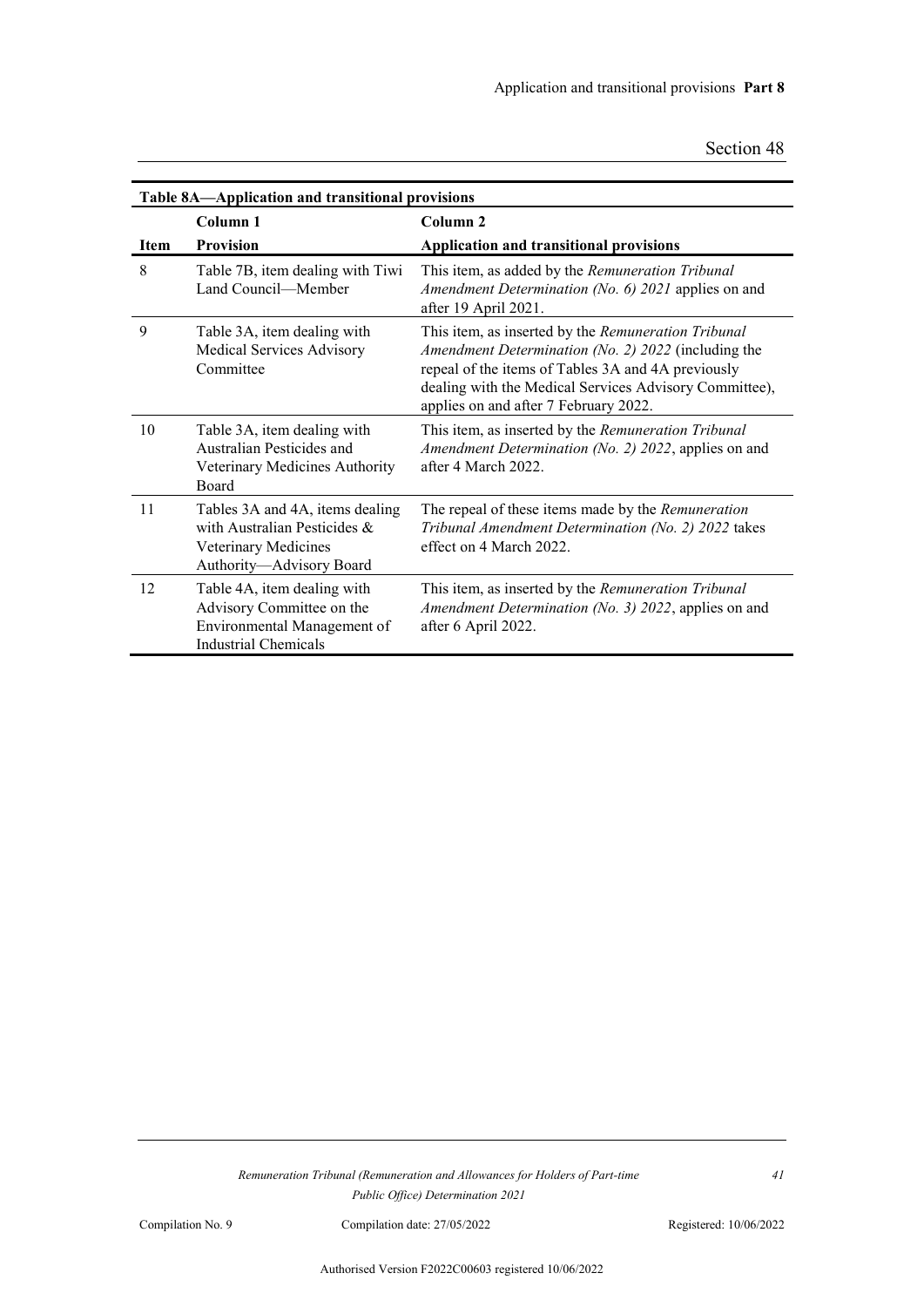## **Endnotes**

#### **Endnote 1—About the endnotes**

The endnotes provide information about this compilation and the compiled law.

The following endnotes are included in every compilation:

Endnote 1—About the endnotes Endnote 2—Abbreviation key Endnote 3—Legislation history Endnote 4—Amendment history

#### **Abbreviation key—Endnote 2**

The abbreviation key sets out abbreviations that may be used in the endnotes.

#### **Legislation history and amendment history—Endnotes 3 and 4**

Amending laws are annotated in the legislation history and amendment history.

The legislation history in endnote 3 provides information about each law that has amended (or will amend) the compiled law. The information includes commencement details for amending laws and details of any application, saving or transitional provisions that are not included in this compilation.

The amendment history in endnote 4 provides information about amendments at the provision (generally section or equivalent) level. It also includes information about any provision of the compiled law that has been repealed in accordance with a provision of the law.

#### **Editorial changes**

The *Legislation Act 2003* authorises First Parliamentary Counsel to make editorial and presentational changes to a compiled law in preparing a compilation of the law for registration. The changes must not change the effect of the law. Editorial changes take effect from the compilation registration date.

If the compilation includes editorial changes, the endnotes include a brief outline of the changes in general terms. Full details of any changes can be obtained from the Office of Parliamentary Counsel.

#### **Misdescribed amendments**

A misdescribed amendment is an amendment that does not accurately describe how an amendment is to be made. If, despite the misdescription, the amendment can be given effect as intended, then the misdescribed amendment can be incorporated through an editorial change made under section 15V of the *Legislation Act 2003*.

If a misdescribed amendment cannot be given effect as intended, the amendment is not incorporated and "(md not incorp)" is added to the amendment history.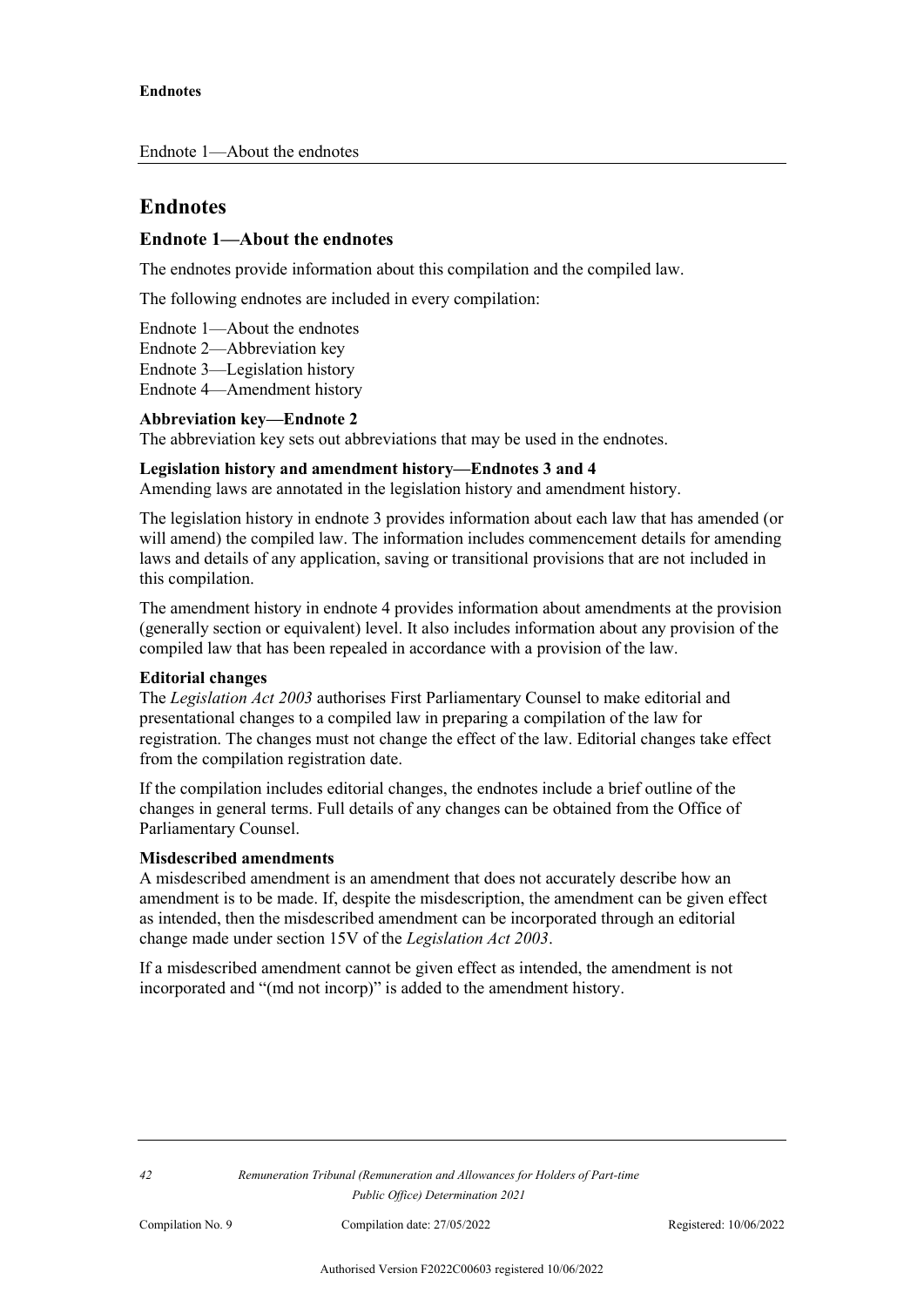#### **Endnote 2—Abbreviation key**

 $ad = added \text{ or inserted}$   $o = order(s)$  $am = \text{amended}$   $Ord = \text{Ord}$  $amdt = amendment$  orig = original  $c = \text{clause}(s)$  par  $= \text{paragnph}(s)/\text{subparagnph}(s)$  $C[x] = Compilation No. x$  /sub-subparagraph(s)  $Ch = Chapter(s)$  pres = present  $def = definition(s)$  prev = previous  $Dict = Dictionary$  (prev...) = previously disallowed = disallowed by Parliament  $Pt = Part(s)$  $Div = Division(s)$   $r = regulation(s)/rule(s)$  $ed =$  editorial change reloc = relocated  $exp = expires/expired$  or ceases/ceased to have renum = renumbered effect rep = repealed  $F =$  Federal Register of Legislation rs = repealed and substituted  $gaz = gazette$  s = section(s)/subsection(s) LA = *Legislation Act 2003* Sch = Schedule(s) LIA = *Legislative Instruments Act 2003* Sdiv = Subdivision(s) (md) = misdescribed amendment can be given SLI = Select Legislative Instrument effect SR = Statutory Rules  $(\text{md not incorpor}) = \text{misdescribed amendment}$  Sub-Ch = Sub-Chapter(s) cannot be given effect  $SubPt = Subpart(s)$ mod = modified/modification underlining = whole or part not  $No. = Number(s)$  commenced or to be commenced

#### *Remuneration Tribunal (Remuneration and Allowances for Holders of Part-time Public Office) Determination 2021*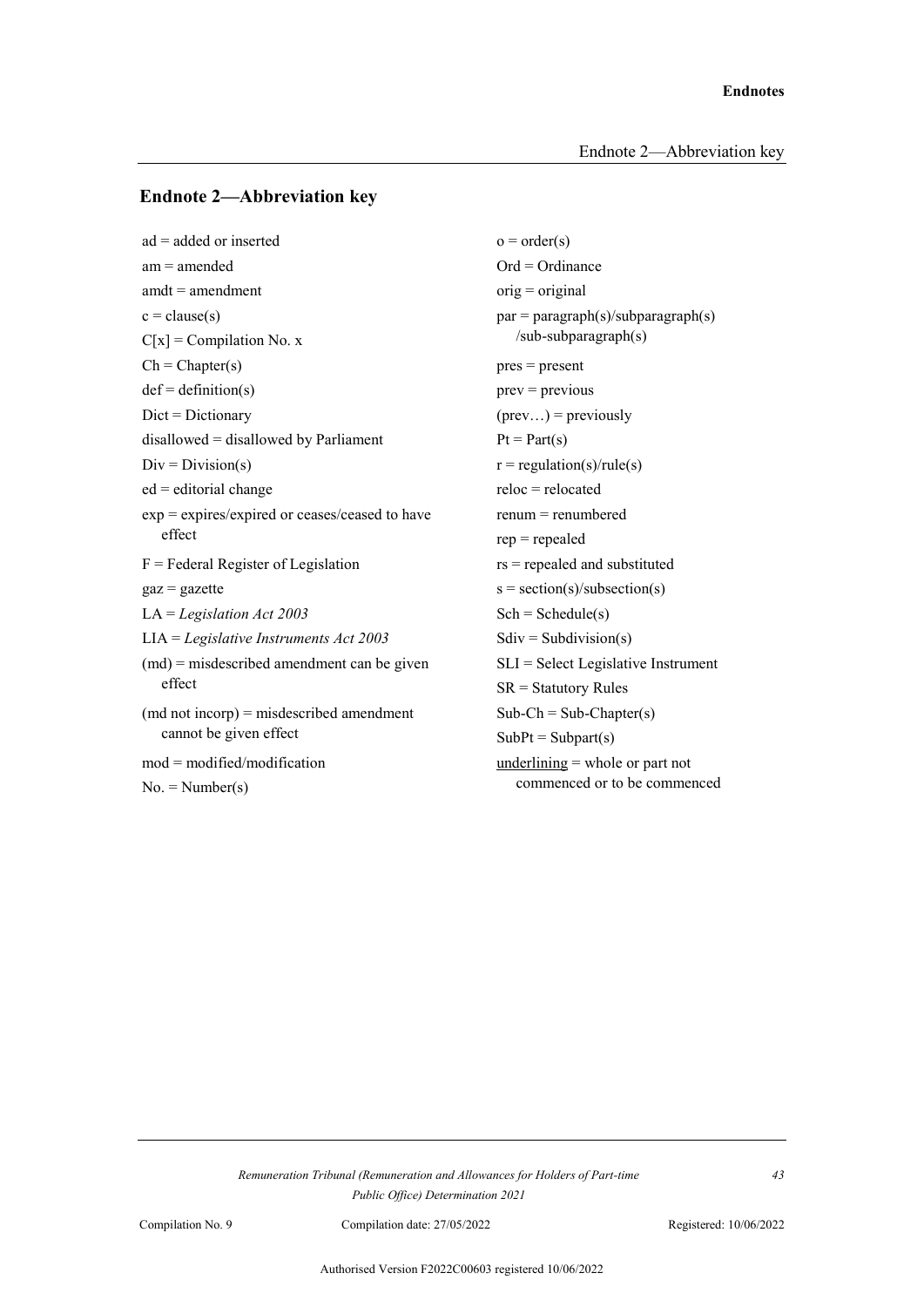## **Endnote 3—Legislation history**

| Name                                                                                                                             | Registration                  | Commencement                                                                                             | Application, saving and<br>transitional provisions |
|----------------------------------------------------------------------------------------------------------------------------------|-------------------------------|----------------------------------------------------------------------------------------------------------|----------------------------------------------------|
| <b>Remuneration Tribunal</b><br>(Remuneration and<br>Allowances for Holders of<br>Part-time Public Office)<br>Determination 2021 | 16 June 2021<br>(F2021L00766) | 1 July 2021 (s $2(1)$ item 1)                                                                            |                                                    |
| Remuneration Tribunal<br><b>Amendment Determination</b><br>(No. 3) 2021                                                          | 22 July 2021<br>(F2021L01012) | Sch 1 (items 10-12): 23 July<br>2021 (s 2(1) item 1)                                                     |                                                    |
| Remuneration Tribunal<br><b>Amendment Determination</b><br>(No. 4) 2021                                                          | 30 Aug 2021<br>(F2021L01202)  | Sch 1 (items 7, 8): 31 Aug<br>2021 (s 2(1) item 3)                                                       |                                                    |
| Remuneration Tribunal<br><b>Amendment Determination</b><br>(No. 6) 2021                                                          | 25 Nov 2021<br>(F2021L01607)  | Sch 1 (items 9-19): 26 Nov<br>2021 (s 2(1) item 3)                                                       |                                                    |
| Remuneration Tribunal<br><b>Amendment Determination</b><br>(No. 7) 2021                                                          | 20 Dec 2021<br>(F2021L01851)  | Sch 1 (items 6-10): 21 Dec<br>2021 (s 2(1) item 1)                                                       |                                                    |
| Remuneration Tribunal<br>Amendment Determination<br>(No. 1) 2022                                                                 | 22 Feb 2022<br>(F2022L00172)  | Sch 1 (items 5-8): 23 Feb<br>2022 (s 2(1) item 1)                                                        |                                                    |
| Remuneration Tribunal<br><b>Amendment Determination</b><br>(No. 2) 2022                                                          | 31 Mar 2022<br>(F2022L00453)  | Sch 1 (items 5, 18–30): 1 Apr<br>$2022$ (s 2(1) items 2, 3)                                              |                                                    |
| Remuneration Tribunal<br>Amendment Determination<br>(No. 3) 2022                                                                 | 21 Apr 2022<br>(F2022L00622)  | Sch 1 (item 29): 1 Apr 2022 (s)<br>$2(1)$ item 2)<br>Sch 1 (items 30-34): 22 Apr<br>2022 (s 2(1) item 3) |                                                    |
| Remuneration Tribunal<br><b>Amendment Determination</b><br>(No. 4) 2022                                                          | 26 May 2022<br>(F2022L00719)  | Sch 1 (items 14–22): 27 May<br>2022 (s 2(1) item 1)                                                      |                                                    |